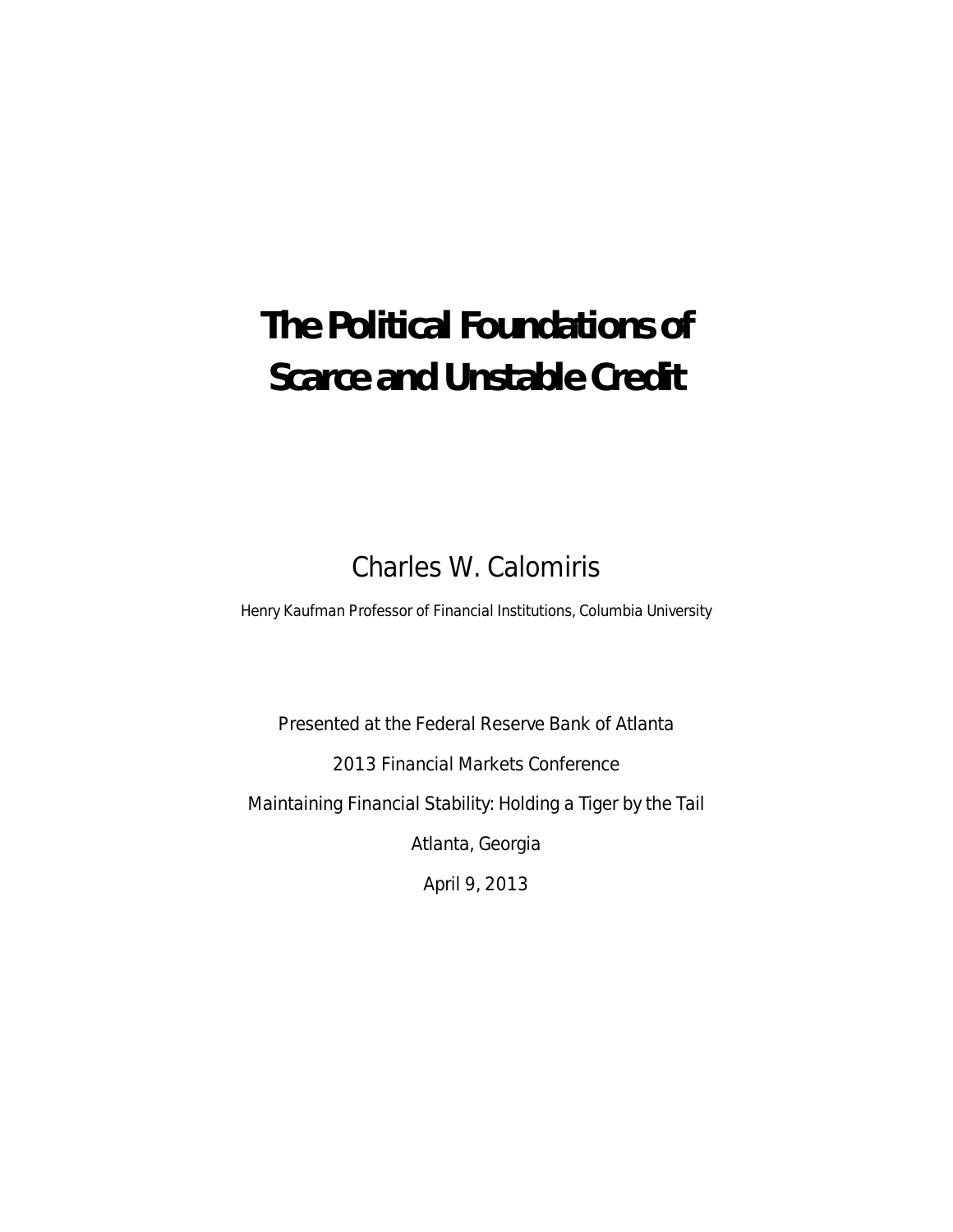# **The Political Foundations of Scarce and Unstable Credit**

Charles W. Calomiris and Stephen Haber \*

March 2013

# **Preliminary Conference Draft**

# **Please Do Not Cite without the Authors' Permission**

\* Calomiris is Henry Kaufman Professor of Financial Institutions, Columbia Business School, and a Research Associate of the National Bureau of Economic Research. Haber is A.A. and Jeanne Welch Milligan Professor in the School of Humanities and Science, Stanford University, and Peter and Helen Bing Senior Fellow at the Hoover Institution. This draft was prepared for the Federal Reserve Bank of Atlanta's April 2013 Financial Markets Conference, "Maintaining Financial Stability: Holding a Tiger By the Tail." The authors thank Larry Wall for helpful suggestions. This article is largely based on the authors' book, *Fragile By Design: Banking Crises, Scarce Credit and Political Bargains*, Princeton University Press, forthcoming.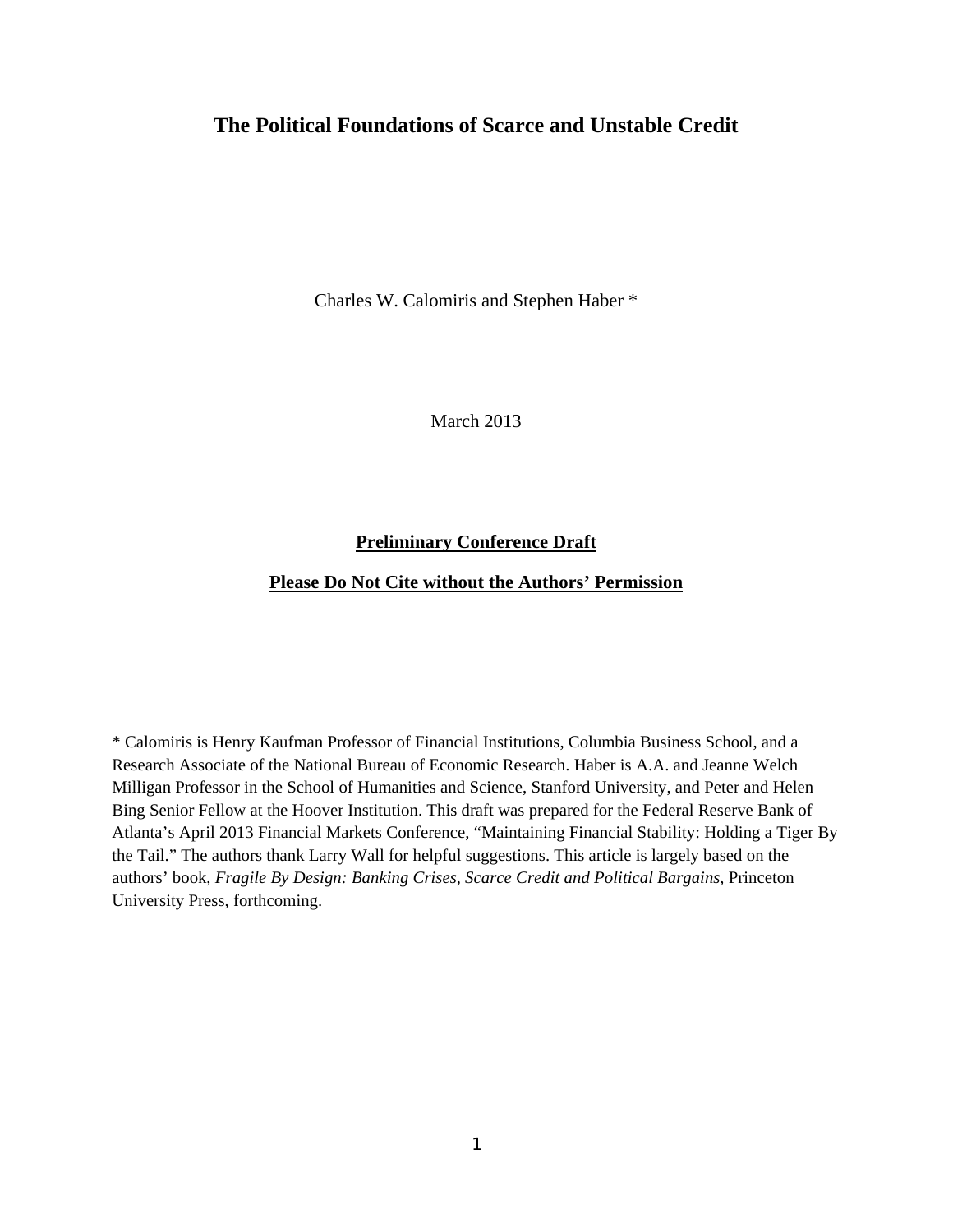#### I. Introduction

Since at least the days of Adam Smith, economists have noticed that some countries persistently create more prosperity than others. Banking systems also differs across countries. Banking system performance generally is indicated by two criteria: credit abundance and the propensity for crises. These measures display dramatic and persistent cross-country differences. Some countries create stable banking systems (that is, banking systems in which systemic crises are absent), while others do not. Some countries create banking systems capable of providing abundant arms-length credit, while others do not. A few countries manage to achieve both stable and abundant credit, while many others achieve neither.

Despite the importance of these persistent differences, the dominant theoretical models of banking do not include "country subscripts" that could explain them. With respect to persistent differences in the ability to supply credit, economists do understand that monopolization of banking will tend to result in the reduced supply of credit. And, they also understand that if the holder of the monopoly bank charter is able to lend exclusively to himself and his business associates, that setup will dramatically magnify the scarcity of credit experienced by arms-length borrowers. But economic theory does not explain why such a system of monopolized, insider banking would arise in some countries, given that its consequences for growth are so pernicious. In a world where banking institutions are designed optimally to achieve prosperity, monopolized insider banking systems should not exist.

With respect to banking crises, economists have constructed models capable of explaining such events – despite their undesirable consequences – but those models cannot explain why the influences they identify express themselves in some countries much more than in others. Theories of banking crises posit three aspects of banking, some combination of which are presumed to explain the origins of crises: bank structure, interbank connections, and human nature. Bank structure refers to the maturity and liquidity mismatch between banks' relatively illiquid and long-lived loans and their relatively liquid and short-lived liabilities. Structural theories regard banking crises as the result of the inherent exposure of banks to "liquidity risk" arising from this mismatch. Interbank connections can exacerbate crisis risk through the problem of risk "externalities." Individual banks will choose their holdings of liquid assets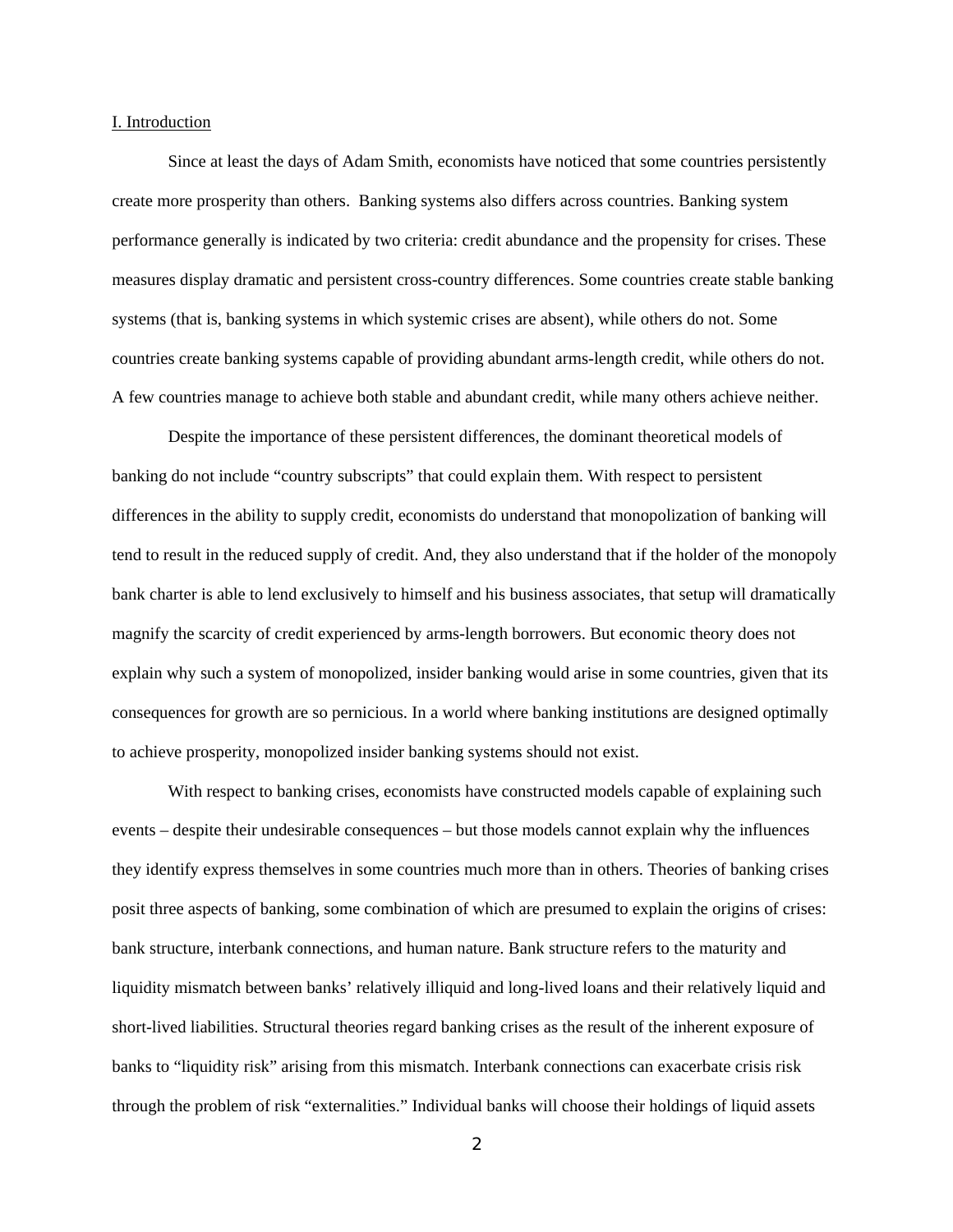and their leverage (debt relative to equity capital) based on their individual interests, and will not take into account the social costs that arise from the spillover effects (externalities) created by interbank connections. According to this class of crisis theories, the primary role of regulation is to "internalize" externalities by forcing banks to hold more cash assets and to maintain lower leverage ratios than they would choose voluntarily. The absence of sufficient regulation to internalize externalities, therefore, is the cause of banking crises. Other theories see banking crises as symptoms of human nature's myopia, which drives destructive cycles of greed and fear.

The basic facts of banking history reveal an obvious problem with all three theories of banking crises: they are *general* theories that conceive of banking crises as arising from aspects of banking common to all times and places. The frequency of banking crises is not the same across time and space, and therefore, all of the dominant economic theories of crises are incomplete.

Consider the example of Canada. Canadian banks historically had balance sheets like other banks, and participated in complex global interbank networks since the early 19th century. Yet Canadian banks, throughout their history, avoided systemic banking crises – with the exception of two short-lived suspensions of convertibility in 1837 and 1839 in response to crises originating in the United States. Moreover, prudential regulation was absent for much of Canada's history, as was a central bank (until 1935). According to the structural theory of crises, the exposure of Canadian banks to liquidity risk should have been higher than in many other countries, given that the Bank of Canada did not come into existence until 1935. According to the externalities theory and the myopia theory, the absence of activist prudential regulation in Canada during most of its history should have been associated with a higher frequency of banking crises, but it was not.

It is not that the core ideas of the economic theories of banking crises are "wrong" in identifying sources of risk in banking systems – on the contrary, there is substantial evidence that the influences that they identify are important. The history of banking crises, including the subprime crisis in the United States, show that the exposure to liquidity risk associated with banks' reliance on short-term debts to fund their operations can put financial institutions at risk if debtholders refuse to rollover those debts.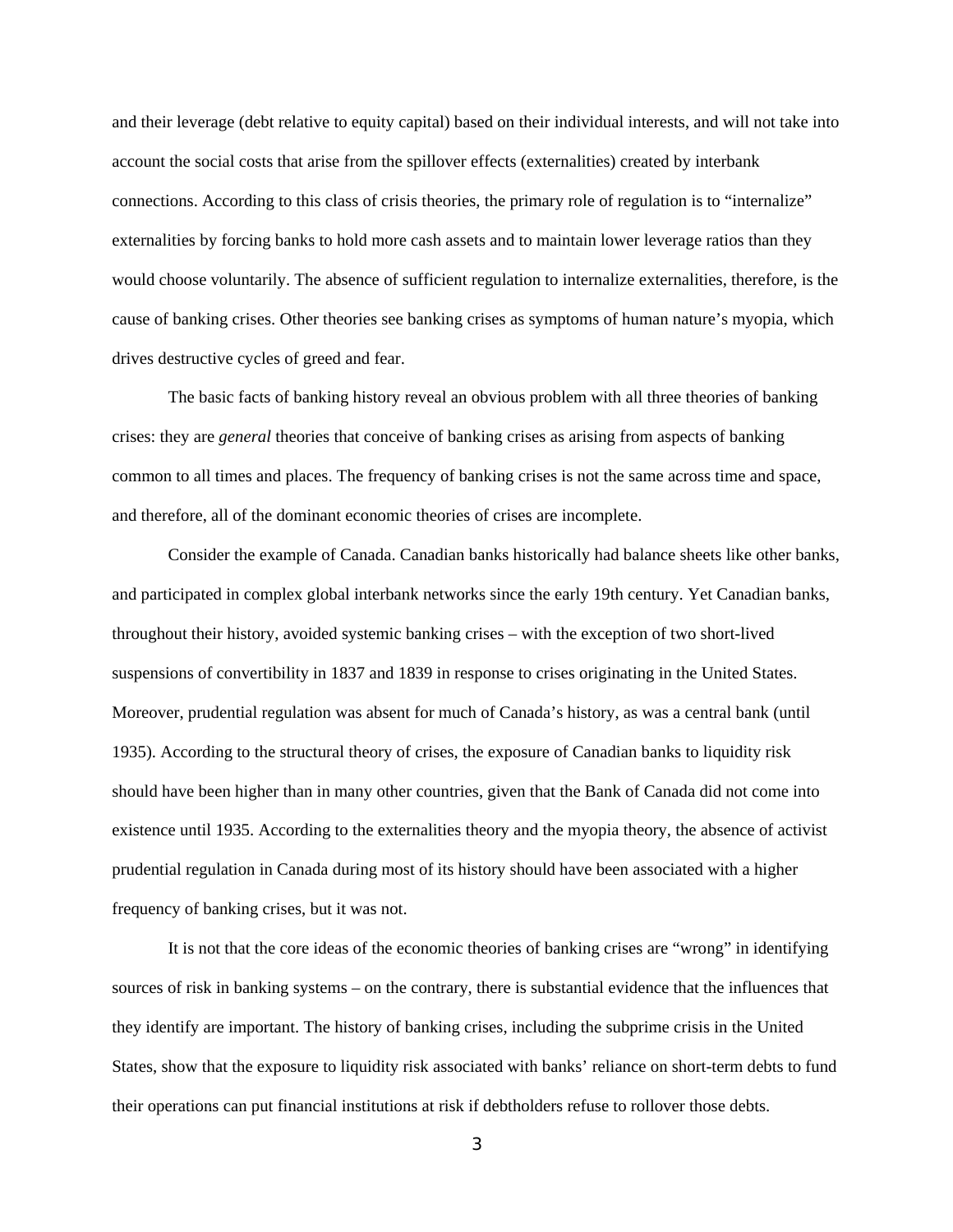Similarly, the subprime crisis showed that counterparty risks in complex financial systems can lead to the transmission of adverse shocks among financial institutions.

The variation across countries and over time in banking instability does not show that theories of banking crises are irrelevant; rather, it shows that the economic understanding of systemic risk is *insufficient* for understanding when and where banking crises will actually occur. The structure of banks entails liquidity risk, but banks can overcome that risk by acting prudently – specifically, by maintaining sufficient amounts of cash assets, by managing their portfolio risk, limiting their leverage, and by entering into arrangements of mutual liquidity risk insurance with other banks. Interbank linkages can create externalities within the banking system, but again, proper risk management and the creation of effective institutions to manage those risks can be created to deal with those risks.

In our forthcoming book (Calomiris and Haber 2013), we show that the decisive influences for determining whether credit is abundant or scarce, and whether banking crises will be likely to occur, are *political*. Each country's banking policies are the result of what we call their particular Game of Bank Bargains. For example, countries often favor various sorts of limitations on the supply of credit because such limitations serve the interests of the dominant political coalition that controls the rules governing the banking system. Governments tolerate instability in banking as a means to channel subsidies to powerful interests. For example, if the government decides to establish generous safety nets protecting banks, and does not accompany those safety nets with effective prudential regulation, then banks will be encouraged, or sometimes even forced, to become less cautious in their management of risk. We emphasize that the problem is political, since politics will determine the extent of the safety net, the extent to which prudential regulation will be effective, and other influences on banks' risk preferences.

Furthermore, outcomes in the Games of Bank Bargains are constrained by the ability of the government to commit to abide by its agreements. The parties in control of the government are always part of the dominant coalition of interests that determine banking system outcomes. In the modern world of the past four centuries, bankers, bank stockholders and depositors rely on the State to grant bank charters, enforce loan contracts, and decide on the policies that regulate – or sometime expropriate –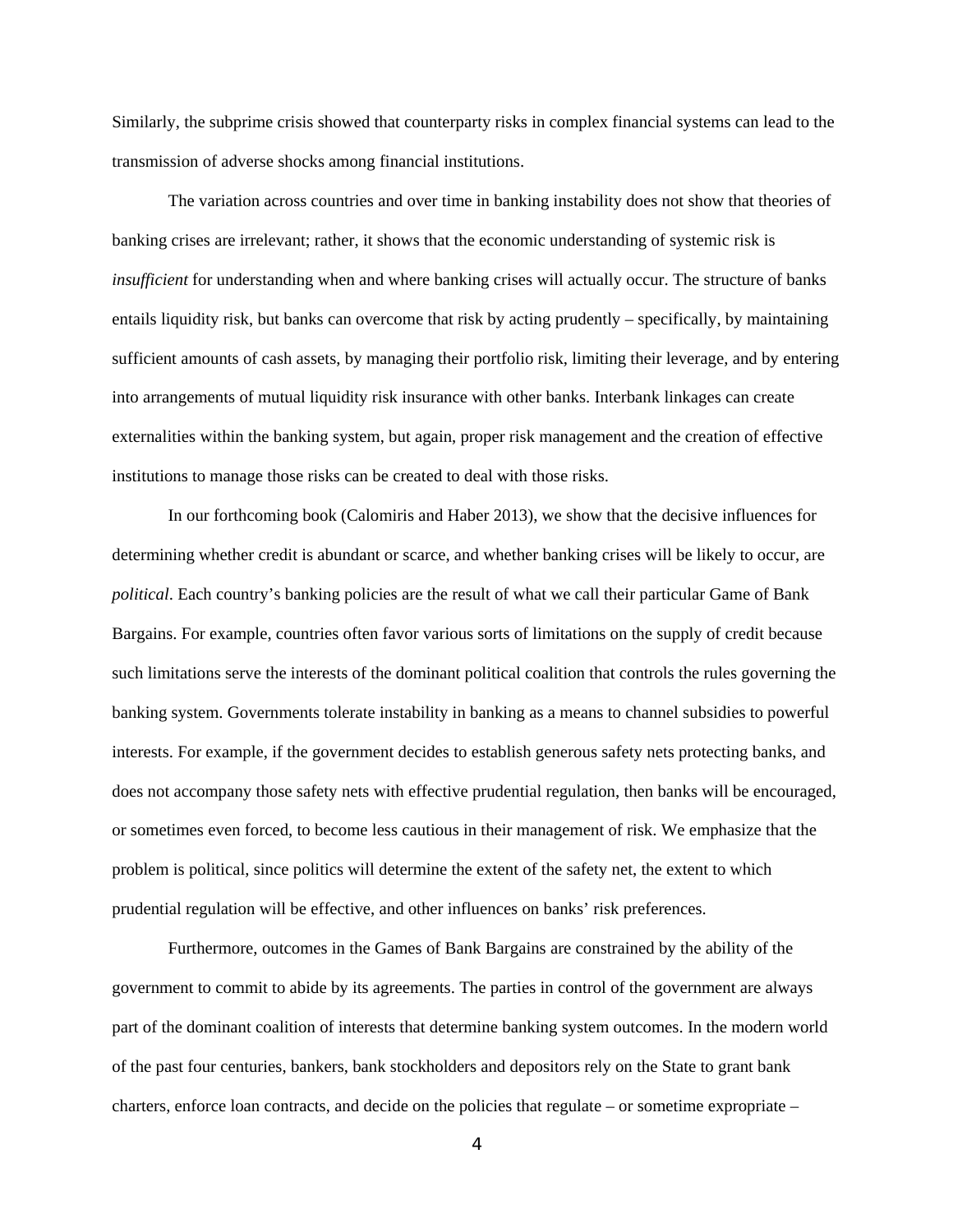them. All modern governments rely on chartered banks as key elements of their financing arrangements. This can be a major problem for banks because governments cannot commit not to expropriate, especially under particularly trying fiscal circumstances. The risk of expropriation is especially high in autocracies, where the check of democratic approval is absent.

In particular, the mutual dependency between banks and sovereigns contributes to the risk of banking crises driven by problems in state finances. Taking account of political influences that operate through the Game of Bank Bargains also gives rise to shocks that are generally not envisioned in economic approaches to bank risk. Wars, coups, and other stresses on sovereign finances can produce expropriations of banks by governments, or regulatory regimes intended to tax banks heavily – often through the inflation tax.

Just as important, the risk of expropriation that results from the difficulty of committing not to expropriate can motivate entry barriers in banking, which in turn, to limit credit availability. In autocracies, where expropriation risk is especially high, limiting entry into banking allows the government to raise expected returns for bank equity investors to compensate them for the expropriation risk inherent in the political environment.

Leaving politics out of the theory of banking crises truly omits the "prince" from the "play." Political outcomes of the Game of Bank Bargains shape the rules under which banks operate, and define the shocks to which they will be subject. The dramatic political differences between the times and places where banking crises are either absent or frequent show that a political economy approach to modeling banking crises is essential to understanding the most basic facts about persistent differences across countries in the supply of credit and the probability of banking crises.

Section II explores some basic cross-country patterns with regard to current differences in the abundance of credit and the stability of banking systems, and lays out a bit of the logic of the political foundations of under-performing banking systems developed in Calomiris and Haber (2013). In Sections III and IV we discuss two pairs of examples drawn from more extensive discussions in Calomiris and Haber (2013), which show how exogenous historical circumstances that shaped politics produced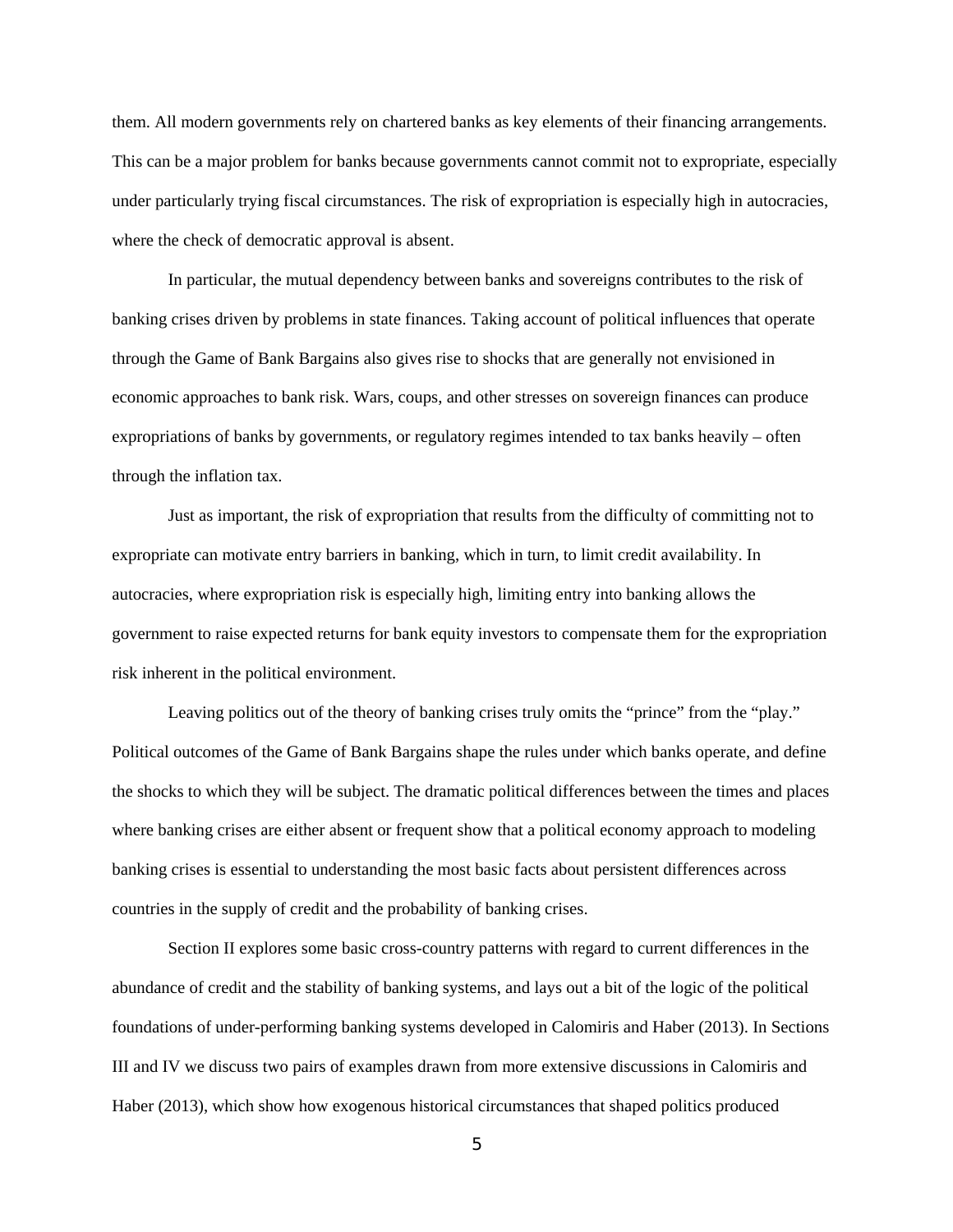different outcomes with respect to the relative abundance of credit and the probability of banking crises. England vs. Scotland prior in the  $18<sup>th</sup>$  and  $19<sup>th</sup>$  centuries (Section III), and the United States vs. Canada from the mid-18<sup>th</sup> century to the present (Section IV). The countries within each of these pairs have much in common, and yet their banking system outcomes were dramatically different as the result of different political conditions that shaped banking. Section V concludes.

## II. The Unavoidable Partnership between Banks and Governments

The political foundations of banking system underperformance are illustrated by striking differences across countries that are visible in the simplest statistics about bank performance. First, banking crises are not uniformly distributed across the globe. Of the 124 non-communist countries Calomiris and Haber (2013) analyze in their cross-country comparison of banking fragility, 41 were crisis-free from 1970 to 2010. Sixty two countries had one crisis. Nineteen countries experienced two crises. One country underwent three crises, and another weathered no less than four crises. That is to say, countries that underwent systemic banking crises out-numbered countries with stable banking systems by two-to-one; and 17 percent of the countries in the world appear to have been preternaturally crisis prone.

The non-random nature of this pattern is underlined by the fact that the country that experienced the most crises was Argentina, a nation so badly governed for so long that its political history is practically a synonym for mismanagement. Its close competitor for most crisis-prone country (with three crises since 1970) is the Democratic Republic of the Congo, the nation whose brutal colonial experience served as the inspiration for Joseph Conrad's *Heart of Darkness*, which was governed after independence by one of the third world's most long-lived and avaricious despots (Mobuto Sese Seko, who ruled from 1965 to 1997), and whose subsequent history is a template for tragedy.

The 19 countries that had two banking crises are also far from a random draw. The list speaks for itself: Chad, Nigeria, the Central African Republic, Cameroon, Kenya, the Philippines, Thailand, Turkey, Bolivia, Ecuador, Brazil, Mexico, Colombia, Costa Rica, Chile, Uruguay, Spain, Sweden, and…the United States. One of the striking features of this list is the paucity of high income, well-governed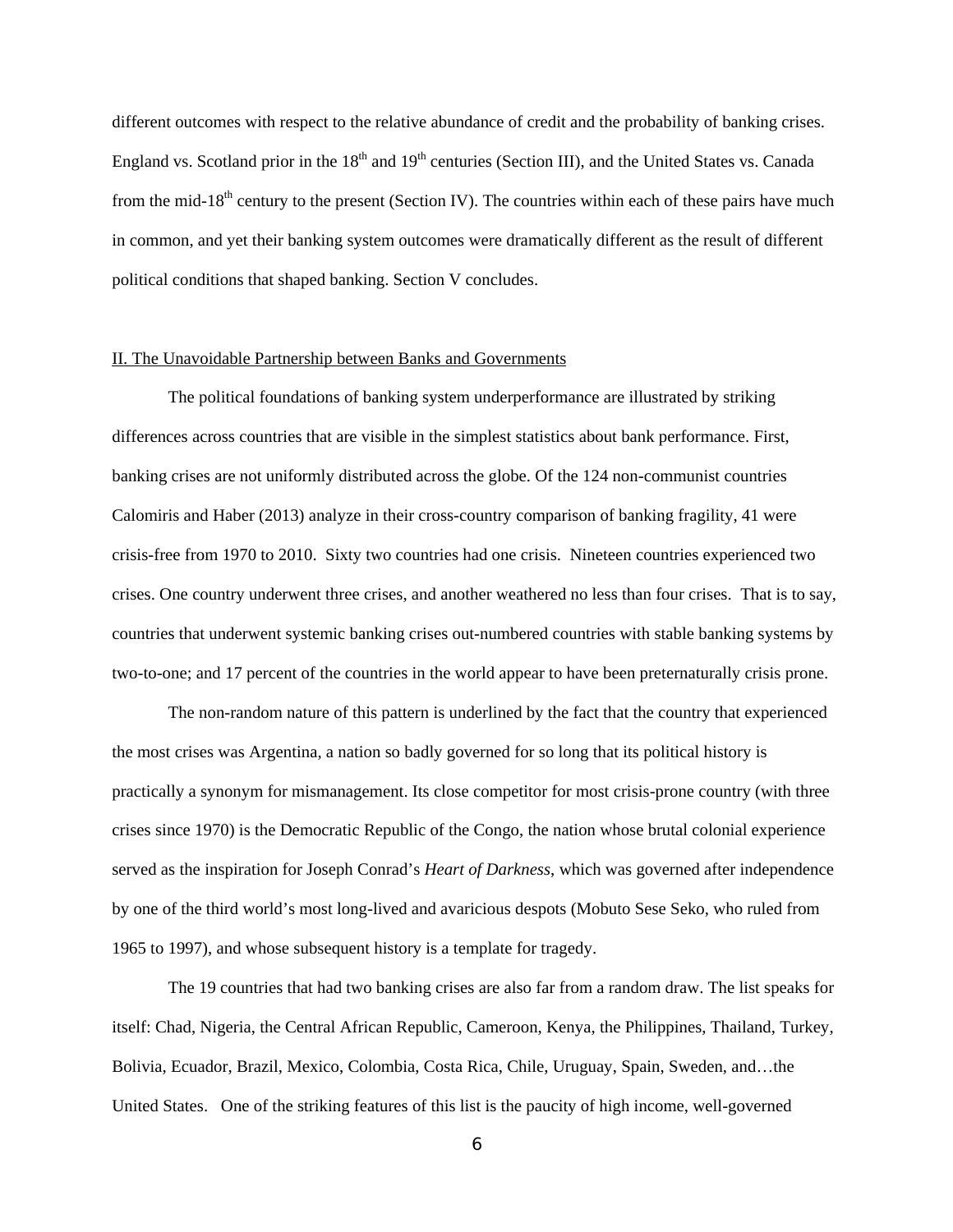countries on it. Of the 124 countries in our dataset, one-third are categorized by the World Bank as being in the high income group. But only three of the 21 crisis prone countries, 14 percent, are in this group. This suggests that, for the most part, being crisis-prone is connected to other relatively undesirable traits and outcomes. But that raises another troubling question. Why is the United States on this list?

Equally problematic are banking systems that provide too little credit relative to the size of the economy—a phenomenon known as under-banking. This unfortunate outcome, too, appears not to be randomly distributed. Consider the striking contrast between Canada and Mexico, the two NAFTA partners of the United States. From 1990 to 2009, private bank lending to firms and households averaged 97 percent of GDP in Canada, but in Mexico the ratio was only 19 percent. The stark difference between Canada and Mexico captures a recurring pattern: poor countries have much smaller banking systems than wealthy countries. In fact, the most extremely under-banked countries, where the ratio of bank credit to GDP only averages roughly 12 percent, are among the World's poorest, including Chad, Haiti, and Nepal. The most credit-abundant group of countries, where the ratio of bank credit to GDP averages 83 percent, are among the World's richest, including Denmark, the Netherlands, and New Zealand.

Crucially, there is also substantial variance across countries within groups defined by per capita income, which suggests that the amount of credit extended within countries is not solely a function of demand for credit, but also reflects constraints on the supply of credit. In other words, the fact that some countries with the largest banking systems within each income group extend much more credit than others in the same income group (or even the next highest income group) suggests that many countries are under-banked after controlling for income differences. For example, Mexico appears to be under--banked even by the standards of Upper Middle Income Countries. Similarly, the United States appears to be under-banked relative to other High Income Countries, such as Canada, which has nearly twice the U.S. ratio of private bank credit to GDP.

If there are few countries that have been free of banking crises since the 1970s, and if much of the world is under-banked, how many countries enjoy plentiful credit and banking stability? Answering this question requires us to draw a line between those economies where bank credit is abundant and those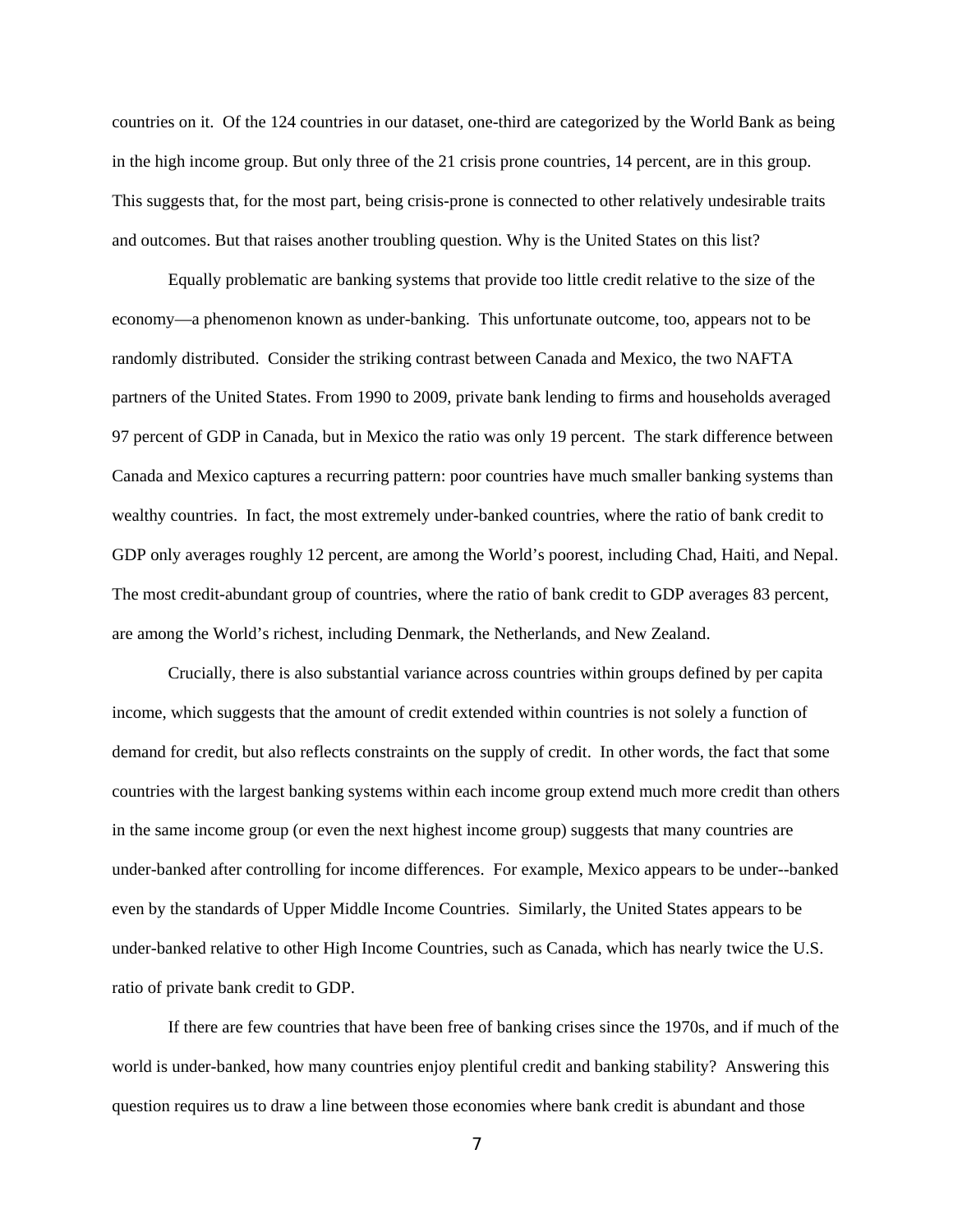economies that are under-banked. If we set the dividing line at those countries whose average ratio of bank credit to GDP is one standard deviation above the mean (81 percent), which corresponds to the level of Australia, and define a stable banking system as being free of systemic crises since 1970, we arrive at a shocking answer: only six out of 124 countries—five percent —meet those criteria.

There is a huge literature in financial economics and economic history showing that stable and abundant bank credit are conducive to growth and equality of opportunities within a society. If creating a stable banking system capable of providing abundant credit to talented entrepreneurs and responsible households is such a good idea, then why are such banking systems so rare? Our answer to this question is that differences in the fragility of banks and the scarcity of bank credit across countries persist because they reflect durable differences in the ability of political institutions to limit arbitrary actions by the parties in control of the government and rent seeking by interest groups. The crux of the problem is that all governments face inherent conflicts of interest when it comes to the operation of the banking system, but some types of government—most particularly democracies whose political institutions limit the influence of populist coalitions—are better able to mitigate those conflicts of interest than others.

These inherent conflicts of interest are of three basic types: 1) Governments simultaneously supervise and regulate banks, and look to them as a source of government finance; 2) Governments enforce the credit contracts that discipline debtors on behalf of banks (and in the process assist in the seizing of debtor collateral), but they rely on those same debtors for political support; and 3) Governments allocate losses among creditors in the event of bank failures, but they may simultaneously look to the most numerically significant group of those creditors—bank depositors—for political support. The implication, we hope, is inescapable: the property rights system that structures banking is not a passive response to some efficiency criterion, but rather it is the product of political deals that determine which laws are passed, which groups of people have licenses to contract with whom, for what, and on what terms. These deals are guided by the logic of politics, not the logic of the market.

The fact that the property rights system underpinning banking systems is an outcome of political deal-making means that there are no fully "private" banking systems; rather, all modern banking is best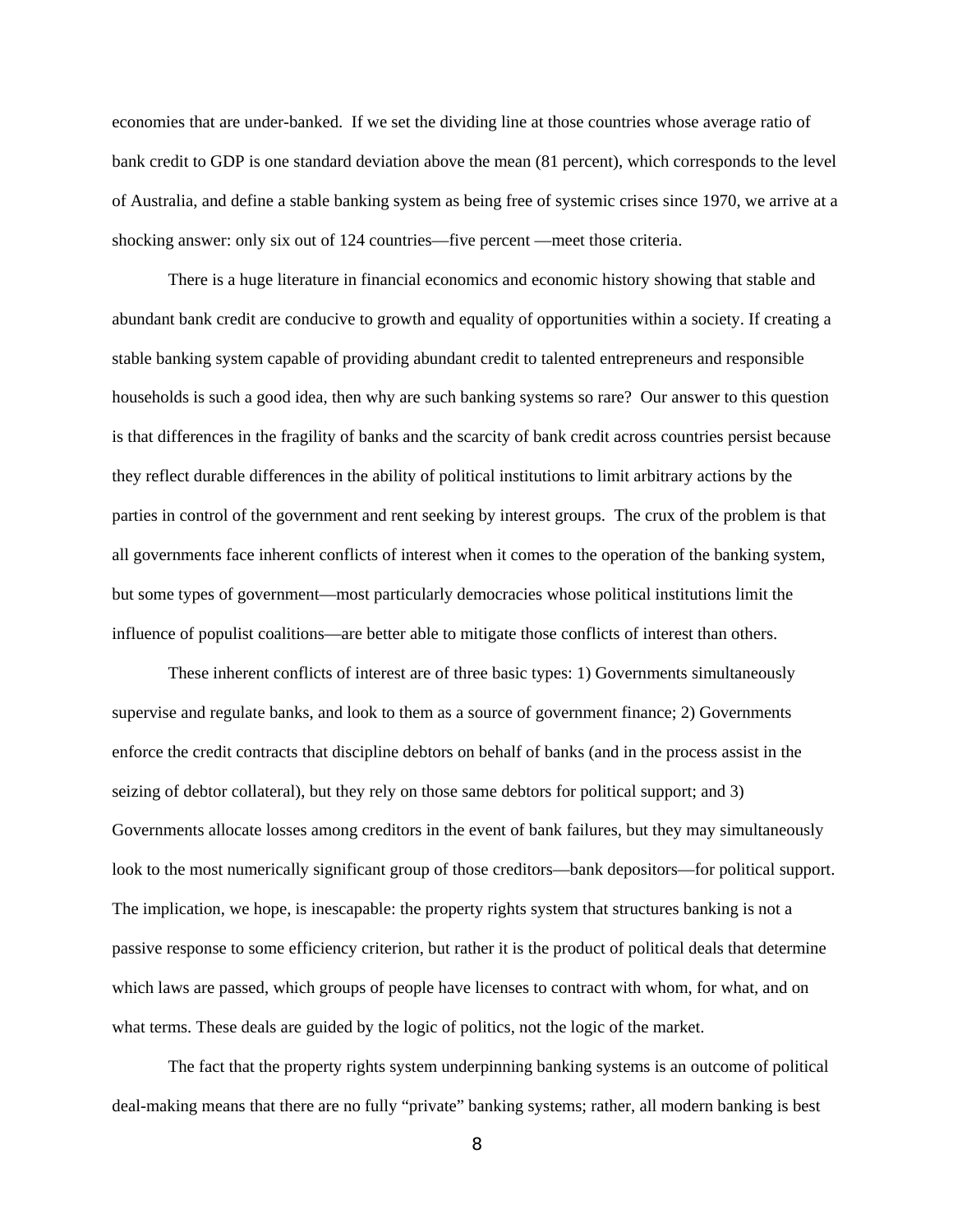thought of as a partnership between the government and a group of bankers, and that partnership is shaped by the institutions that govern the distribution of power in the political system. Government regulatory policies toward banks reflect the deals that gave rise to those partnerships, as well as the power of the interest groups whose consent is politically crucial to the ability of the parties in control of the government to sustain those deals. Banks are regulated and supervised according to technical criteria, and banking contracts are enforced according to abstruse laws, but those criteria and laws are not created and enforced by robots programmed to maximize social welfare; they are the outcomes of a political process—a game as it were— with the stakes being wealth and power.

The players in the Game of Bank Bargains are the actors with a stake in the performance of the banking system: the parties in control of the government, bankers, minority shareholders, debtors, and depositors. The rules governing play are set by the society's political institutions: those rules determine which other groups have to be included in the government-banker partnership; or, alternatively, who can be left out in the cold because the rules of the political system make them powerless. Coalitions among the players form as the game is played, and those coalitions determine the rules governing bank entry (and hence the competitive structure and size of the banking sector), the flow of credit and its terms, the permissible activities of banks, and the allocation of losses when banks fail. What is at stake in the Game of Bank Bargains is, therefore, the distribution of the benefits that come from a system of chartered banks. The parties in control of the government always receive a share of those benefits, and the coalition that forges a partnership with the government splits the remainder.

The struggle among political coalitions determines who gets to play what roles in the financial system; that is, who is granted what kind of banking charter, and which groups of borrowers get government-favored access to credit. A central aspect of the Game of Bank Bargains, therefore, is deciding the rules for entry into banking. It is rarely the case that government chooses a fully "openaccess" chartering regime. Being selective about who gets to be a banker, how much they are allowed to lend, and to whom, are crucial elements of the game.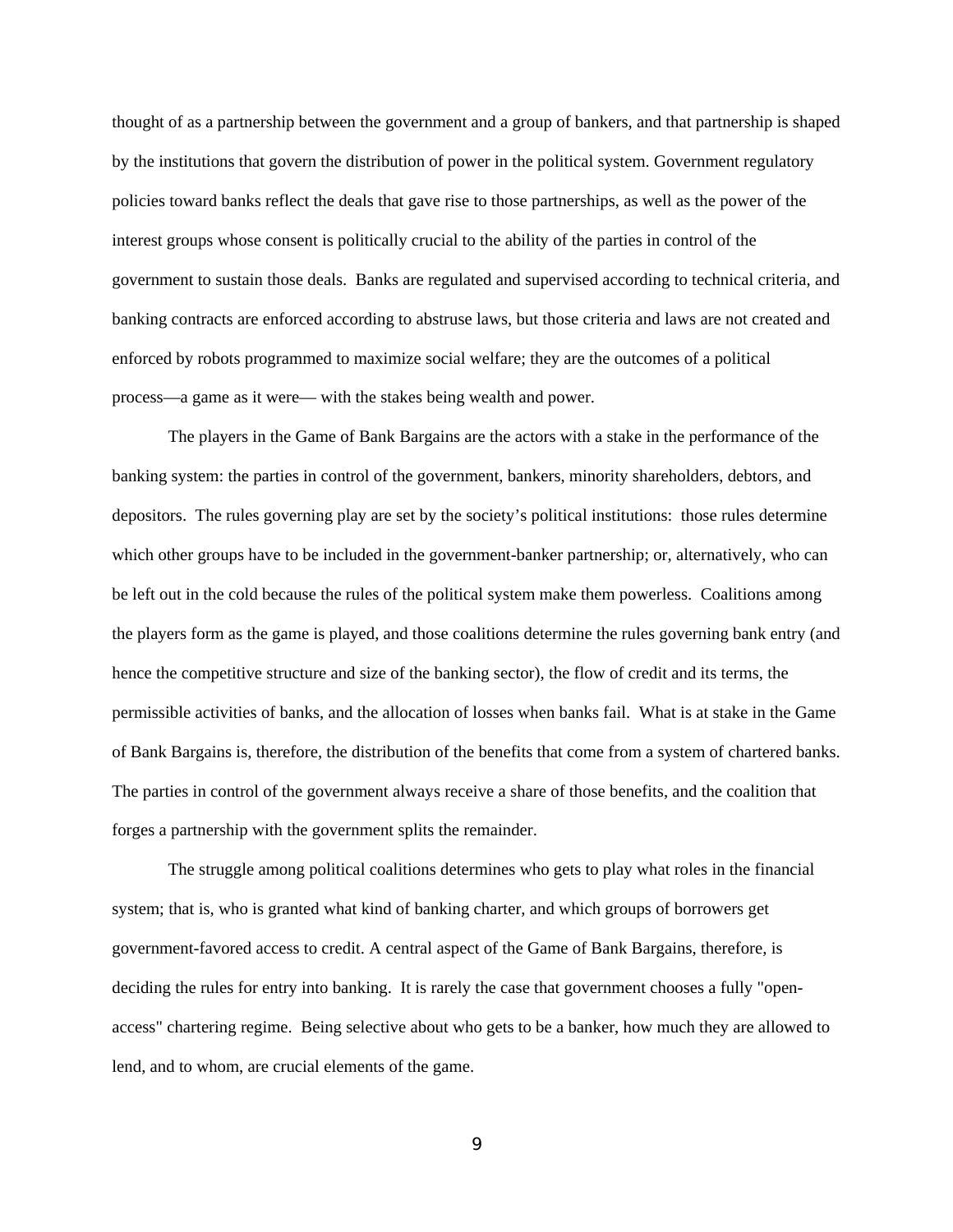In Calomiris and Haber (2013), we seek to understand the process by which different sets of rules of play emerge in different countries, as well as to understand how the players operate within those differing sets of rules. We show how differences in fundamental political institutions across times and places produce differences in the rules of the game, and how those politically-based rules sometimes result predictably in stable and plentiful bank credit, and sometimes in unstable and scarce bank credit, or (as in the case of the United States), in unstable and plentiful bank credit. Which players favor vertiginous increases in credit, and which players favor placing tight constraints on the amount of credit available? Under what circumstances can they forge durable political coalitions with other players that have an interest in the organization of the banking system? What are the terms of exchange among the members of these coalitions? Are there differences in the way the game is played depending on whether the political system is democratic or authoritarian? Do those differences have implications for the durability of coalitions, the size and structure of banking systems, and the fragility of the banks?

In order to understand this inherently complex game we trace the co-evolution of politics and banking in detail for several countries, one country at a time, over long periods of time. We spell out how coalitions were formed, why some endured while others were undermined, how they brought about specific and important changes in the policies governing banking, how those policies determined which groups were able to access credit and which could not, and how some of those policies produced disastrous banking crises.

We summarize some of those narrative histories in Sections III and IV below, but before turning to them, it is also worth noting that political differences across countries are powerful predictors of the cross-sectional differences in the abundance of bank credit and the fragility of banks noted above. The "Happy Six" countries referenced above, which provide abundant credit without crises, have much in common politically. They are Australia, Canada, Hong Kong, Malta, New Zealand, and Singapore. Note that three of these countries – Hong Kong, Singapore, and Malta – are city-states or small islands, rather than large countries. We would hypothesize that it should be much easier to avoid banking bargains that are harmful to the general society (that is, scarce credit or banking instability) in a society where lack of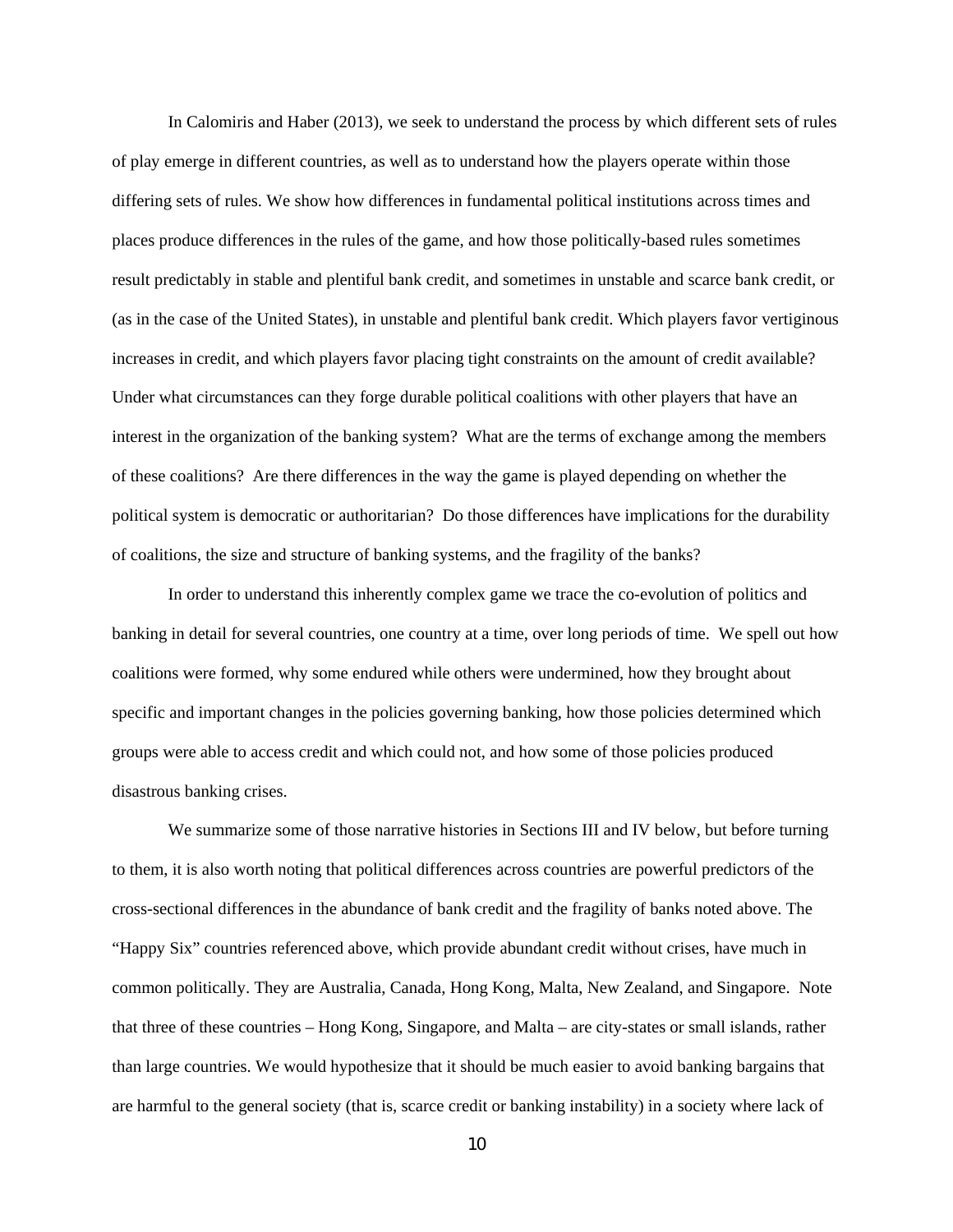economic diversity makes for much simpler politics. What coalition might be formed among agrarian populists, small bankers, and politicians representing rural districts in a country that has virtually no agricultural sector, such as Hong Kong or Singapore? Indeed, in an entrepot city-state, the interests of manufacturers, bankers, and politicians are naturally aligned: they must maintain a stable, efficient, open economy, or become so poor and backward that they get swallowed up by a neighboring country. There is simply too much at stake in terms of the survival of the economic and political elites, and too few other interest groups lobbying for alternative uses of the banking system, to push the society away from a path that leads to stable and abundant credit.

The three large countries on the list of the "Happy Seven" – Australia, Canada, and New Zealand—share two features. First, they were all part of the British Empire. Second, they are among the world's most stable, and long-lived democracies. Political scientists often use the "Polity Score" (a metric of political competition and political institutions) to measure the extent of democracy and autocracy.<sup>1</sup> Although single, quantitative, measures of democracy are imperfect, they provide a useful means of capturing important differences among political systems, especially when one takes long-run averages of yearly scores. The polity scores for the period 1925-2010 for Australia, Canada, and New Zealand all are 100 (the maximum). The average polity score for that period worldwide is 52.6. Indeed, even if we include the city-states and small islands that are part of the "Happy Six" we are struck that there is only one autocracy in the group, Singapore (with a Polity Score of 40 on average since independence from Britain).

The three large countries on the list of the "Happy Six" have something else in common: the structure of their political systems tended to mitigate the ability of populists and bankers to form coalitions that disadvantage everyone else. In Section IV below, we will discuss the role of centralized economic policy-making and an unelected Senate in structuring the Game of Bank Bargains in Canada, and the role of a large French population in encouraging that political structure. Similarly, New Zealand's political institutions developed under the threat of a majority that might have been hostile to the

**.** 

<sup>&</sup>lt;sup>1</sup> See Calomiris and Haber (2013), Chapter 14.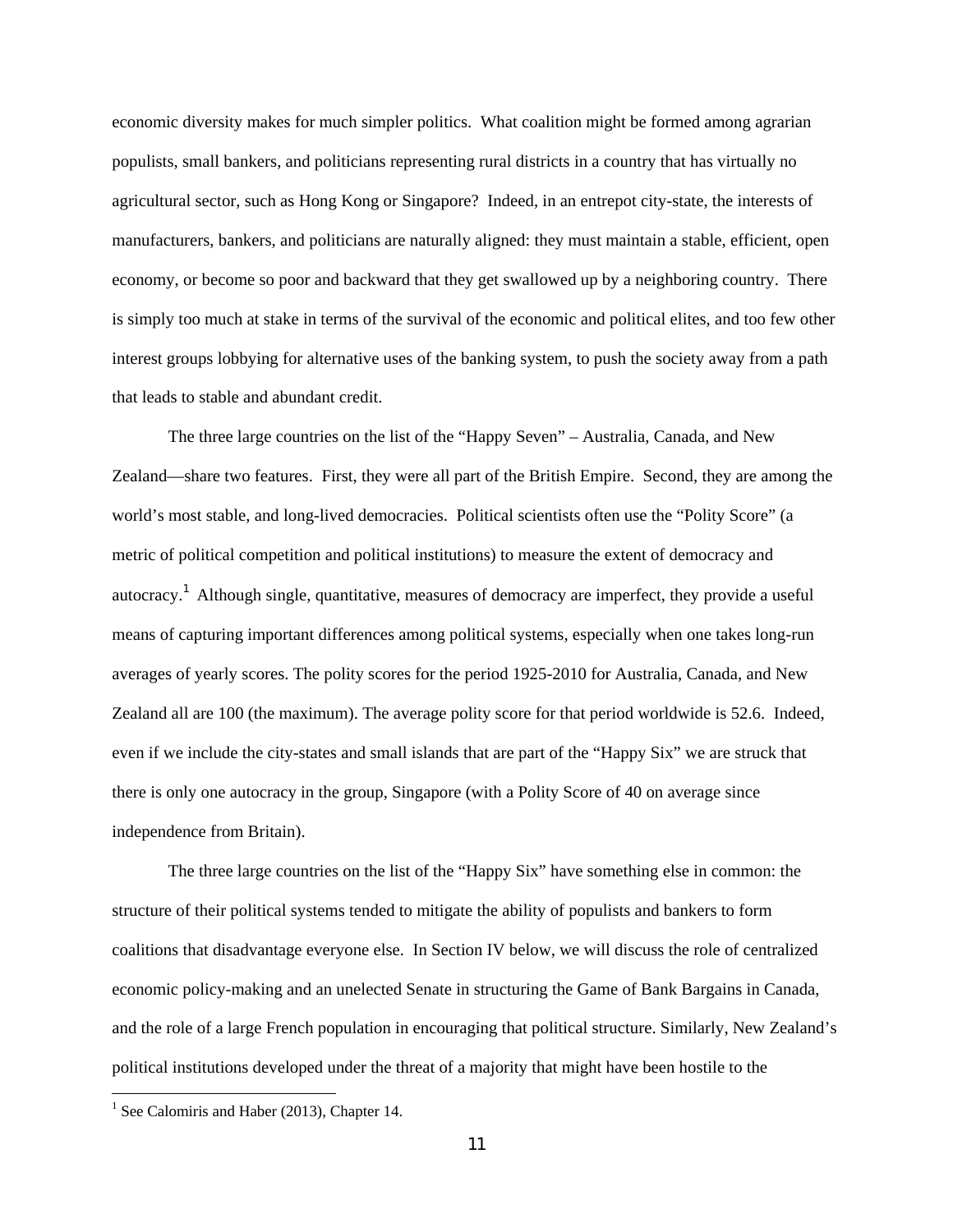commercial aspirations of its British settlers (the Maori). Thus, in order to constrain the influence of a numerical majority whose interests might not be aligned with an English minority, New Zealand established veto gates in the decision structure of the government, including an unelected upper house (which remained in existence until 1950) and a Governor with veto power over legislation. Australia did not have an unelected upper house, but we note that it became independent from the United Kingdom in stages; it was not until 1986 that it achieved full independence from the British courts and Parliament. Moreover, like Canada and New Zealand—and unlike the United States—Australia's constitution granted the national government centralized control over economic and banking policy; populists could not form coalitions with bankers and then enact policies to their liking by winning statehouse by statehouse, as happened in the United States throughout much of its history.

What happens if we set a standard for success that only requires countries to have been crisis-free since 1970 and have an average level of bank credit to GDP equal to the mean for all countries? The list of successes now expands to 13 countries: the "Happy Six" are joined by the Bahamas, Barbados, Belize, Brunei Darussalam, Macao, Mauritius, and South Africa. Six of the additions are small islands or citystates. With the exception of Macao, all of the countries on the list of the "Happy 13" were British colonies or protectorates, and all of them achieved their independence peacefully.

South Africa is the additional large country on the list of the "Happy 13." Like Canada and New Zealand, South Africa is a democracy that for most of its history gave English settlers power beyond their numbers. Indeed, the 1910 constitution of the Union of South Africa, as well as its subsequent revisions and enabling laws, went to great lengths to disenfranchise the country's numerically-dominant African and Indian populations. The British in South Africa, ironically in cooperation with the Boer's who they had compelled to be part of the Union by force, did not just create an unelected and mal-apportioned Senate (the way they did in Canada and New Zealand), they basically whittled away at the laws governing the franchise so that by 1956 "blacks" and "coloureds" had virtually no political voice at all. South Africa's 1997 constitution finally established full and equal suffrage for all South Africans, but it also contains a number of institutions designed to limit populist currents. First and foremost among these is a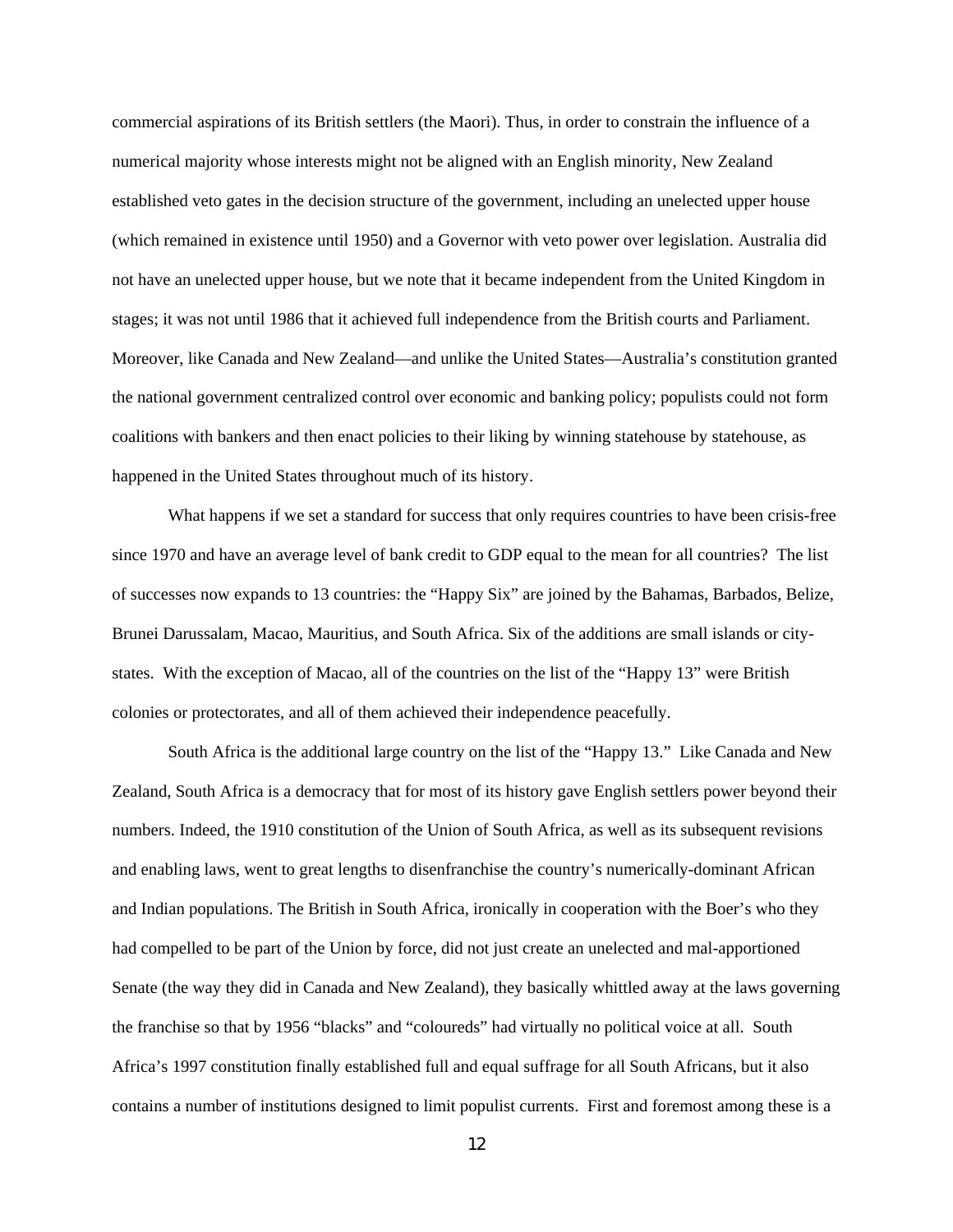weak president who is not directly elected by the population, but is indirectly elected by the lower house of parliament. His right to veto legislation is then limited by a constitutional court. Second, the upper house of parliament, which must approve all legislation, is also not elected, but is appointed by the provincial legislatures, with each province having the same number of representatives regardless of its population. Moreover, depending on the type of bill under consideration, the passage of legislation by the upper house may require a super-majority. In fact, under some circumstances, bills in the lower house must also be passed by super-majorities. In sum, although South Africa's political institutions were not crafted with bank regulation necessarily in mind (much as was also the case in Canada and New Zealand), those institutions make it very hard for a coalition of populists and bankers to enact bank regulatory policies that benefit them, at the expense of everyone else.

If the "Happy Six" and "Happy 13" tend to be either city-states, small islands, or democracies with institutions that limit populist currents, then what do their mirror images look like? That is, what are the characteristics of the countries that are preternaturally crisis-prone and that provide very low levels of private credit relative to their GDP? These countries are also not a random draw from the world. If we invert the "Happy Six" threshold, and ask which countries have had at least two systemic banking crises since 1970, and also have had an average ratio of private credit to GDP at least one standard deviation below the mean since 1991, we find that there are two "very unhappy" countries: Chad and the Democratic Republic of the Congo. It would not take lengthy argumentation to show that these are among the least democratic countries in the world (their average polity scores since 1970 have been 30 and 26, respectively). If we invert the rules for the "Happy 13," and ask which countries have had at least two banking crises and also have had a ratio of private credit to GDP equal to or less than the mean since 1991, we obtain a list of 16 "unhappy" countries—most of which have either been persistently autocratic, had short experiments with democracy that ended in coups, or have only recently begun to experiment with democracy after long periods of autocratic rule. In addition to Chad and the Democratic Republic of the Congo, the "Unhappy 16" includes Argentina, Bolivia Brazil, Cameroon, the Central African Republic, Colombia, Costa Rica, Ecuador, Kenya, Mexico, Nigeria, the Philippines, Turkey, and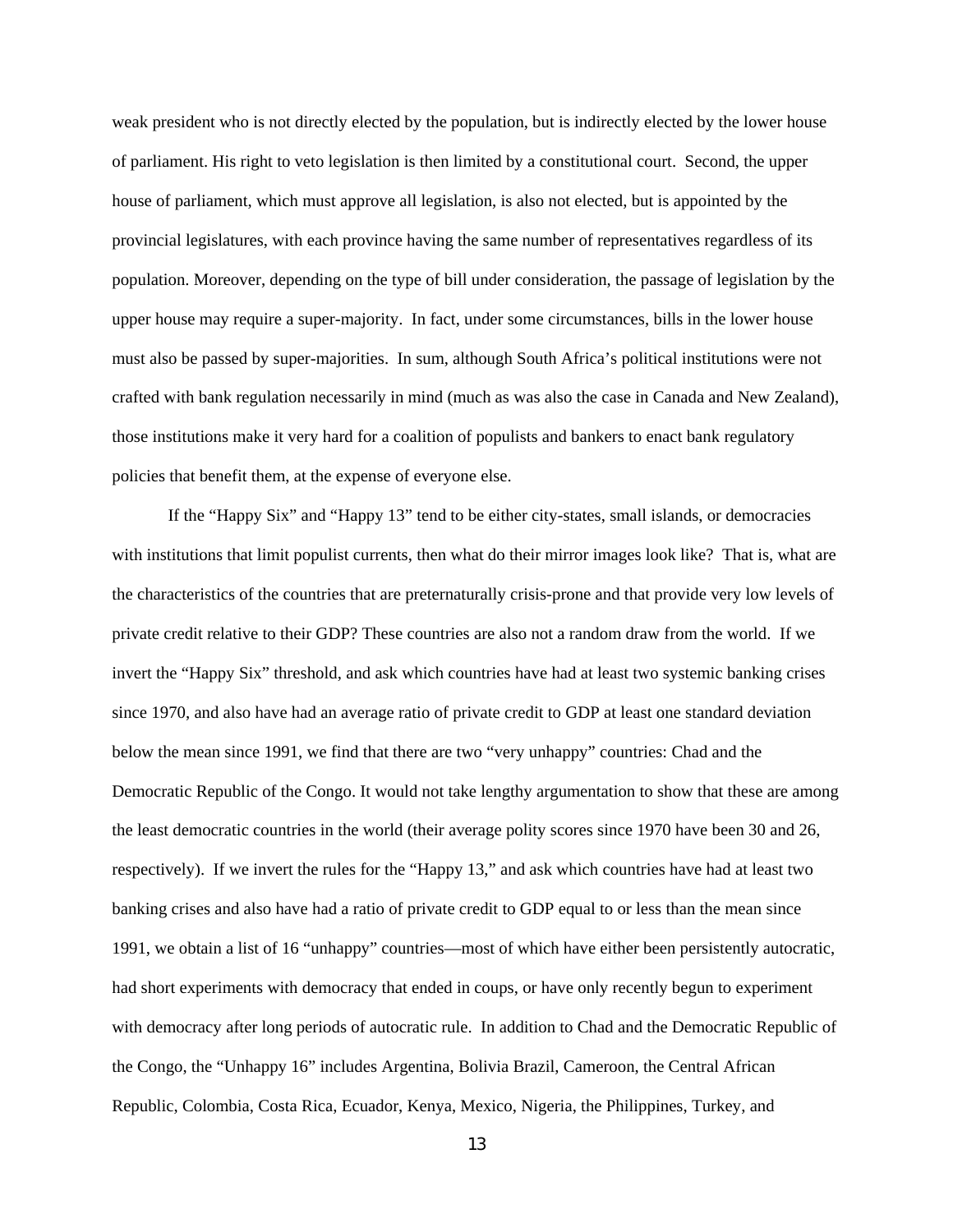Uruguay. Since 1970, the average polity score for this group is only 58; it would be lower still if we took the average over a longer time span. Of the 16 countries in this group, only three maintained average polity scores above 80 for the period 1970-2011: Costa Rica (100), Colombia (88) and Turkey (82). In sum, we are struck by how few exceptions there are to what appears to be a general pattern: countries with stable banking systems that provide abundant credit tend to be stable democracies with institutions that limit the opportunities for bankers and populists to form rent-seeking coalitions; countries with unstable banking systems that provide low levels of credit tend to either be autocracies, democracies of very recent vintage, or democracies in which the institutions that limit rent seeking are weak.

A central question emerges from these comparisons: Is politics truly the cause of persistent differences in banking performance, or are politics and banking simply indicators of some other common causal factor? In our view, narrative histories provide the best means for investigating the causal links between politics and banking. The following summarizes some of the narratives in Calomiris and Haber (2013) that we think prove the importance of politics as a causal factor in banking system performance.

#### III. England and Scotland

Beginning in the 1690s, as a consequence of the Glorious Revolution in which William of Orange became king of England and Scotland, both countries chartered banks. Not only were these banks were chartered under the same British crown, after 1707 Scotland and England were governed by a single Parliament (as the result of Scotland's decision to dissolve its separate Parliament). Yet political decisions governing the structure of the two countries' banking systems resulted in two completely different banking systems until the middle of the  $19<sup>th</sup>$  century. The structural differences in banking policies had important implications for the relative abundance of credit and the propensity for bank failures.

In England, from 1694 to 1825, the Bank of England was the only bank that was allowed to take the joint-stock corporate form; all other banks had to be organized as partnerships, and were legally constrained to have no more than six partners, which meant that they could not grow to a sizable scale. Banks were also subject to usury laws, which discouraged them from expanding their circle of borrowers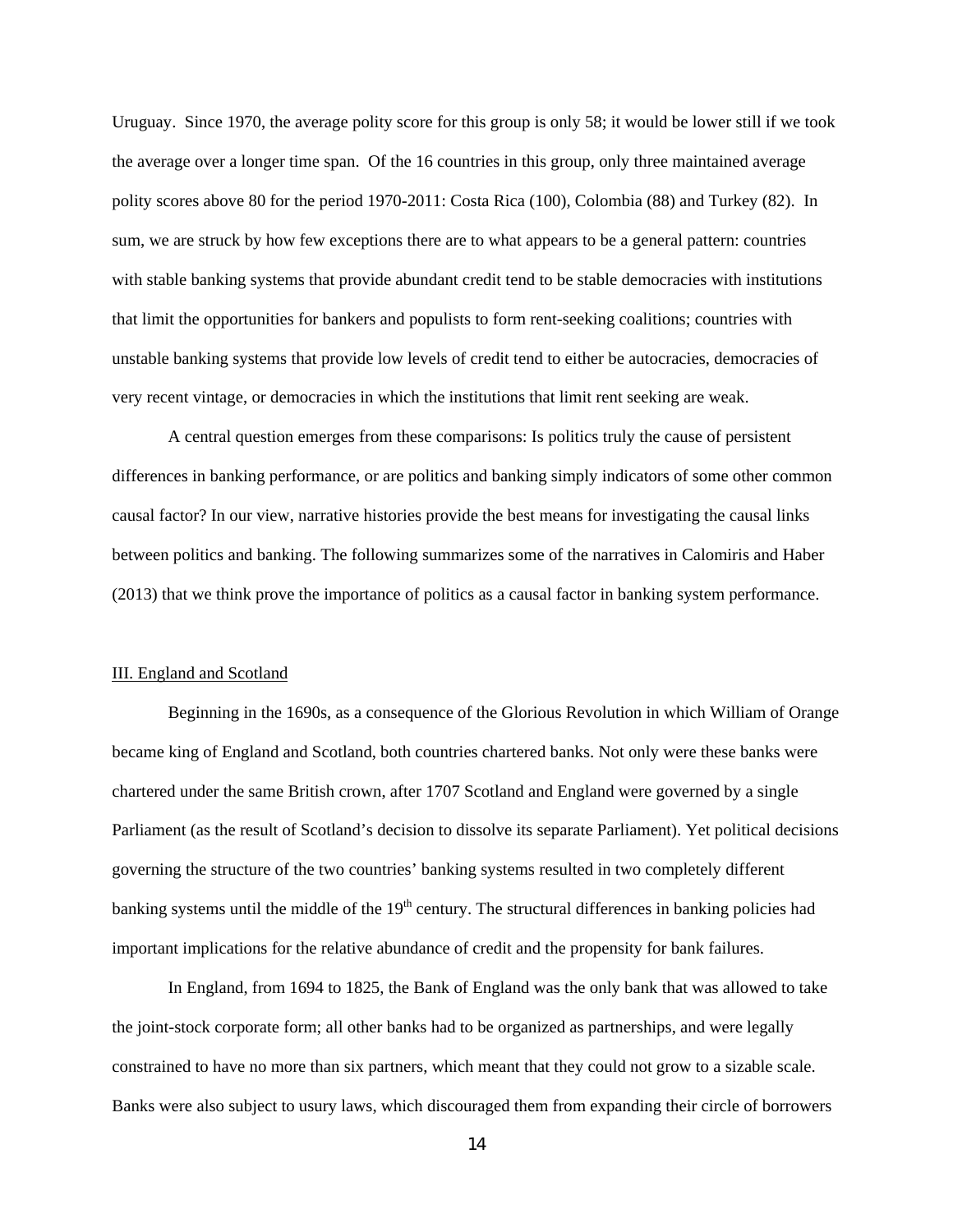(if a bank cannot charge a new client a higher interest rate to compensate for the fact it does not know much about him, it will not lend to that client at all). The English government exempted itself from these usury laws, thereby channeling credit to itself, rather than the private sector.

England's repressed banking system had adverse consequences for the private sector, but it served the State well by providing a captive source of savings to fund the sovereign's war needs. England industrialized in spite of the fact that the government had quite consciously constrained the growth of the banking system in order to favor itself through its exclusive partnership with the Bank of England. This constrained capital accumulation by the private sector during the early years of the industrial revolution, as investment was financed out the pockets of tinkerers and manufacturers, not through bank lending.

Not only did repressive policies limit bank credit, they also made the English banking system unusually unstable. Prior to 1870 England had one of the most crisis-prone banking systems in the world. The instability of English banking reflected the limits on the size, branching and diversification of banks. The limited private access to credit and unstable structure of English banking produced public complaints, which prompted the government to pursue risk-subsidizing policies in support of the brokered bills market (administered through government pressures on the Bank of England) to make private credit cheaper. The moral-hazard consequences of these policies encouraged excessive risk taking by small banks and bill brokers, which further contributed to banking instability.

In sharp contrast to England, by the middle of the  $18<sup>th</sup>$  century Scotland had developed a highly competitive and innovative banking system, and enjoyed abundant credit and stable banks, which provided credit to all sectors of the economy through wide-reaching networks of branching banks. From 1694 through 1825, while England's banking system consisted of the Bank of England and the small country banks and goldsmith banks that operated on a small scale and under restrictive regulation, a completely different sort of banking system operated nearby in Scotland. The Scottish system, in sharp contrast to the English one, was the very model of competition, innovation, accessibility of credit for the private sector, and stability. In all of those respects, Scotland's system was a constant reminder to its neighbors in England of what a banking system could be, and what the English banking system was not.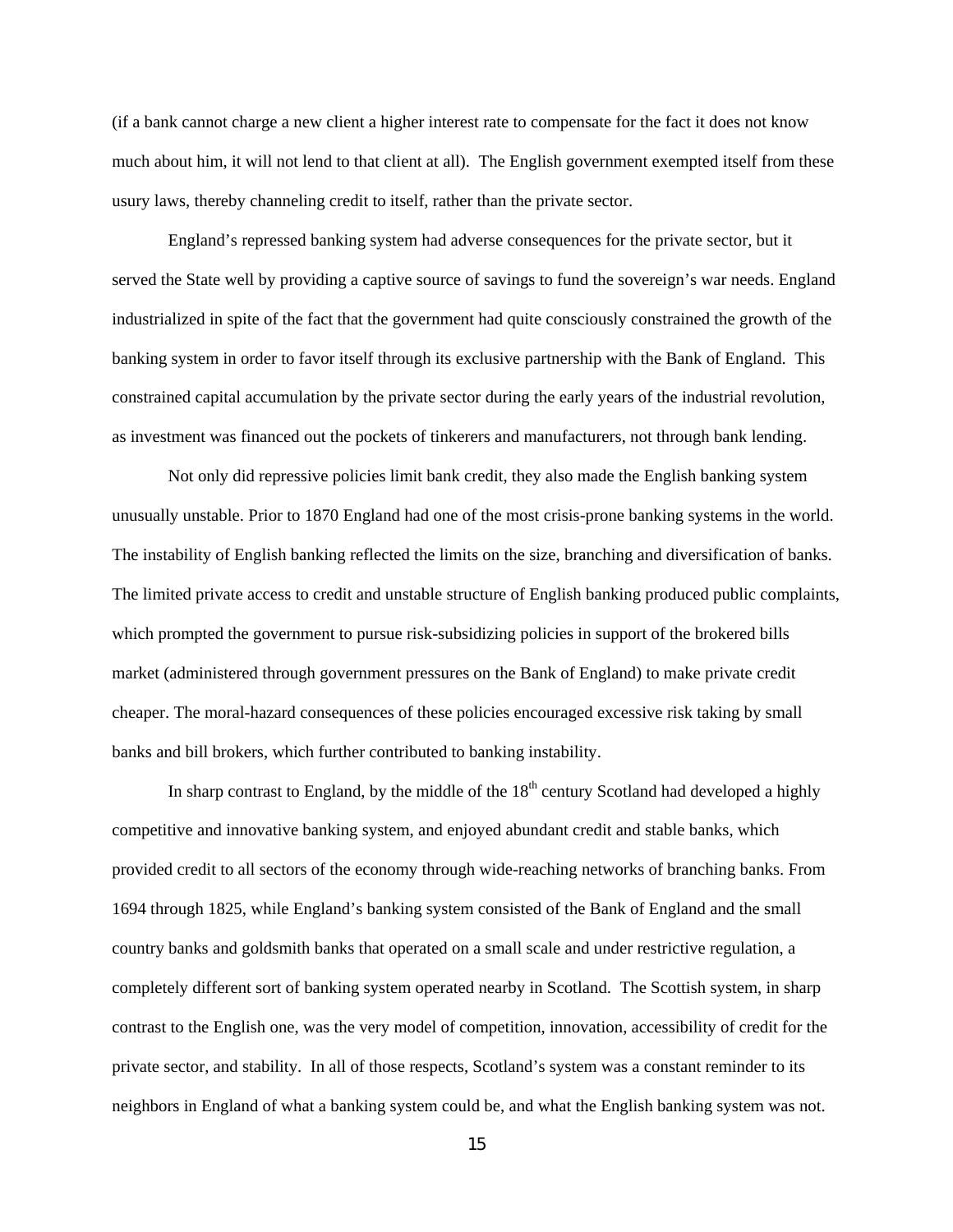The comparison was all the more galling to the English considering how relatively backward the Scots had been at the turn of the  $18<sup>th</sup>$  century.

Thanks in large part to its banking system, Scottish backwardness did not persist. Not only was Scotland at the heart of the British Enlightenment, it became central to the Atlantic trade between Britain and its colonies. Scottish manufacturing, husbandry, fisheries, and agriculture also thrived. Scotland's competitive system of banks, many of which operated networks of branches throughout the country, contributed to this success story by providing broad access to credit. A branch of an existing bank could be opened in a remote location with much lower overhead cost than establishing an entirely new bank, because the branch can rely on headquarters to provide managerial, accounting, and operational services; all the branch needed was a clerk and till cash.

Unlike the Bank of England, which initially operated only from its Threadneedle Street headquarters, or the small English country or goldsmith banks, Scotland's branching banks linked urban headquarters with branches that operated in areas that could not otherwise have supported a banking presence. Scottish banking innovation went beyond branch banking; its bankers also invented interestbearing deposits, the interbank clearing of bank notes, and lines of credit (the so-called "cash credit account" invented by the Royal Bank of Scotland in 1728) that permitted borrowers to arrange for credit in advance and draw upon their accounts as needed. Scotland's system was also among the first to rely upon small-denomination bank notes as a source of financing.

At the heart of the innovativeness of Scottish banking and the abundance of credit in Scotland was the free chartering of banks. There were three specially chartered banks: the Bank of Scotland (1695), the Royal Bank of Scotland (1727), and the British Linen Company (1746). In addition, freely chartered Provincial Banks – that is, chartered under common licensing rules, rather than by government action – also operated as of 1747, and freely chartered Joint Stock Banks entered the system beginning in 1810.

Competition among Scottish banks was fierce. A few data points make the extent of that competition clear. In 1825, the three specially chartered banks operated an average of 15 branches each, while the freely chartered banks in the system averaged almost 3 branches per bank. In 1802, the amount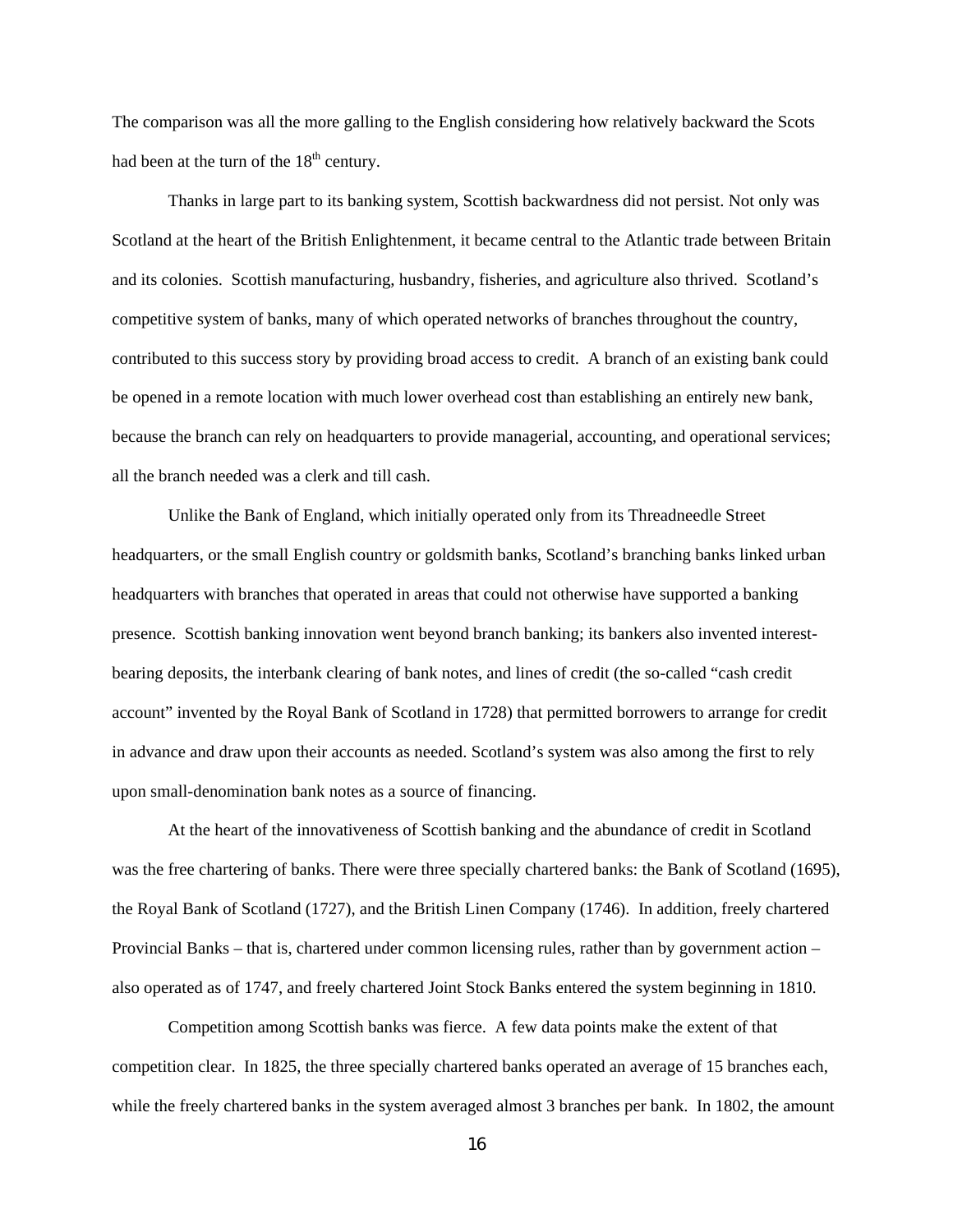of bank assets per capita in Scotland was 7.5 pounds sterling, in comparison to 6.0 in England. Scottish banks paid remarkably narrow spreads (roughly one percentage point) between rates of interest paid on loans and rates paid on deposits. The fact that they were able to do so, and simultaneously earn respectable rates of return for their shareholders implies a high level of efficiency.

Just as remarkable, Scottish banks were less likely to fail or impose losses on their debtholders than were English banks. Bank failure rates in England were almost five times those of Scotland from 1809 to 1830, and while losses to English debtholders were sometimes significant there were virtually no losses on Scottish deposits or notes. The lower failure risk of Scottish banks reflected their greater size, competitiveness, and portfolio diversification. Unlike English banks that were limited to the six-partner rule (which kept them small and local in scope) Scottish banks were typically large and diverse.

Why did the political process governing bank chartering result in Scotland's having such a different banking structure than England? After all, the King of England and the King of Scotland were one-and-the-same person—and had been so since 1603. Why was the outcome in the Scottish Game of Bank Bargains so dramatically different from the bargain that had been struck in England?

At the dawn of the era of bank chartering, when the Bank of England and the Bank of Scotland were created in 1694 and 1695, respectively, England and Scotland had separate Parliaments (they were separate kingdoms sharing the same sovereign). At the time that King William was hunting for a way to finance his war against France, Scotland was poor and remote. Little would be gained from creating a monopoly Scottish bank that would help to finance the Crown. At the same time, the creation of such a bank would have required negotiating with the Scottish Parliament. While they generally favored King William over the deposed James II, the Scottish Parliament was not as committed to the idea of financing the king's imperial ambitions as the Parliament of England. In point of fact, the charter of the Bank of Scotland prohibited it from lending to the Crown without an Act of Parliament—a fact that suggests that the Scottish Parliament was quite conscious of the problems that could arise if the Bank of Scotland were turned into a vehicle of public finance. From the point of view of the British Crown, it was simply easier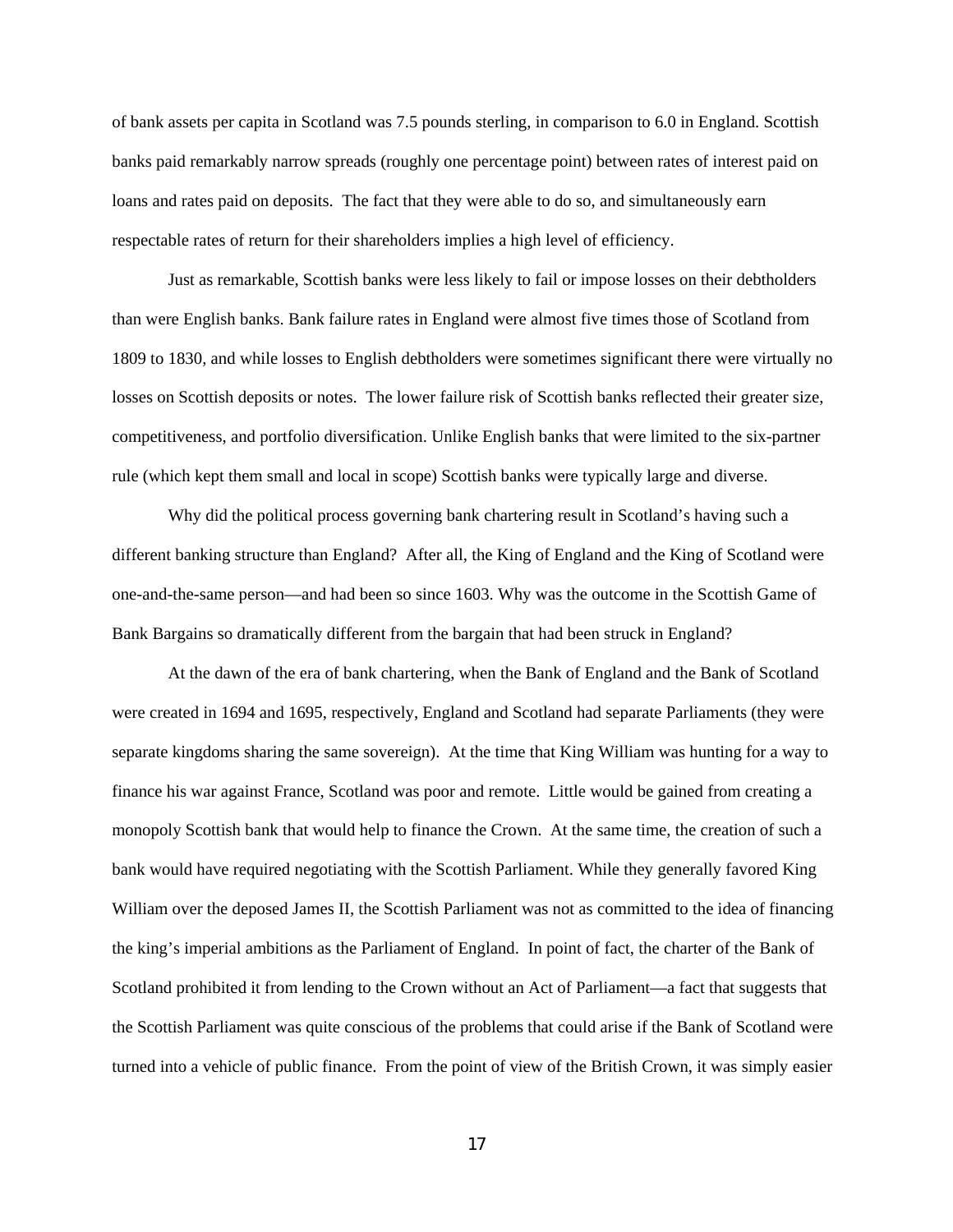to adopt a policy of laissez faire with respect to the more distant Scots, and use the Bank of England (as well as other English joint stock companies) to finance the Crown's war efforts.

The Bank of England proved sufficient to finance the Crown's wars with France. Thus, even after the Parliaments of England and Scotland were fused into a single Parliament of Great Britain in 1707, there was no attempt by the Crown to re-craft the Scottish banking system to serve its war aims. For its part, Scotland committed itself not to become a separate base of political power that might have withdrawn from or otherwise acted contrary to the interests of the British Crown. Scotland responded to its favored status in banking by what might be described as an act of unilateral political disarmament. In 1707, in the Act of Union, Scotland disbanded its national Parliament in a demonstration of allegiance to Britain. Political union meant that the Crown had little cause to worry about the positive economic consequences of its laissez faire policy toward Scottish banks, trade and industry. Despite political union, Scotland's banking system remained separate from England and Wales, and quite distinct from them, until liberalization in those countries ultimately led them to imitate Scottish success, beginning in 1825.

What political changes underlay the decision to liberalize English banking? Just as war finance needs had produced financial repression in England prior to 1825, the end of the Napoleonic Wars reduced the financing pressures that had produced the partnership between the Crown and the Bank of England. The victory of the Duke of Wellington at the Battle of Waterloo in June 1815 brought an end to nearly 130 years of war with France. The British government had succeeded in accomplishing its single most important strategic goal: making sure that Continental Europe remained politically divided and weak, and thus unable to contest England's ability to build and maintain a world empire.

The Pax Britannica came with two big challenges to the British State. The first was how to address the demands for political reform that had been percolating since the  $18<sup>th</sup>$  century. The ideals of Republicanism that fueled the American Revolution were not entirely homegrown; many of them were English imports (though with plenty of colonial value-added). Calls for reform could be set aside while Britain waged its "Second Hundred Year's War" against France. Once Napoleon was defeated, however, it was difficult to ignore them. Indeed, the mobilization of a nation to fight a two-decade long war against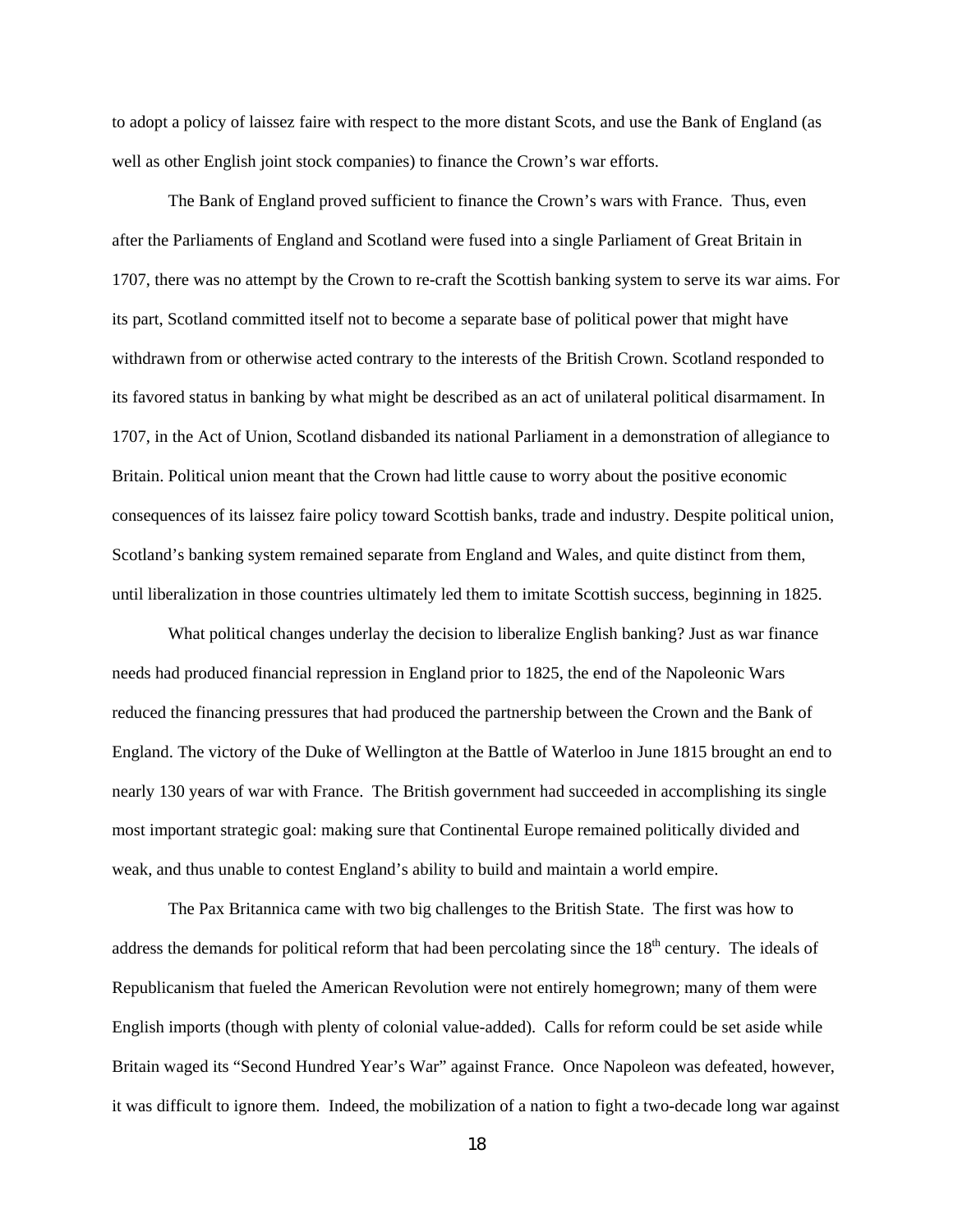a revolutionary government that conceived of its population as citizens instead of "subjects," encouraged a rethinking of what, exactly, it meant to be British. Even anti-populist writings such as Edmund Burke's *Reflections,* had to make an argument for a liberal conception of government and had to advocate for gradual constitutional reform as a substitute for revolution. The fact that this rethinking of citizenship came on the heels of a long fight against another revolution—this one culturally closer to home, the American Revolution of 1775-1783—could only have made it even more profound.

Reforms of English banking coincided with deep electoral and procedural reforms of government. From the  $18<sup>th</sup>$  through the early  $19<sup>th</sup>$  centuries, numerous attempts had been made by the Whigs to revise the voting rules for electing members of the House of Commons. The proposed reforms were intended to expand the franchise and shift voting power to the newly expanded urban population centers, which had grown as a consequence of the Industrial Revolution and increased commerce. These attempts had often met defeat, but by 1832 they could be resisted no longer: there were violent demonstrations; governments were formed, failed, and re-reformed; even the king interceded by threatening to create 80 new peerages (appointments to the House of Lords) that would be awarded to supporters of electoral reform. The Representation of the People Act of 1832 (commonly known as the Reform Act or the Great Reform Act) increased the Parliamentary representation of the burgeoning industrial cities at the expense of locations with miniscule populations (the so-called "rotten boroughs"), and expanded the voting franchise.

In the absence of war, reforms also were undertaken to end mutual back scratching between the government and the Bank of England. Some measures improved accounting; others regulated the mode by which the Bank lent to the Treasury. These measures also precluded the Bank of England from making advances to the government without the express approval of Parliament. As one contemporary noted: "These regulations … put it out of the power of the Government to obtain pecuniary accommodation from the Bank of an irregular character….The relations between the Government and the Bank in regard to the management of the funds at the disposal of the latter body, must now be regulated by mutual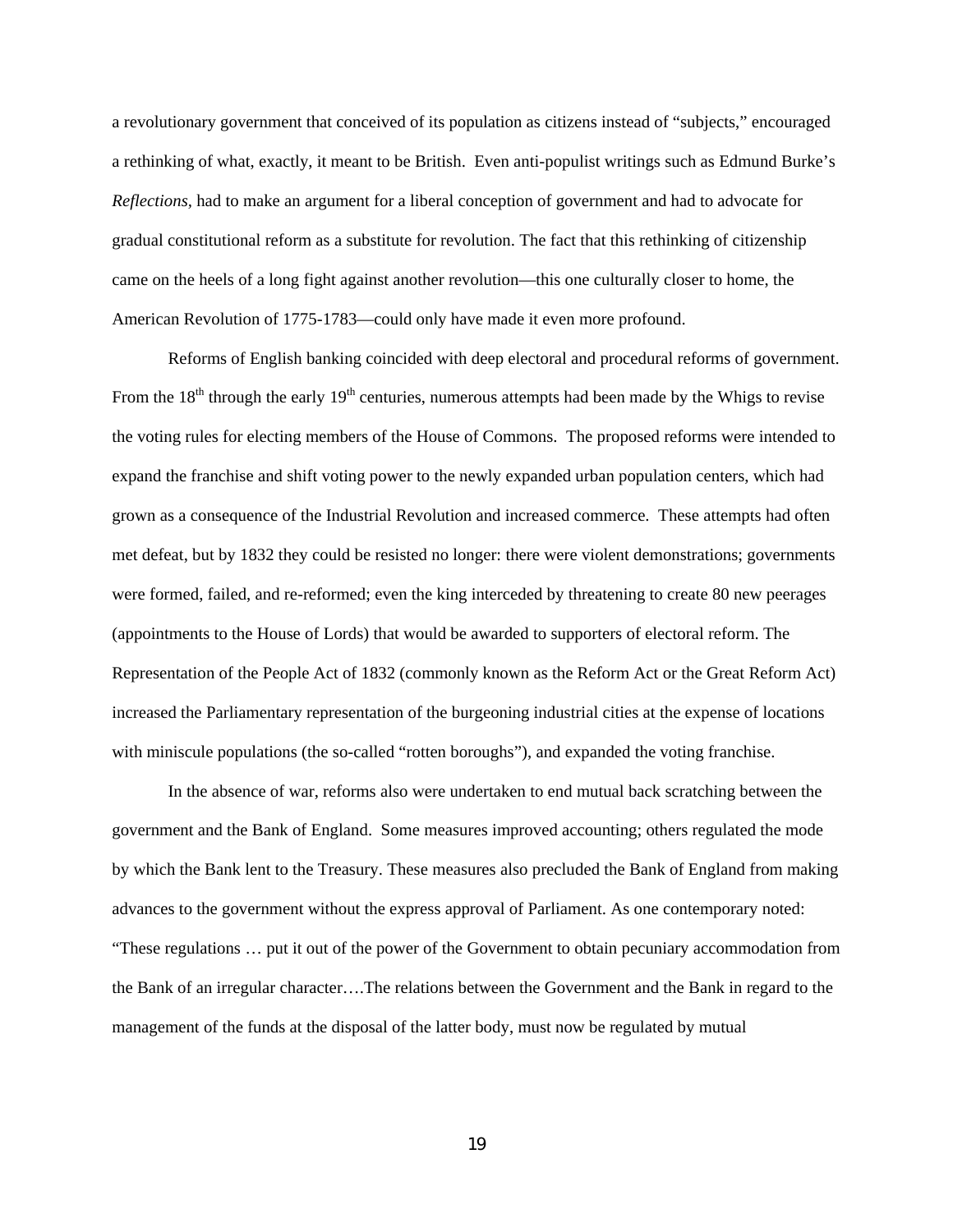consideration of the general interests of the community, and are so amenable to public control as to render irregular, or even questionable, proceedings practically impossible."<sup>2</sup>

The most important step in the reconfiguration of the relationship between the Bank of England and the government was an end to the bank's monopoly charter. Despite the Bank of England's desire to maintain its monopoly privileges, the rising tides of democracy and industrialization proved too much for it. The advocates of competition in chartering ultimately won the day because their power was growing, and because they could point to three powerful facts to support their position: (1) England lacked sufficient sources of credit for the private sector; (2) the English financial system produced an unstable credit market that was unusually prone to commercial and bank failures; and (3) there was ample evidence from outside England (especially in Scotland) that competitive chartering would produce greater access to credit with greater banking stability.

The timing of the reform of English bank chartering illustrates the importance of specific historical events for precipitating long-contemplated changes. Political trends and valid arguments in favor of reform may favor change, but as is often the case, major changes in the structure of financial systems often coincide with crises that galvanize the movement for reform. In the case of English banking reform, that galvanizing event was the Banking Crisis of 1825, arguably the first truly global banking crisis of the modern era and one with severe consequences for English merchants, manufacturers, artisans, and bankers. Critics blamed the Bank of England (and the structure of the banking system, which its privileges had produced) for the severity of the crisis. The lack of available liquidity outside London during the crisis produced commercial insolvencies and bank failures on a spectacular scale. Seventy-three out of 770 country banks failed during the crisis. Bankruptcy filings in 1826 reached an unprecedented level.<sup>3</sup> The inherent vulnerability of the country's small banks was clearly demonstrated, as were the costs to the private sector of the absence of liquidity providers (large banks) that could have supported the smaller banks operating outside of London.

 $\overline{\phantom{a}}$ 

 $2^{2}$  Schuster (1923) pp. 10-11, quoting G. Arbuthnot's memorandum to the Report of the Select Committee on the Bank Act, 1858.

 $3$  Neal (1998), pp. 63-69.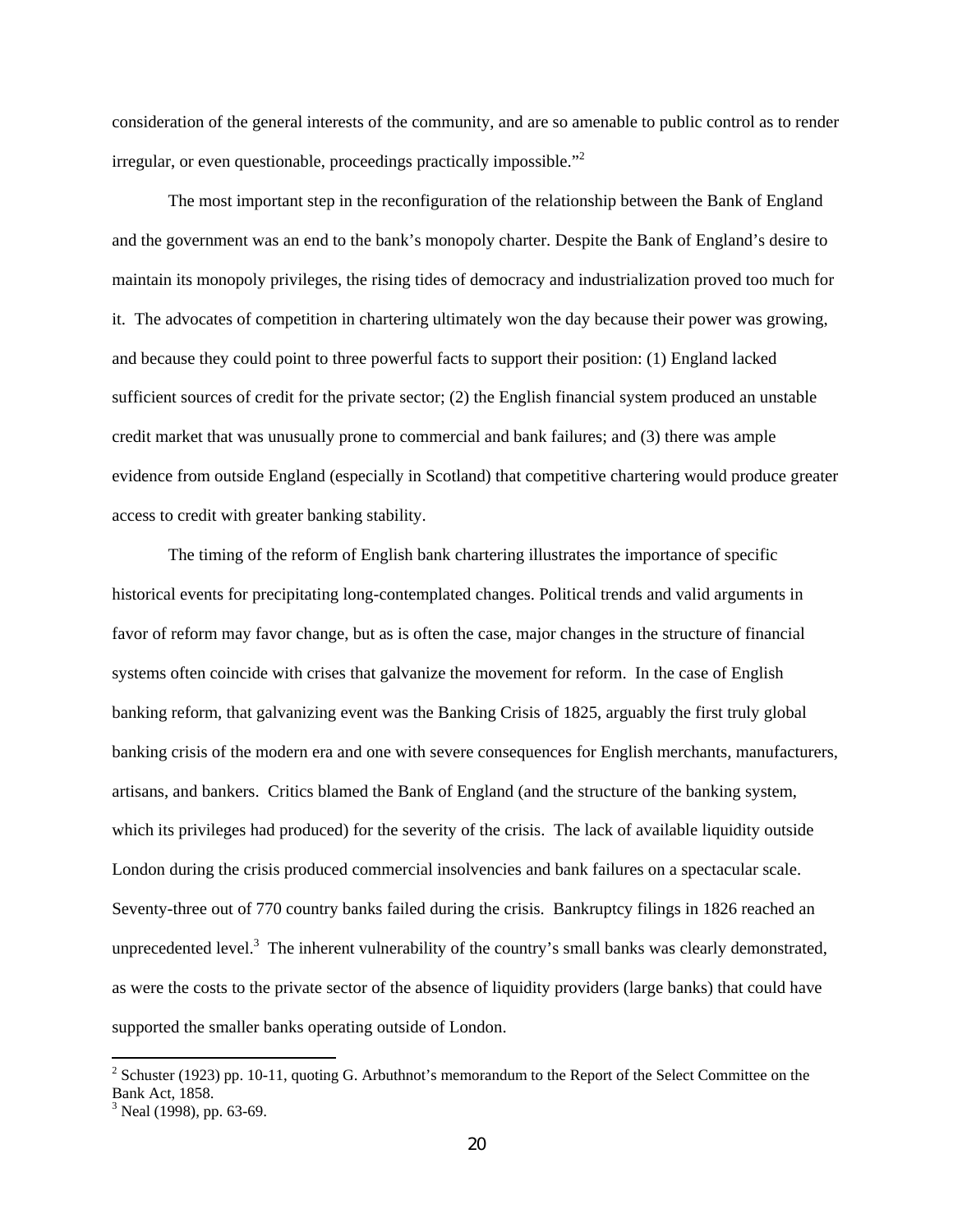The lessons that the British public took away from the Crisis of 1825 were threefold. First, the Bank of England was an unreliable repository of trust for managing the supply of money and credit in the economy. Second, it was insufficiently committed to the public good (after all, it was a for-profit bank, and could not have been expected to put aside its own interests). Third, the structure of the English banking system that the bank's monopoly privileges had engendered was too centralized in London and potentially very destabilizing for other English towns and cities.

The policy response to the crisis was the Country Bankers' Act of 1826. This Act allowed (and strongly encouraged) the Bank of England to open branches outside of London. Over the ensuing years, it opened branches in numerous cities, and two of those new locations (Manchester and Birmingham) were particularly active. Additionally, the Bank's monopoly over bank chartering was ended. Competing joint-stock banks could be chartered, although they would not be permitted to operate within a 65-mile radius of London, and their shareholders were not granted limited liability. These banks were not prohibited by law from issuing bank notes, but the Bank of England made it known that it would not deal with banks that entered that business, and this threat was sufficient to prevent the new joint-stock banks from issuing notes. The Bank of England made similar agreements with the pre-existing country banks: in exchange for the country bank consenting not to issue banknotes, the Bank of England agreed to discount bills for those banks at its new branches. When all was said and done, the 1826 Act had basically forced the Bank of England to increase the amount of credit available by working with both the new jointstock banks and the pre-existing country banks. The Bank of England was, however, able to craft arrangements that allowed it to maintain its effective monopoly over note issues.

In 1833 the Bank of England's charter was up for renewal, and the government took this opportunity to erode its monopoly still further, and to demand further concessions from the Bank. The government renewed the Bank's charter through 1855, but the charter would be revocable at the pleasure of Parliament after an initial grace period of 12 years. The 1833 Charter Act also removed the prohibition against joint-stock banks operating in London. The Bank of England now faced competition even within its home market, although that competition was somewhat attenuated by the fact that the Act prohibited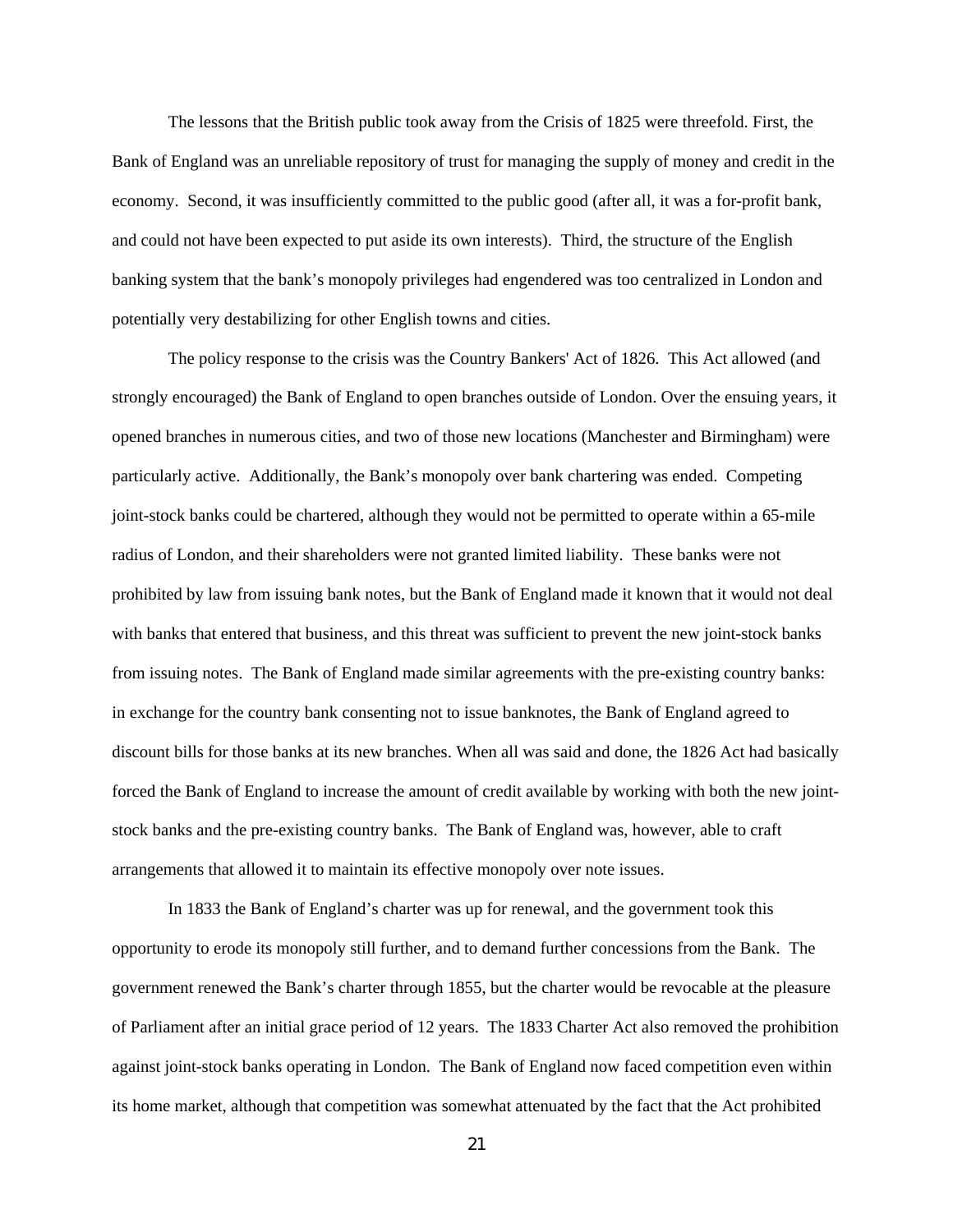the new joint-stock banks of London from issuing banknotes. In addition, the Act effectively eliminated the five percent usury limit, thereby broadening the pool of borrowers to whom the Bank of England and the new joint-stock banks could lend—in effect making the credit market more competitive still. In 1844 Parliament further eroded the rents enjoyed by the Bank of England. The Peel Act of that year gave the Bank an airtight monopoly on new note issues, but required the Bank to maintain 100 percent specie reserves against those note issues. The Peel Act meant that the Bank could not benefit financially from issuing notes paid zero interest, because the gold reserves held against its notes also paid zero interest.

The English banking system began as a crony enterprise primarily serving the fiscal interests of the State and the personal interests of a small group of well-connected private citizens. By the second half of the 19<sup>th</sup> century, the political pressures that democratization and industrialization had put on the banking system, coupled with an end to the government's need for war finance, undid that monopoly arrangement. As the result of fundamental changes in the industrial organization of the banking system (the creation of a nationwide system of branching banks), reforms in the nature of the government safety net policies for banks and borrowers, and a reduced need for the English government to rely on the banking system to finance its wars, by the late 1860s England's and Scotland's banking systems had converged. The newly integrated British banking system would enjoy many decades in which banking crises were absent and banks were an important source of credit for the private sector.

## IV. The United States and Canada

 The United States and Canada were both North American colonies, and were under British control by 1760. But their political histories before and after that date were quite different. Before 1759, Canada had been a French colony, while the United States – despite some Dutch, French, and Spanish settlements – had long been dominated by the British. Ultimately, the colonies that became the United States revolted against British rule and established a new republic in the 1770s and 1780s. Canada's constitution evolved within the British Empire, and the British Crown remains an important influence in Canada today. Those political differences between the United States and Canada, and the fundamental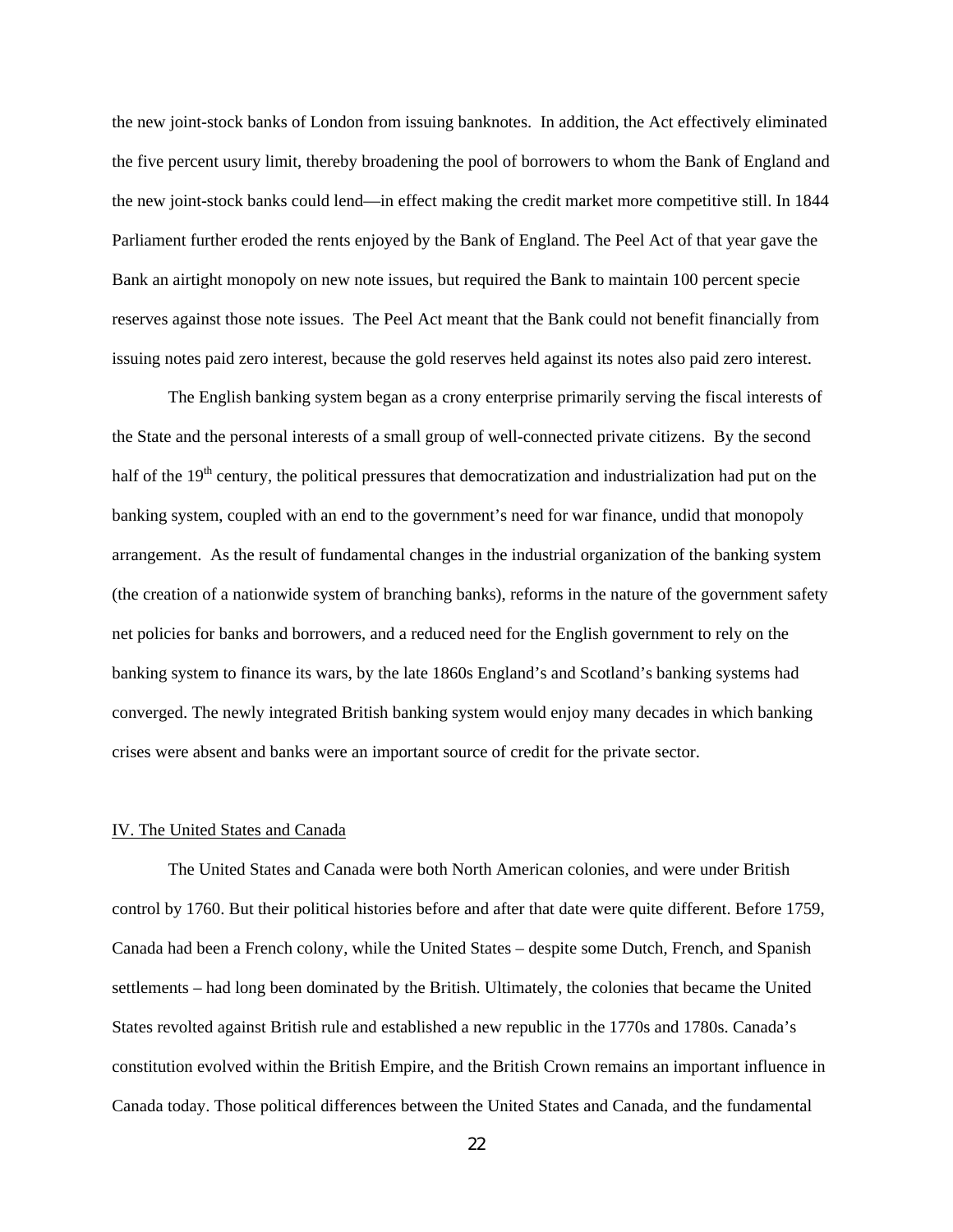historical and geographic differences that underlie them, are also able to account for the dramatic differences in their banking histories.

## *The Crippling Influence of Populism in U.S. Banking History*

In the United States, from the time of the Revolutionary War through the early nineteenth century, the dominant coalition in control of bank chartering consisted of an alliance between political elites in both federal and state governments, many of whom were members of the Federalist Party, and a privileged group of financiers. This crony era of U.S. financial history was successful at financing a newly emerging State, as well as providing capital for the first stages of American commercial, agricultural, and industrial development.

A coalition of elites could not be sustained, however, in a political system characterized by federalism, populism, and an expanding franchise. Those realities, in turn, reflected the deeper historical roots of the United States. The 13 Colonies that became the United States were a backwater surrounded by hostile neighbors. British colonists faced the constant threat posed by the Spanish in Florida, the French in Quebec and the Ohio Valley, and the Indians, who often allied with the French, nearly everywhere else. In order to be viable, the 13 Colonies had to be an armed camp. There was no obvious source of wealth, however, that could pay for a large standing army to keep the enemy at bay. The 13 Colonies neither contained a Potosi that produced piles of silver coins, nor a Pernambuco that yielded prodigious quantities of highly valuable sugar. The one thing that the 13 Colonies did have, however, was seemingly endless expanses of farmland suitable for tobacco, maize, and wheat—provided that those lands could be cleared of Indians. Crucially, those crops share characteristics that allow them to be grown efficiently on family farms: they are highly storable and exhibit modest scale economies in production.

This combination of—hostile neighbors, abundant land, and storable crops that could be grown on small production units—made British North America a society of small, free-holding farmers who were armed to the teeth. America's common people proved able to achieve something that no group of small farmers had achieved since the Roman Republic: they demanded, and obtained, the right to vote. America's colonies might have had governors appointed by the king, but they also had colonial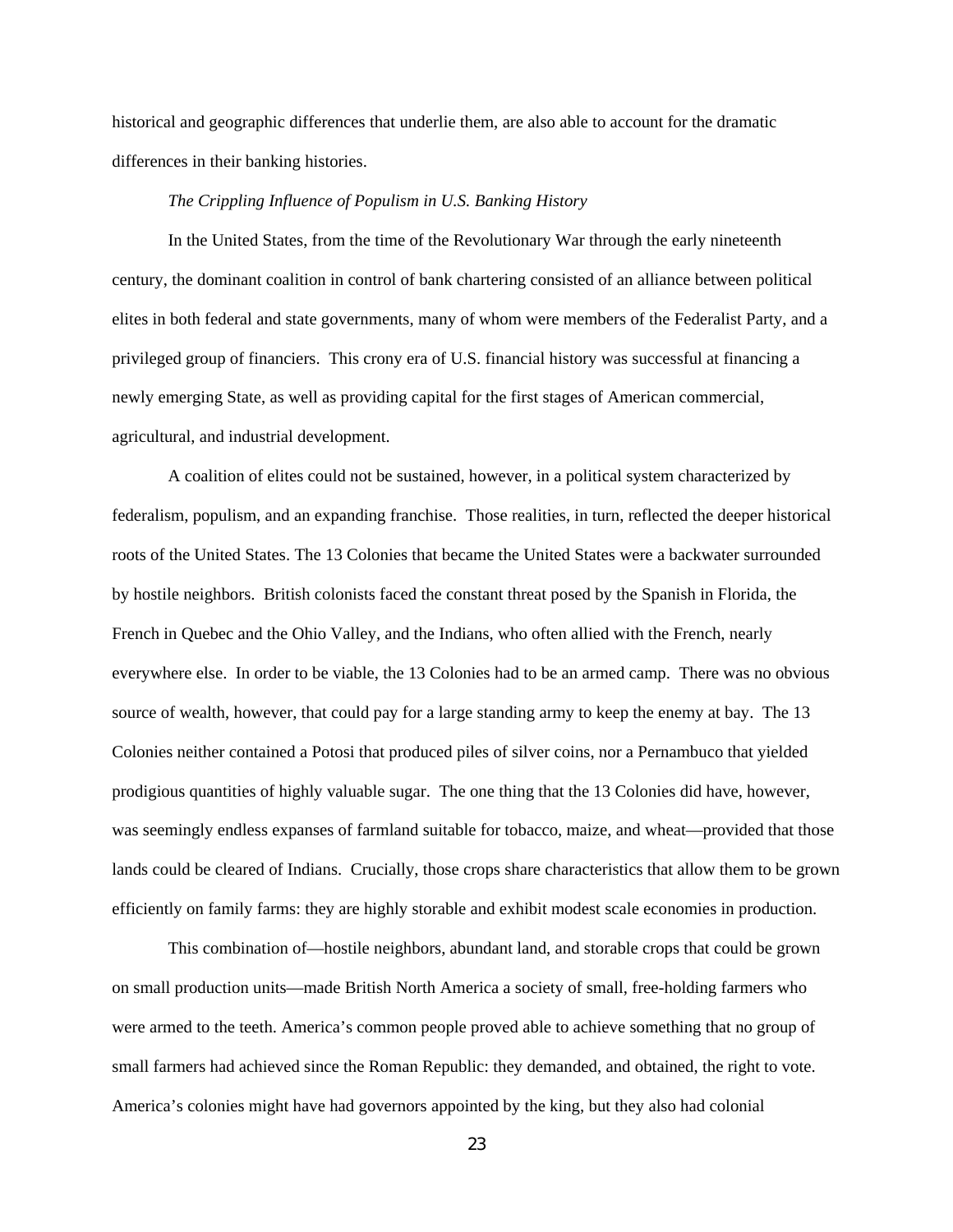assemblies—Houses of Burgesses--that were popularly elected. Though the exact rules varied by colony and locality, male suffrage was widespread, with typically 40 to 50 percent of early  $18<sup>th</sup>$  century colonists eligible to vote for colonial assemblies in the mid-Atlantic states, and 70 to 80 percent in New England and the South.<sup>4</sup> Large landowners initially dominated the elected assemblies, but by the mid-18<sup>th</sup> century America's small farmers had begun to break away from the tradition of voting for their "social betters."<sup>5</sup>

When America's colonial elites, the large landowners and merchants, decided to move for independence they had to mobilize this class of armed, independent farmers against the British. That was no easy trick: they were essentially asking them to go toe-to-toe against the most disciplined, and best equipped, army in the world. Motivating them to do so required appeals based on liberty, freedom, and equality. Once they had done so, there was no putting the genie back in the bottle. The process of revolution was a profoundly radicalizing experience. Thus, to the shock of America's elites, after independence the small farmers who Washington had led across the Delaware would no longer doff their hats to their "social betters" nor defer to them in matters of politics.<sup>6</sup>

Although Federalist elites were able to control the first decades of political organization, including bank chartering, this crony era soon gave way to a second era of banking policy, which ran from the 1810s to roughly 1980. During this period, banking policies were determined by a durable alliance between small "unit bankers" (banks with no branches) and agrarian populists (farmers who distrusted corporations of nearly every type, as well as the elites that controlled them). The government's share of the benefits from chartering banks shifted from direct taxation or ownership interests in banks, to regulatory requirements forcing banks to lend to both state and national governments.

The geographically segmented, unit-bank organization of the banking system that emerged from this bargain reflected the interests of the coalition partners: bankers who wanted to create local monopolies, and populists who disliked corporations of any type, but most especially those associated with big city "aristocrats." The populist support for unit banking reflected, in part, the advantages that

<sup>&</sup>lt;sup>4</sup> Keyssar (2000), p. 7.<br><sup>5</sup> Wood (1991), p. 173.

<sup>6</sup> Wood (1991), pp. 175-182.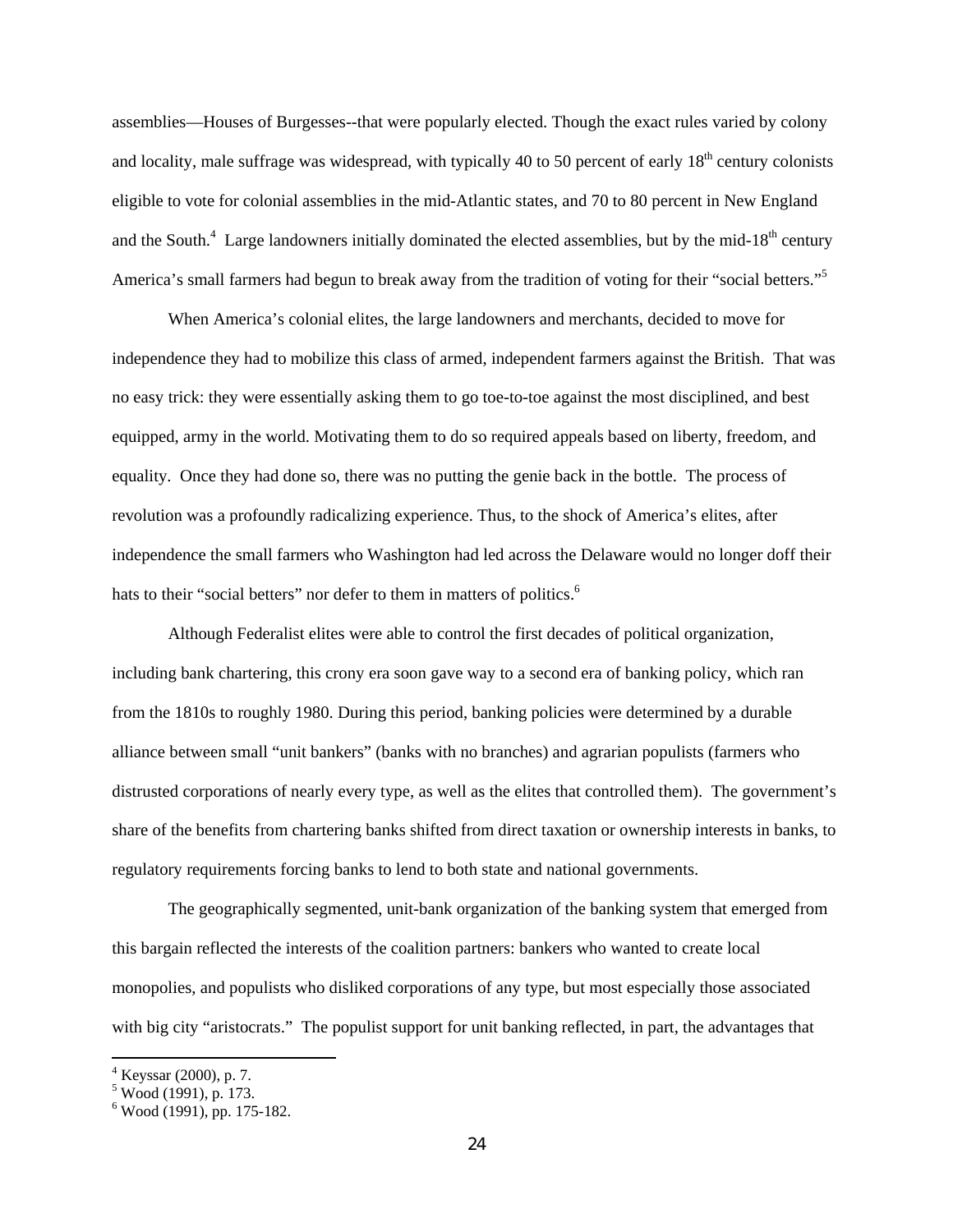some classes of local borrowers received from limiting bank entry through unit banking. Because unit banking tied local banks to the local economy it made bankers more willing to continue to provide credit to their existing borrowers during lean times. Unlike a branch bank that might move funds to other locations in pursuit of greener pastures, unit bankers' lending opportunities were limited to the local economy. If a banker was based, for example, in central Illinois, a fall in the price of corn reduced the income and property values of everyone in the local economy. Bankers could reduce the supply of loans to locals in response to that shock, but if they did the only viable alternative investment was cash. Limited alternatives favored greater continuation of credit during lean times. This "credit insurance" advantage can explain why states with relatively high agricultural wealth tended to favor unit banking; relatively prosperous farmers who were already on the client list of the local unit banker had a stake in preserving branching restrictions.

The economic organization of U.S. banking during this "agrarian populist-unit bank era," however, entailed significant costs: it was inherently unstable, non-competitive, and inefficient in its allocation of credit. Its most salient characteristic was that the U.S. banking system, with some exceptions, was composed of tens of thousands of small banks operating local monopolies. The absence of branches meant that banks could neither spread risk across regions, nor could they easily move funds in order to head off bank runs, or coordinate a collective response to problems that arose. The United States became and remained the most banking crisis-prone economy in the world. Major banking panics, involving either widespread bank insolvency or systemic bank runs, occurred repeatedly throughout the  $19<sup>th</sup>$  and  $20<sup>th</sup>$  centuries. High costs of credit were also prevalent. Unit banking was not a cost-effective way to supply credit, as it entailed high overhead costs and little ability to spread risk. Furthermore, the fact that these unit banks operated local monopolies meant that they were able to charge more for loans and pay less for deposits than would have been the case had they had to compete with one another.

Contributing to the resilience of the unit banker-agrarian populist coalition was the decentralization of authority over bank chartering. Had America's political institutions granted the federal government the sole right to charter banks, bank chartering policy would have been a matter of national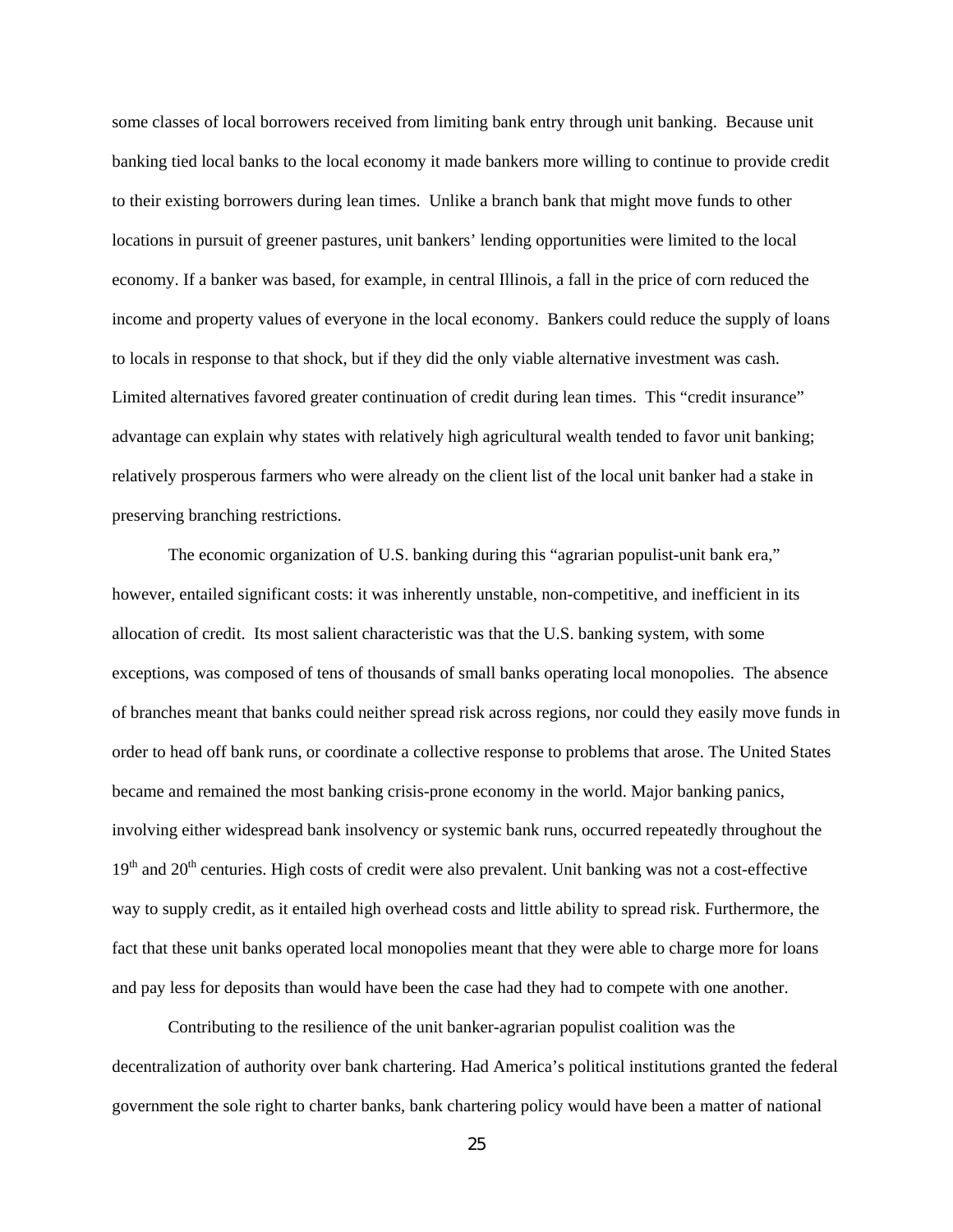policy, and it may have been harder for agrarian interests to prevent the chartering of nationwide branching banks. The federal organization of the U.S. government prevented that from happening, however. From the beginning of the nation, America's states saw great value in maintaining control over bank chartering within their states. States needed ways to finance themselves and the Tenth Amendment to the Constitution provided one: any power not explicitly delegated to the federal government, or explicitly denied to the states, resided with the states. The Constitution prohibited states from issuing legal tender paper money—but it said nothing about the right of states to charter banks, whose banknotes could circulate as currency (although they could not be made a legal tender). State-chartered banks soon became a source of significant financing for state governments. Governments received stock in their chartered banks, taxed their banks, and also passed laws requiring their banks to hold state government debts as backing for their note issues.

States, therefore, had strong fiscal incentives to create bank charters—and strong incentives to do whatever was necessary to maximize the value of those charters. States often were major owners of bank shares, especially prior to the 1830s, and they typically paid for those shares with a loan from the bank, which they then repaid out of the dividend stream. States received a larger stream of dividends when the banks earned monopoly rents: they therefore constrained the number of banks within their borders. States might extract additional income from banks by threatening them with new entrants to the banking market: they therefore accepted "bonuses" from incumbent banks to deny the charter applications of potential competitors. To further insure that the interest of bankers remained aligned with the governments that chartered them, banks typically were not granted perpetual charters. When their charters expired, they had to pay a fee or "bonus" for a renewal. Not surprisingly, circa 1810-30, bank dividends and bank taxes often accounted for one-third of total state revenues.<sup>7</sup>

States received no charter fees or other economic benefits from banks incorporated in other states: they therefore had an interest in prohibiting interstate branching. Challenges to those prohibitions were rejected by the Supreme Court in the landmark Bank of Augusta v. Earle case (1839), in which the Court

**.** 

 $^7$  Sylla, Legler, and Wallis (1987); Wallis, Sylla, and Legler (1994).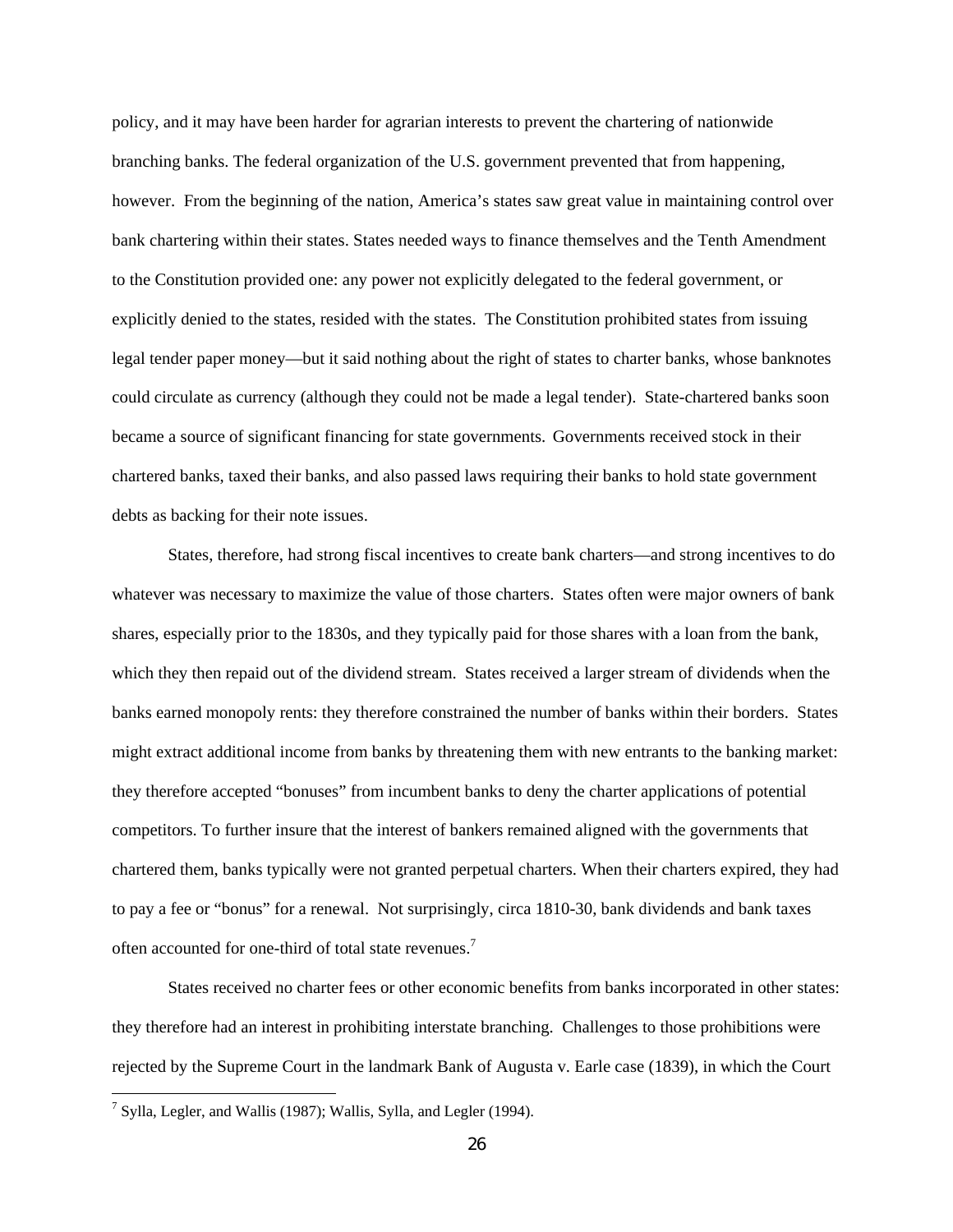affirmed that states could limit banking activities by out-of-state banks so long as those prohibited activities were specifically enumerated by statute.

Banking in the Early Republican United States was therefore characterized by segmented monopolies. The four largest cities in the United States in 1800—Boston, Philadelphia, New York, and Baltimore—had only two banks apiece. Smaller markets typically had only one bank, if they had a bank at all. In 1800 there were only 28 banks (with a total capital of only \$17.4 million) in the entire country. These banks, it should be emphasized, discriminated on the basis of both economic and non-economic criteria, such as political party affiliation.<sup>8</sup>

The national government also saw value in making use of its "implied" constitutional power to charter banks. Beginning with Alexander Hamilton's First Bank of the United States (BUS), a single national bank and state-chartered institutions coexisted. The system of a nationwide BUS and segmented state-granted banking monopolies was not sustainable, however, under America's political institutions. There were two political conflicts related to chartering – the conflict between the national and state chartering authorities, and the conflict over who could obtain a state charter.

Bankers with state charters had opposed the BUS from the time of its initial chartering in 1791. The reason for their opposition was straightforward: branches of the BUS—which were located in New York, Baltimore, Boston, Charleston, Norfolk, Savannah, New Orleans, Washington, D.C., and Philadelphia--undermined local banking monopolies. State bankers therefore had incentives to form a coalition with the Jeffersonians, who were ideologically opposed to chartered corporations and "aristocratic" bankers, to eliminate the BUS. They succeeded in blocking its rechartering in 1811.

Parallel to the political fight over national chartering, was the competition among the states resulting from the interaction of federalism, an expanding frontier, and a broad suffrage, all of which helped to propel a growing demand for more banks and a revulsion to the original practice of permitting only a few banking charters to the favored few. Political competition within and among states undermined the incentives of state legislatures to constrain the numbers of charters they granted.

**.** 

<sup>&</sup>lt;sup>8</sup> Wallis, Sylla, and Legler (1994), pp. 135-39; Bodenhorn (2003), p. 142; Majewski (2004).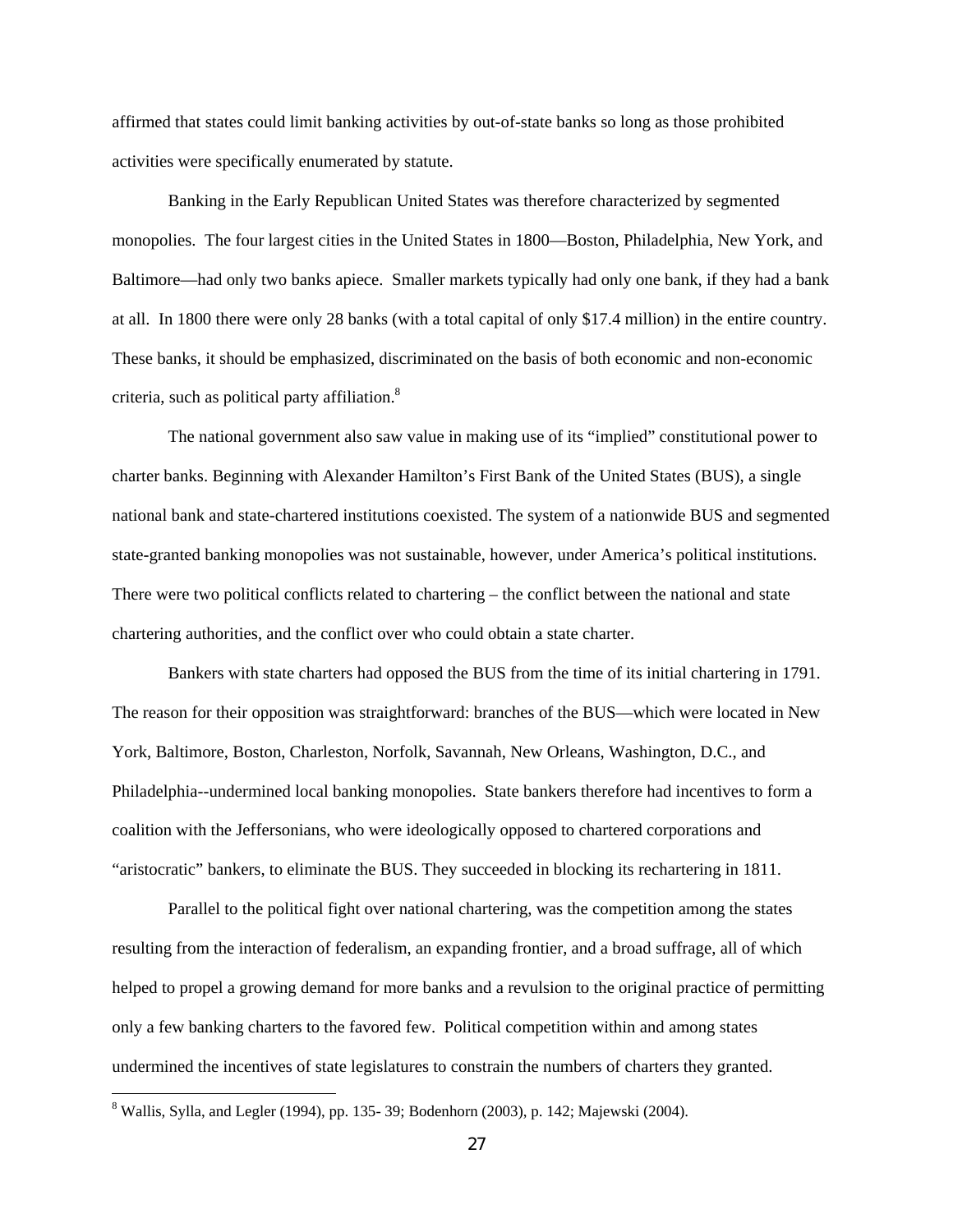Massachusetts began to increase the number of charters it granted as early as 1812, abandoning its strategy of holding bank stock as a source of state finance and instead levying taxes on bank capital. Pennsylvania followed Massachusetts's lead with the Omnibus Banking Act of 1814. The act, passed over the objections of the state's governor, ended the cozy Philadelphia-based oligopoly that, until then, had dominated the state's banking industry. Rhode Island also followed Massachusetts' lead: in 1826 it sold its bank shares, increased the numbers of charters it granted and began to tax bank capital as a replacement for the income it had earned from dividends. It soon became, on a per capita basis, America's most heavily banked state.

The final blow to the crony era of bank chartering in the United States came in 1832, when Andrew Jackson successfully vetoed the rechartering of the Second Bank of the United States. That bank had been chartered in 1816, ironically by the very Republicans who had opposed the rechartering of the BUS in 1811. The War of 1812 demonstrated the importance to the government of a bank that could serve as its fiscal agent. The Second Bank of the United States was founded on the same principles as the first bank, and it faced opposition from the same local banker-agrarian populist coalition. The populist presidency of Andrew Jackson, and the risky political gambling of the Second BUS's President, Nicholas Biddle, during the struggle over the re-chartering of the bank, resulted in its demise: Jackson vetoed the renewal of the bank's charter in 1832, forcing it to close in 1836.

By the 1830s, the coalition of small banks and agrarian populists had won. The successful veto of the Second Bank of the United States marked a definitive end to the crony era of American banking history. From this point forward—until roughly 1980—the coalition of small bankers and agrarian populists would dominate the politics of bank chartering and bank regulation in the United States. While there was considerable variation across states, chartering of banks by special legislative acts tended to be replaced by so-called "free banking" acts from the late 1830s onwards. Under free banking, bank charters no longer had to be approved by state legislatures. Rather, individuals could open banks provided that they registered with the state comptroller and deposited state or federal bonds with the comptroller as a guarantee of their note issues.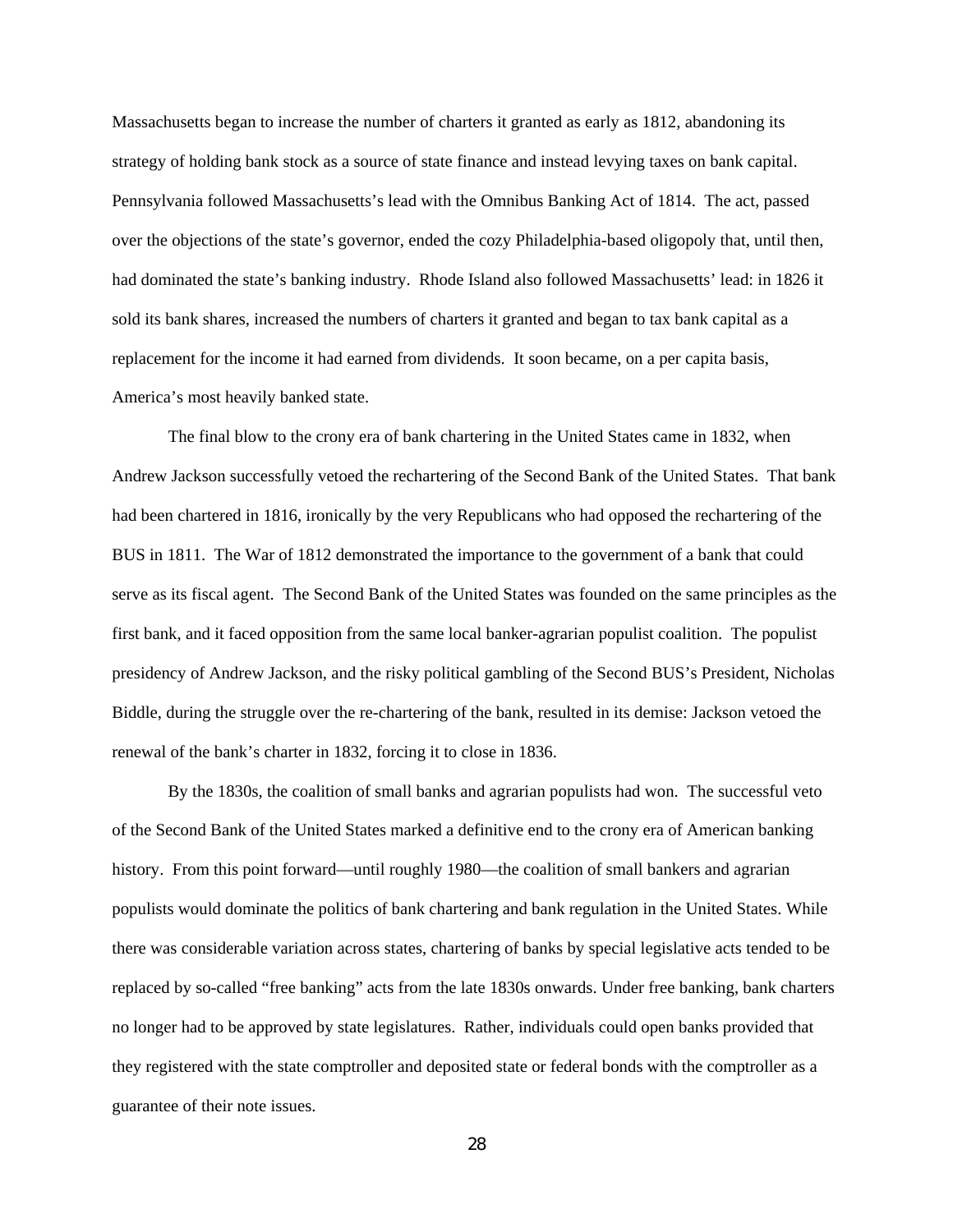Free banking was not, however, a complete rethinking of the earlier system of segmented monopolies, and it did not result in a fully "open-access" system of banking within or across states. Most importantly, free banks were not permitted to branch. Given the high overhead costs of establishing a bank, this effectively limited the entry of banks in sparsely populated areas. Given the regulatory costs and limited entry under free banking, the free banking era was not associated with a dramatic increase in competition. Indeed, some research even suggests that the passage of free banking statutes, per se, were not critical to the process of banking growth.<sup>9</sup> Other research helps to explain why: despite the democratization of chartering under free banking, the unit structure of New York's free banking system significantly limited the extent to which free banking was able to produce an expansion of bank credit in that state. Because branching restrictions persisted, free banking simply expanded the number, and reduced the size, of local bank monopolies. It also removed the government from the position of awarding bank charters to its political allies. The results were twofold: some of the rents that had been earned by bankers were dissipated; and borrowers who had earlier been closed out of credit markets now had access to finance, though it came from a bank that still had a great deal of local market power.

During the Civil War, under the pressure of war financing needs, the national government once again began to charter banks, but in doing so it did not challenge the political equilibrium that had been constructed by the coalition of unit bankers and agrarian populists. Rather, it conformed to the unit banking structure, and initially prohibited branching by national banks. National banks, like statechartered free banks, were required to hold a large amount of government bonds and new government legal tender currency, which provided a captive market for U.S. government debts.

The decentralized U.S. banking system structure of thousands of unit banks persisted for many decades. The banking crises of the late  $19<sup>th</sup>$  and early  $20<sup>th</sup>$  centuries gave rise to much soul searching, recorded in the many volumes of material produced by the National Monetary Commission in 1910. But rather than challenge the political equilibrium of unit banking, the government created the Federal

 $\overline{\phantom{a}}$ 

 $^{9}$  Ng (1988).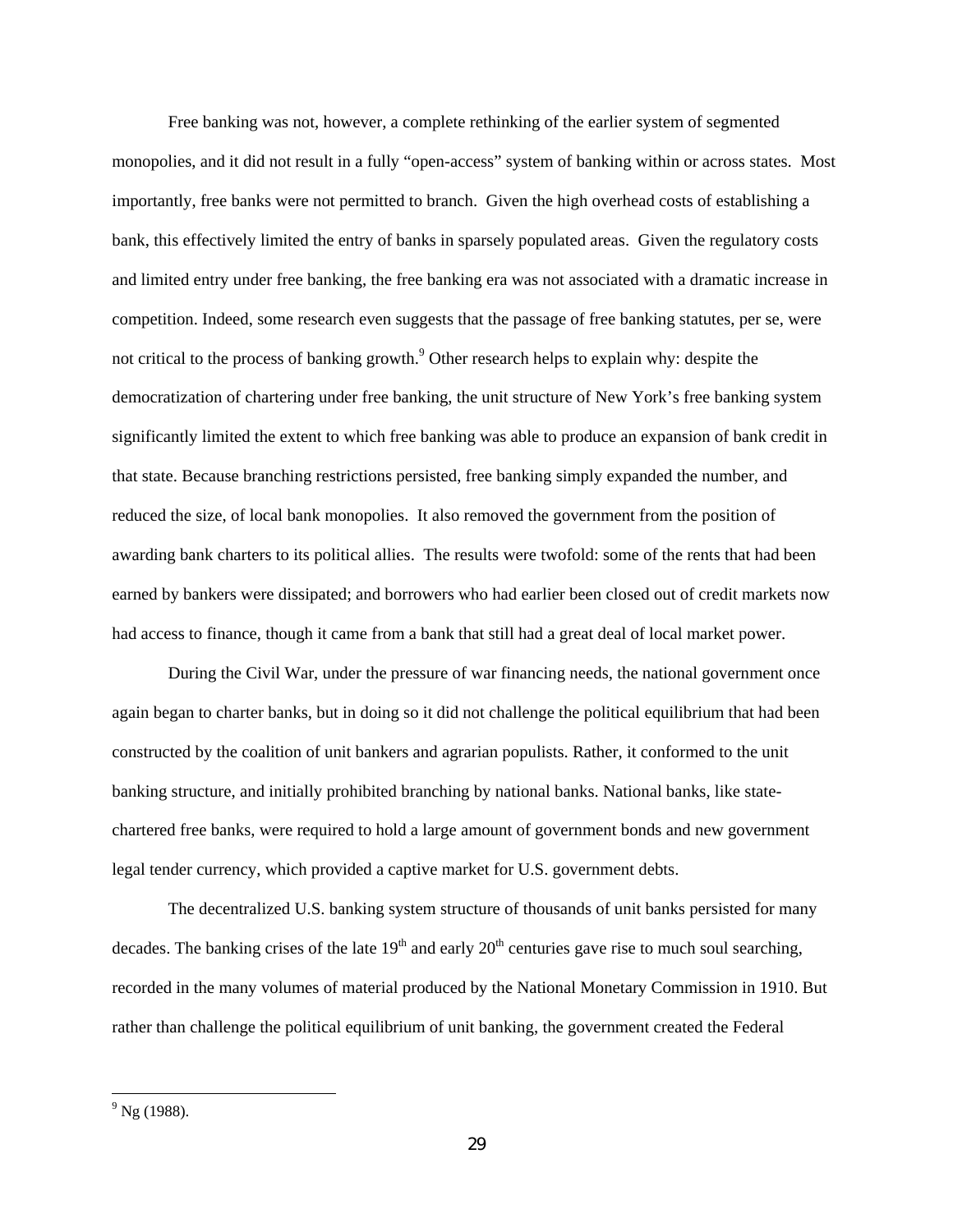Reserve System to provide an elastic supply of reserves – which was widely understood as a second-best means of achieving stability, but the only politically feasible means of doing so.

Even the banking crises of the Great Depression were unable to undermine the coalition that supported this inefficient and unstable system. Rather, the agrarian populist-unit banker coalition used the depression to create a new set of institutions designed to prop up the preexisting fragile system. These institutions included deposit insurance and a set of laws, including the notorious Regulation Q, that made it illegal for banks to pay interest on checking accounts and that limited the interest rates they could pay on other types of accounts.

Deposit insurance and Regulation Q changes managed to stabilize the system for a time, but they did not cure the structural inefficiencies and high credit costs of unit banking. Furthermore, the ability of the post-Depression banking structure to survive depended on the government's commitment to conservative monetary and fiscal policies. Once the U.S. government departed from fiscal and monetary conservatism in the 1960s the system began to break down. Indeed, the public began to pull their savings out of banks in favor of various bank competitors, such as mutual fund money market accounts. Technological innovations, such as the invention of the ATM, further undermined the system by allowing banks to skirt laws against branching. Thus, by the 1980s, the coalition that had supported unit banking began to crumble. For the first time in U.S. history—centuries after they appeared in other countries large banks with nationwide branching networks, came into existence.

Restrictions on intrastate and interstate branch banking finally began to be undermined in the 1970s, but not until the 1990s was the banking market to be completely opened up to competition. Five forces worked to undo the unit banker-agrarian populist coalition. The first was demographic: during the  $20<sup>th</sup>$  century, the United States was transformed from a predominantly rural to a predominantly urban country, which meant that voting power shifted toward America's cities. The second force was technological progress that eroded banks' ability to extract rents from borrowers and depositors. The computer revolution drove down the cost of information storage and retrieval, allowing prospective lenders anywhere in the country to assess a borrower's credit-worthiness reasonably well without having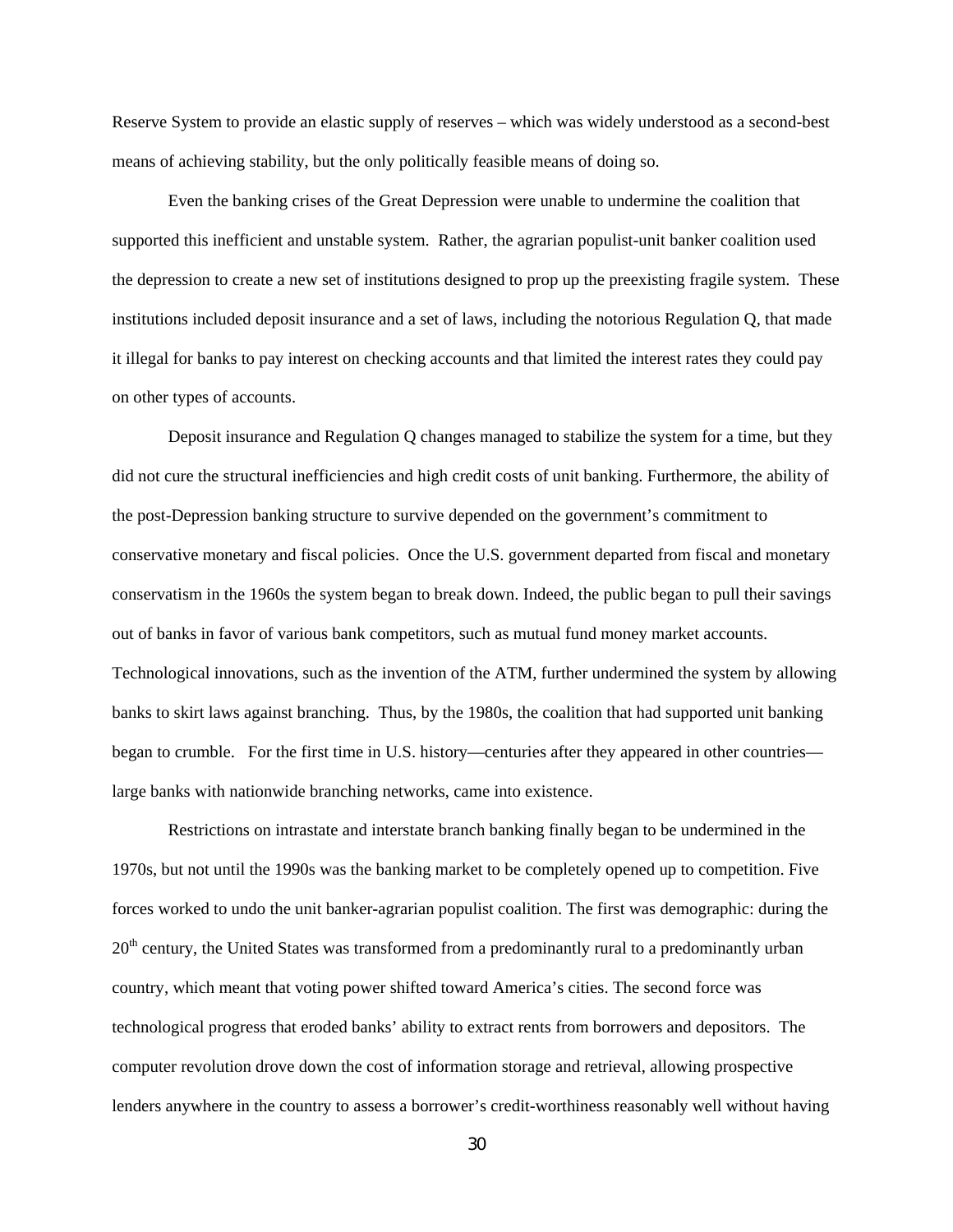to rely as much on locally obtained information. With respect to depositors, technology also spurred much greater competition, especially via networked automated teller machines (ATMs that are linked via computer). Third, accelerating price inflation in the 1960s and 1970s spurred disintermediation from the regulated banking system, and created the first of the post-1960 "shadow banking systems" of relatively unregulated finance companies and money market mutual funds. Regulation Q – established in 1933 – limited the interest rate that could be paid on bank deposits. As inflation and nominal market rates of interest rose, the real interest rate payable on regulated deposits became increasingly negative, making it hard for banks to attract deposits. Fourth, U.S. banks – which were relatively small and constrained in their geographic reach and permissible product lines, compared with the banks of other developed countries – were losing global market share in banking. The Fed and many U.S. politicians became advocates of the deregulation of interest rate ceilings, the removal of branching restrictions, and the elimination of limits on bank powers (especially the limits on corporate securities underwriting by banks) as a means of allowing U.S. banks to compete with their foreign counterparts. Finally, a fifth force driving reform was a wave of banking distress in the 1980s, which set into motion a political movement in favor of bank consolidation. The extreme banking distress of the 1980s even encouraged many unit bankers, as well as bank borrowers, and government officials, to favor the relaxation of branching restrictions. A unit banker facing the failure of his bank saw acquisition by a branching bank as a way to exit with some stock wealth and perhaps even a job in the new bank, a desirable alternative to losing everything. The borrowers at failing unit banks saw the branching banks that were willing to buy weak banks as a crucial source of funding. For the FDIC and federal government officials, the big banks willing to acquire small failing banks reduced the costs of paying off failed banks depositors. For state governments, the new bank entrants were a welcome means of restoring local economic growth.

A major blow to the state laws that prohibited interstate branching came in 1982, when, in response to the Savings and Loan crisis, Congress amended the Bank Holding Company Act of 1956 to allow failed banks to be acquired by any bank holding company, regardless of state laws. This induced many states to enter into regional or national reciprocal arrangements whereby their banks could be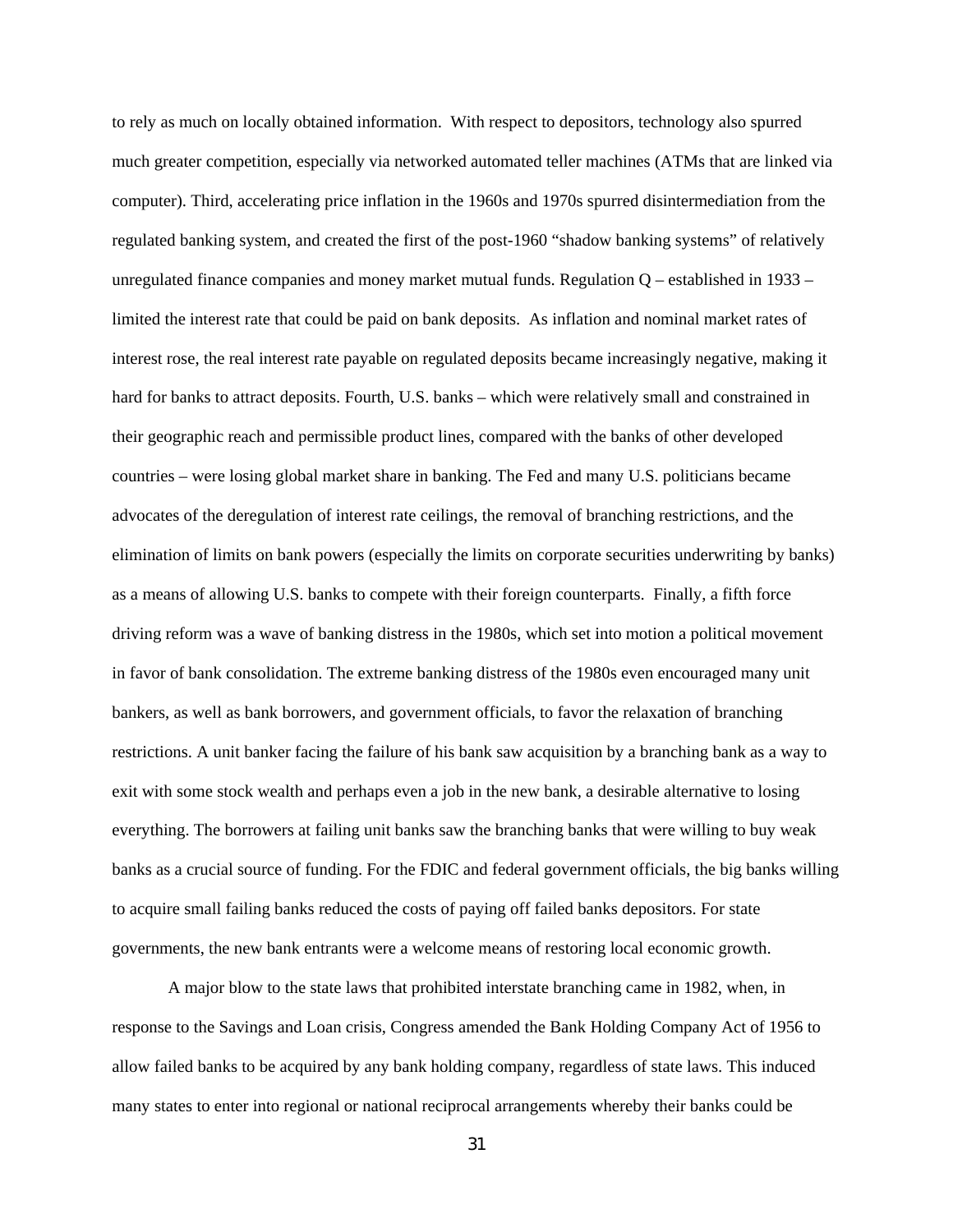merged (not just purchased by a holding company) with banks from another state. Between 1984 and 1988, 38 states joined one of these reciprocal arrangements.<sup>10</sup> Banks operating national branching networks accounted for only ten percent of the U.S. banking system in the early 1980s. By the mid-1990s, they accounted for more than 70 percent.<sup>11</sup> The final blow to the unit banks came in 1994, when Congress codified the process that had been taking place at the state level by passing the Riegle-Neal Interstate Banking and Branching Efficiency Act. Banks could now branch both within states and across state lines. This was, in short, the death knell of the unit banker-agrarian populist coalition that had shaped American banking institutions since the 1830s.

The Riegle-Neal Interstate Banking and Branching Efficiency Act of 1994 marked the demise of the unlikely political coalition between unit bankers and agrarian populists that had dominated banking policy for over a century and a half. It permitted a wave of mergers and acquisitions that created the megabanks that now have a branch in nearly every city or town in the United States.

The creation of the new megabanks generated tremendous profits for merging banks—from economies of scale, economies of scope, the potential for market power, and too-big-to-fail government protection. Political actions that create profit also create new opportunities for deciding how to divide them. In the new U.S. Game of Bank Bargains defined by branching deregulation, populist politics continued to play a role in determining the allocation of profits, although the center of populist power had shifted from rural to urban areas.

Each merger and acquisition required approval from regulators, most particularly from the Federal Reserve Board. The process of approval required that banks show that they had been good citizens of the communities in which they operated, and this fact provided a source of leverage for activist groups, such as the Association of Community Organizations for Reform Now (ACORN), who could block or delay a merger by claiming that the banks were not in compliance with the Community Reinvestment Act of 1977. What had been a largely moribund piece of legislation now became a very

<sup>&</sup>lt;sup>10</sup> Kroszner and Strahan (1999).

 $11$  Calomiris (2010).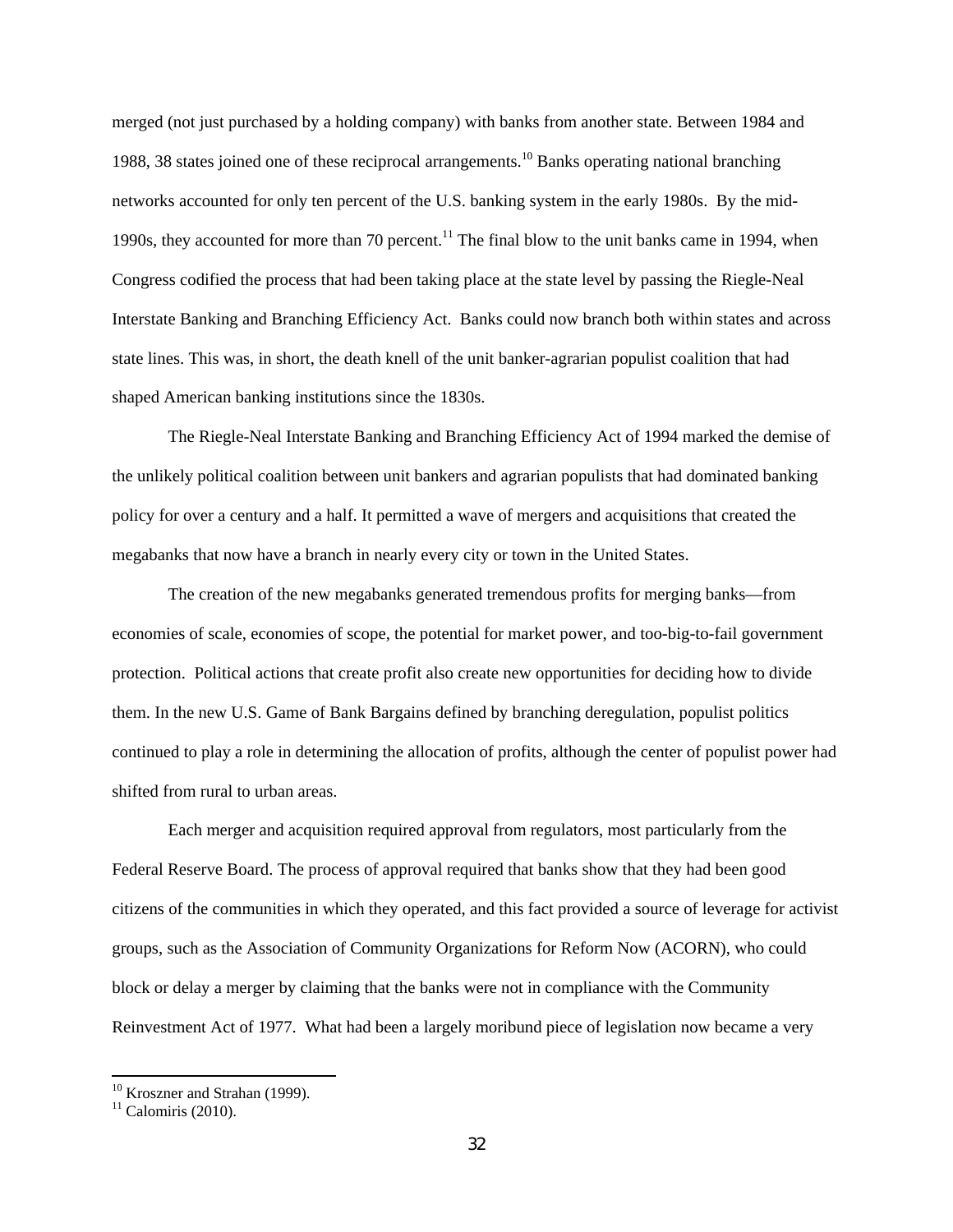valuable chip in the Game of Bank Bargains, which perhaps explains why the Act was revised eight times once the merger wave got underway, each revision usually increasing its stringency. Bankers seeking to become nationwide enterprises had to ally with activist groups to obtain their political blessing. In exchange, the activist groups obtained contractual guarantees from the would-be merging banks to direct mortgage and other credit, as well as cash contributions, to themselves and their constituents.

The incentives to become a megabank were multiple. Potential advantages included diversification, the ability to spread overhead costs over a larger operation, economies of scope (a large bank could afford to provide a broader range of products and services). Additional potential advantages of becoming a mega-bank was were the potential for obtaining market power and the potential implicit subsidy of too-big-to-fail protection.

The Federal Reserve Board had the key decision making authority over mergers, as the regulator of bank holding companies, but other bank regulators and the Justice Department also could weigh in to oppose mergers, if they chose to do so. There were several criteria that could be used to block approval of a merger. First, an acquiror had to be financially strong. Second, the merged bank could not have excessive market power. This was not much of a constraint because the Fed assessed market power by looking at a merged bank's deposit market share, rather than its ability to set prices in credit markets.

The Fleet Financial-BankBoston merger of 1999 is a telling example: by combining the only two New England banks of significant size it created a megabank that could set prices for business borrowers. Mid-sized businesses that were too big to borrow from the remaining small, local banks, and too small to be able to borrow in global markets, were particularly affected. They objected to the merger on these grounds, as did the Mayor of Boston and the Attorney General of Massachusetts. All to no avail: the Fed approved the merger, and interest spreads for business borrowers rose by a full percentage point.

The third criterion by which a merger could be blocked was "good citizenship" (as regulated under the CRA) and, unlike market power, this was indeed a binding constraint. The language of the CRA focuses on making sure that banks serve their local communities, but this largely translated into ensuring that low-income urban communities with minority populations were not subjected to discrimination in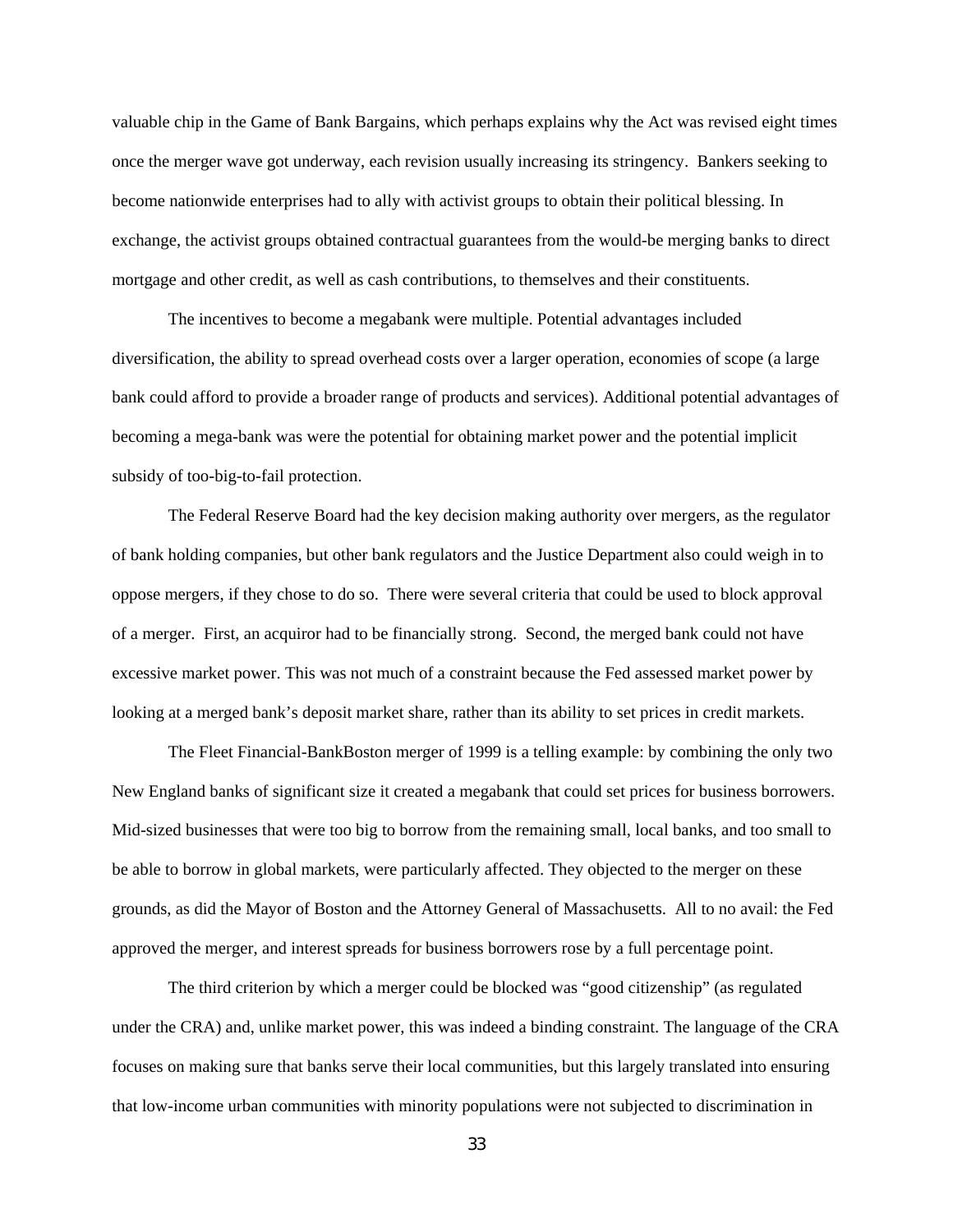lending. The early years of the CRA do not appear to have produced much in the way of results. From 1977 to 1992, only \$43 billion in CRA commitments by banks had been announced, and almost all of that occurred after 1989. As of 1995, however, revisions to the CRA meant that banks faced adverse consequences for running afoul of federal government bank supervisors who monitored and rated their CRA compliance. As President Clinton boasted in a July 1999 speech, "[CRA] was pretty well moribund until we took office. Over 95 percent of the community investment…made in the 22 years of that law have been made in the six and a half years that I've been in office." $12$ 

Why did banks care about their CRA ratings? Banks could receive a range of CRA "grades"— Outstanding, Satisfactory, Needs to Improve, and Substantial Noncompliance—and these depended on the degree to which a bank was serving the needs of the low-income and minority groups in the communities where it operated. The main penalty for getting a weak rating was that it could potentially scuttle a bank merger on the basis of "bad citizenship." A bank that was not pursuing an aggressive strategy of mergers and acquisitions did not, therefore, need to pay much attention to its CRA rating. A bank with big ambitions to grow, however, needed to a good rating from CRA.

It was, therefore, often in a bank's interest to enter into an explicit partnership with an activist group in advance of a Fed merger hearing. Given the existence of the CRA, both sides had incentives to strike a deal, because failure to do so meant that the bank merger might be blocked, thereby forcing the bank to forego the opportunity to increase its profits and forcing the activist group to forego the opportunity to serve its members and increase the resources at its disposal. The politicians whose policies made these deals possible saw no reason to get in the way of them. As President Clinton proudly proclaimed in a 1999 speech, the banking reform legislation of that year "establishes the principles that, as we expand the powers of banks, we will expand the reach of the [Community Reinvestment] Act."<sup>13</sup>

There was nothing subtle about the manner in which the deals between merging banks and activist groups were arranged. In fact, an umbrella organization for activist groups, the National

 $12$  Calomiris and Haber (2013), Chapter 7.

<sup>&</sup>lt;sup>13</sup> Calomiris and Haber (2013), Chapter 7.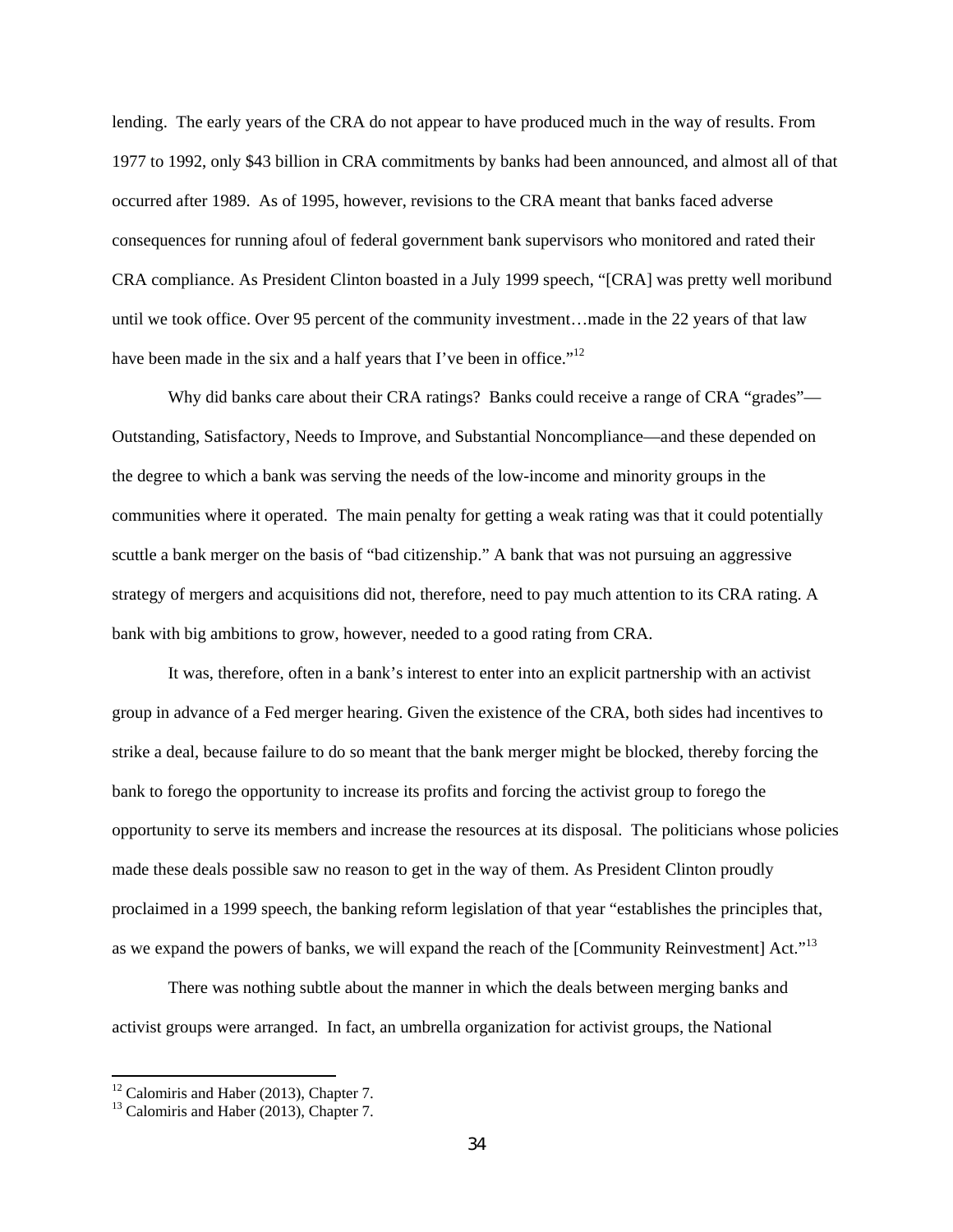Community Reinvestment Coalition (NCRC), actually put together a 101-page guide on how to negotiate with banks that were in the process of merging. The NCRC guide did not shy away from encouraging activist organizations to take advantage of their leverage over a prospective bank merger: "When a lender desires to merge with another institution or open a branch, the lender must apply to the Federal Reserve Board and/or to its primary regulator for permission. If the lender has received low [sic] CRA rating, the federal agency reviewing the lender's application has the authority to delay, deny, or condition the lender's application."<sup>14</sup> The guide goes on to say: "Merger and acquisition activity presents significant opportunities for community groups to intervene in the approval process and raise CRA concerns and issues. Some banks are very desirous of Outstanding ratings so that they can present a clean reinvestment record to regulators when they ask for permission to merge….Activists should keep in mind that changes from Outstanding to Satisfactory ratings (and back again) is effective in leveraging reinvestment as well as changes from passing to failing ratings (and back again to passing). This is true regardless of whether the movement in ratings is the overall rating for the bank or a rating for particular geographical areas."<sup>15</sup> The guide explains how to affect a bank's grade: "…community organizations can offer written comments on a bank's CRA and fair lending performance when a bank has submitted an application to merge or acquire another bank or thrift."<sup>16</sup>

Activist groups were successful in negotiating many long-term contracts with banks, in which they received specific monetary and other commitments for their organizations. Between 1977 and 2007 there were no fewer than 376 such agreements, involving scores of groups. The commitments that activist organizations obtained from banks came in two forms. First, banks committed to supply mortgage and small business credit to borrowers identified by the activist organizations. Over the period 1977-2007, these directed credit commitments totaled \$867 billion, with almost all of that growth coming in the years after 1992. Banks also provided a second source of support to activist groups, by paying them fees for administering the directed credit programs into which they had entered or by making direct contributions

 $\overline{\phantom{a}}$ 

<sup>&</sup>lt;sup>14</sup> Calomiris and Haber (2013), Chapter 7.

<sup>&</sup>lt;sup>15</sup> Calomiris and Haber (2013), Chapter 7.

<sup>&</sup>lt;sup>16</sup> Calomiris and Haber (2013), Chapter 7.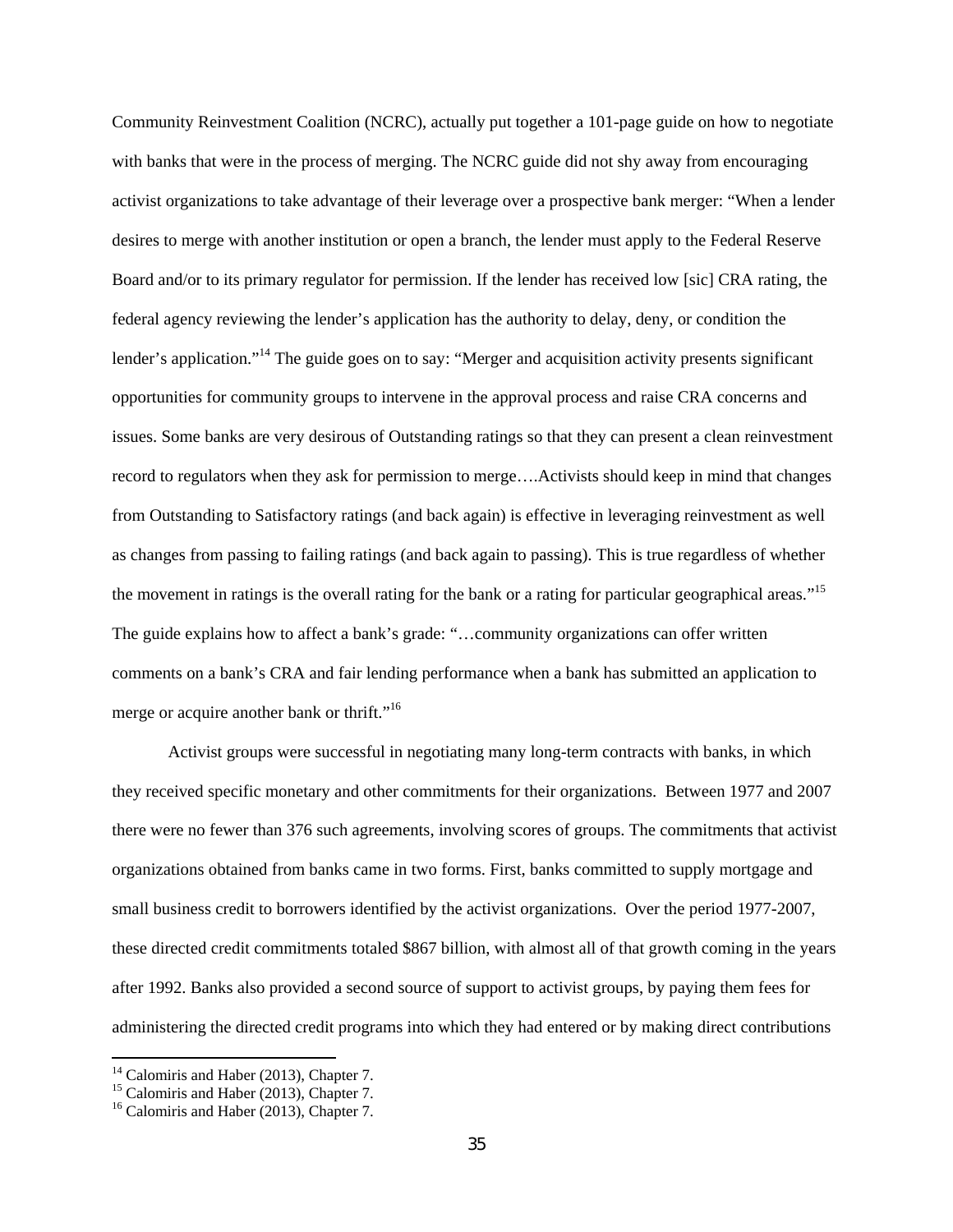to those groups. As of 2000, the U.S. Senate Banking Committee estimated that the total of such fees and contributions to all activist groups came to \$9.5 billion.<sup>17</sup>

Had it not been for the CRA, banks would have made fewer and less risky loans in the 1990s and 2000s. A recent study, by Agarwal, Benmelech, Bergman and Seru (2013) compares the portfolios of banks in the six quarters prior to a CRA evaluation relative to the portfolios of other banks not slated for an evaluation, and finds that an impending a CRA examination caused banks to increase their lending by 5%, and increased the default risk of those banks mortgage loans by more than 15 percentage points. This approach provides lower-bound estimates of both increased lending and increased levels of default risk resulting from the CRA. Another approach to measuring the impact of CRA compliance is to focus on the increase in the level of CRA commitments over time. This is the approach taken by Pinto (2011), who assumes, conservatively, that the CRA had no binding effects on bank lending until the Clinton Administration's CRA policy push. Under that assumption, Pinto concludes that, by 2007, there were \$2.2 trillion dollars in CRA commitments that would not have been undertaken by banks voluntarily.

The partnership between megabanks and activist groups became even more ambitious as it drew in a third set of partners—Fannie Mae and Freddie Mac. Banks would not make limitless commitments to their activist partners: CRA loans implied higher levels of risk for the bank than more traditional mortgage loans. Thus, the activist groups used their political power in Washington to generate regulatory mandates on housing GSEs, which included the Federal National Mortgage Association (FNMA, commonly known as Fannie Mae), and the Federal Home Loan Mortgage Corporation (FHLMC, commonly known as Freddie Mac), and the Federal Home Loan Banks (FHLBs). Fannie Mae and Freddie Mac, in particular, were required to repurchase mortgage loans that had been made to low income, urban, and minority constituencies. This change was a win-win for activist groups and megabanks; more credit could be directed to targeted constituencies at less cost to the banks because the banks were now able to resell some of their CRA-related mortgages to a GSE on favorable terms.

 $\overline{\phantom{a}}$ 

<sup>&</sup>lt;sup>17</sup> Calomiris and Haber (2013), Chapter 7.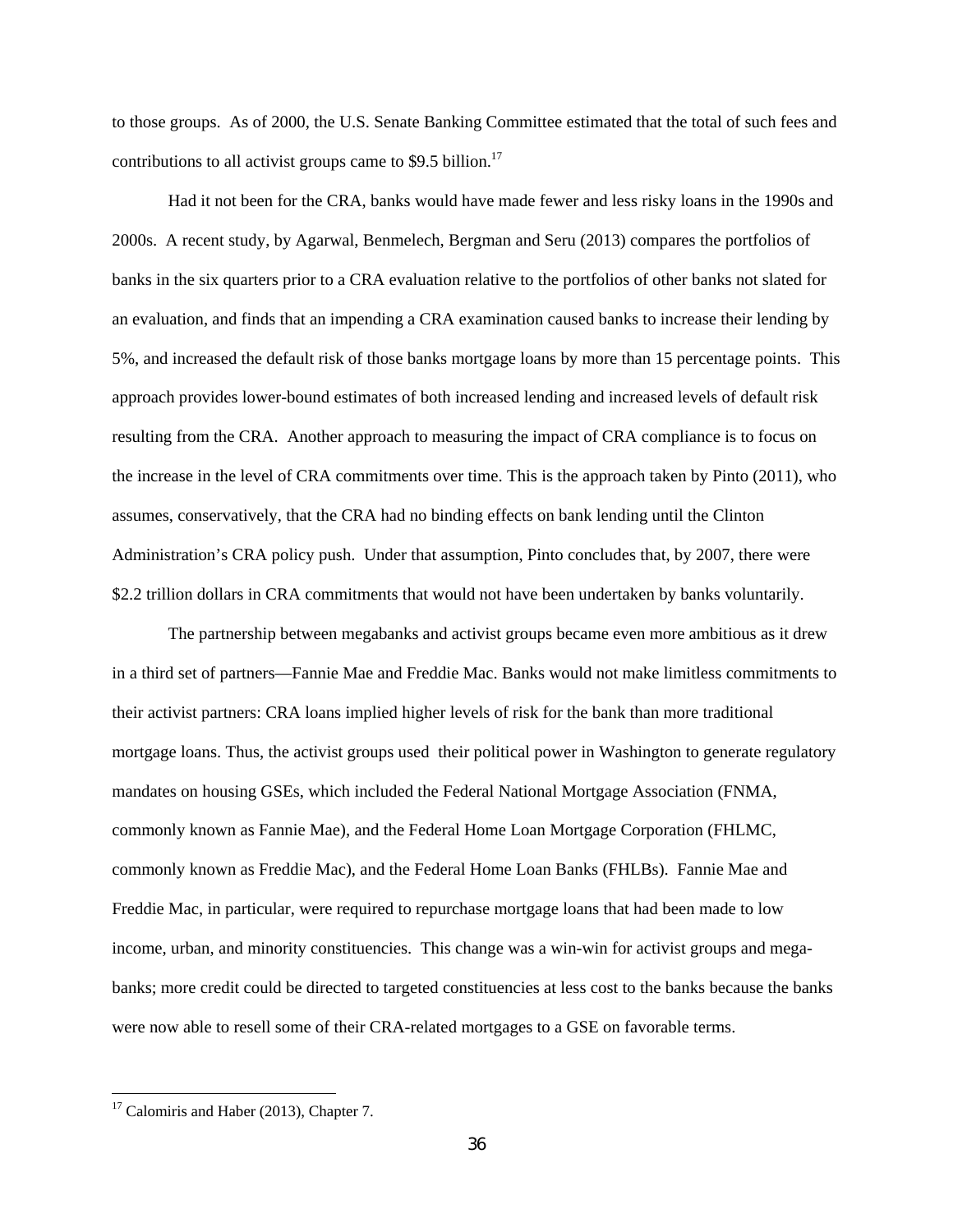These government mandates on Fannie and Freddie were not vague statements of intent, they were specific targets; and in order to meet those targets Fannie and Freddie had little choice but to weaken their underwriting standards. By the mid-1990s, Fannie and Freddie were agreeing to purchase mortgages with downpayments of only three percent (instead of the 20 percent that had been the industry standard). Soon after they were buying mortgages with weak credit scores. By 2003, they were agreeing to purchase massive quantities of loans with no documentation of income (so called liar, or no-doc, loans). In exchange, they obtained valuable concessions from Congress, most particularly capital standards (minimum ratios of equity capital to assets) that were only 60 percent that of commercial banks holding similar loan portfolios. That is, the managers and shareholders of the GSEs joined the megabank-urban activist coalition. They became a crucial ingredient to the growth of the coalition's resources, a crucial part of the institutional glue that held the coalition together.

Weak underwriting standards – a key ingredient in the subprime crisis of 2007-2009 – were not an excludable good (or bad); they were available to *everyone*. Fannie and Freddie, by virtue of their size and their capacity to repurchase and securitize loans made by banks, set the standards for the entire industry. Thus, large swathes of the American middle class—whether they realized it or not—were soon pulled into this large bank-urban activist-GSE coalition by jumping on the easy credit bandwagon. This fact cannot be emphasized strongly enough: when Fannie and Freddie agreed to purchase loans that only had a three percent downpayment, no documentation of income or employment, and a far from perfect credit score they changed the risk calculus of large numbers of American families, not just the urban poor.

#### *The Canadian Mirror*

The extraordinary stability of the Canadian banking system has been one of its most visible and oft-noted characteristics for nearly two centuries. Since 1840 the United States has had 12 major banking crises, while Canada has had none--not even during the Great Depression. This Canadian achievement is especially remarkable in light of the fact that Canada is a staples-based economy, heavily reliant on exports, and thus largely at the mercy of international variation in its "terms of trade." More remarkable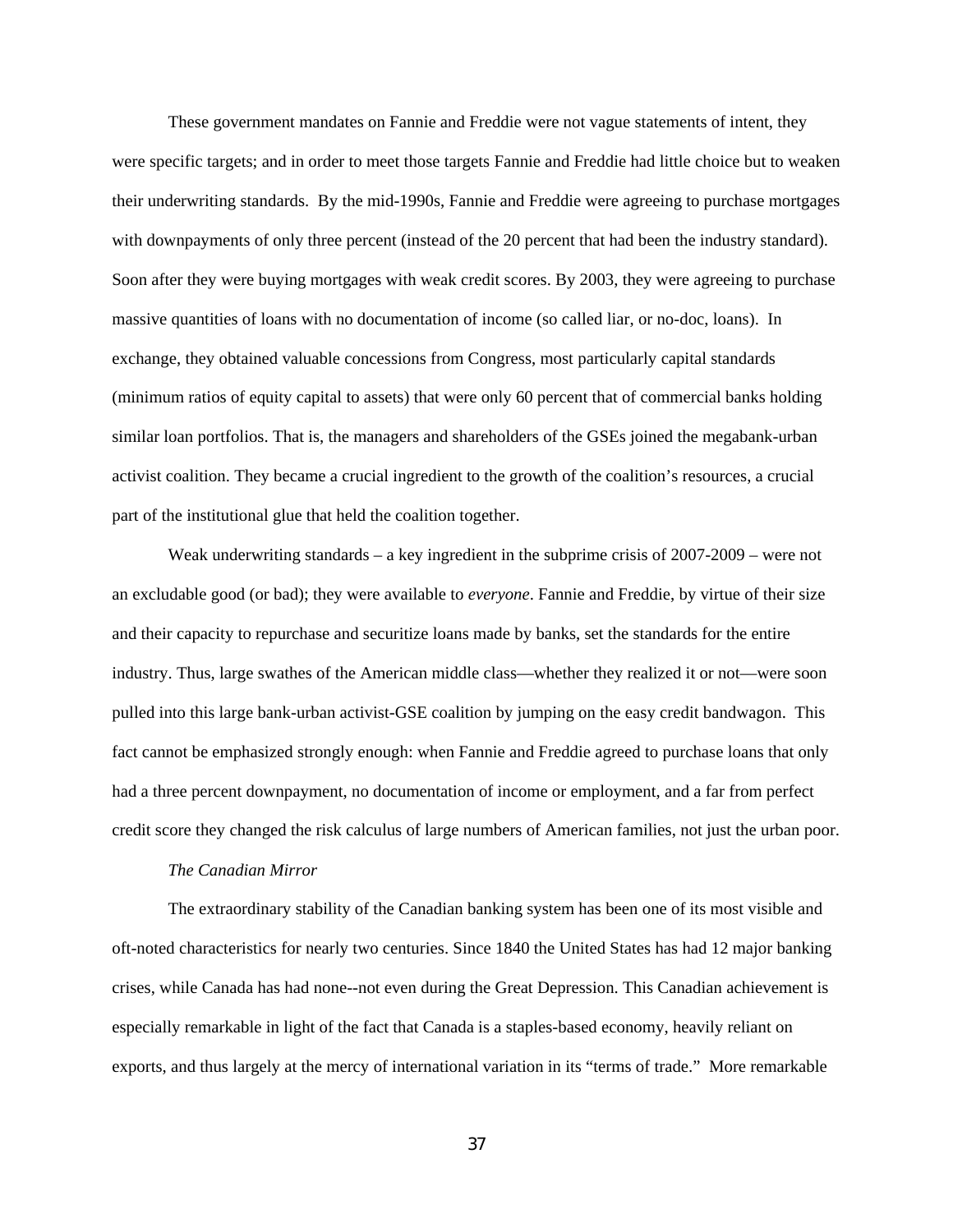still, the stability of Canada's banks was accomplished with little government intervention, either in the form of prudential regulation or assistance to distressed banks.

How did Canada do it? The short answer is that the Canadian banking system has a very different structure than that of the United States; it has always been composed of very large banks with nationwide branches. This has not only allowed Canadian banks to diversify their loan portfolios across regions, it has also allowed them to transfer funds in order to shore up banks in regions affected by an adverse economic shock. Nationwide branch banking has also allowed Canada's banks to capture scale economies in administration, while competing among themselves for business in local markets. Canadian banks, historically, charged lower interest rate spreads (the difference between loan interest rates and deposit interest rates) than U.S. banks, especially in remote areas.

One potential shortcoming of a concentrated system such as Canada's is that it could undermine competition among banks, resulting in less credit at higher prices for households and business enterprises. Canada's democratic political institutions—particularly, a popularly elected lower house—however, put a limit on the extent to which the banks could earn monopoly profits. The threat of political backlash against the banks is institutionalized in a rather peculiar practice: for over a century and a half, the Canadian Parliament has carried out periodic legislative reviews and re-chartering of its banks. Until 1992, this occurred every ten years; since 1992, it occurs every five years. The practice of revising the Bank Act and rechartering the banks is not solely a stick with which to threaten bankers; it is also a carrot that rewards sound business practices by giving the bankers themselves a voice in the crafting of the new legislation. In short, widespread suffrage in Canada has given Canadian bankers strong reasons to follow the dictum: Pigs get fat, hogs get slaughtered.

This short answer, however, begs a more fundamental question: What factors allowed Canada to achieve these positive outcomes relative to the experience of the United States? Canada's success is even more striking in light of the fact that when Canadian policy makers looked for models on which to base their system they looked across the border, to the United States. The earliest banks in Canada (beginning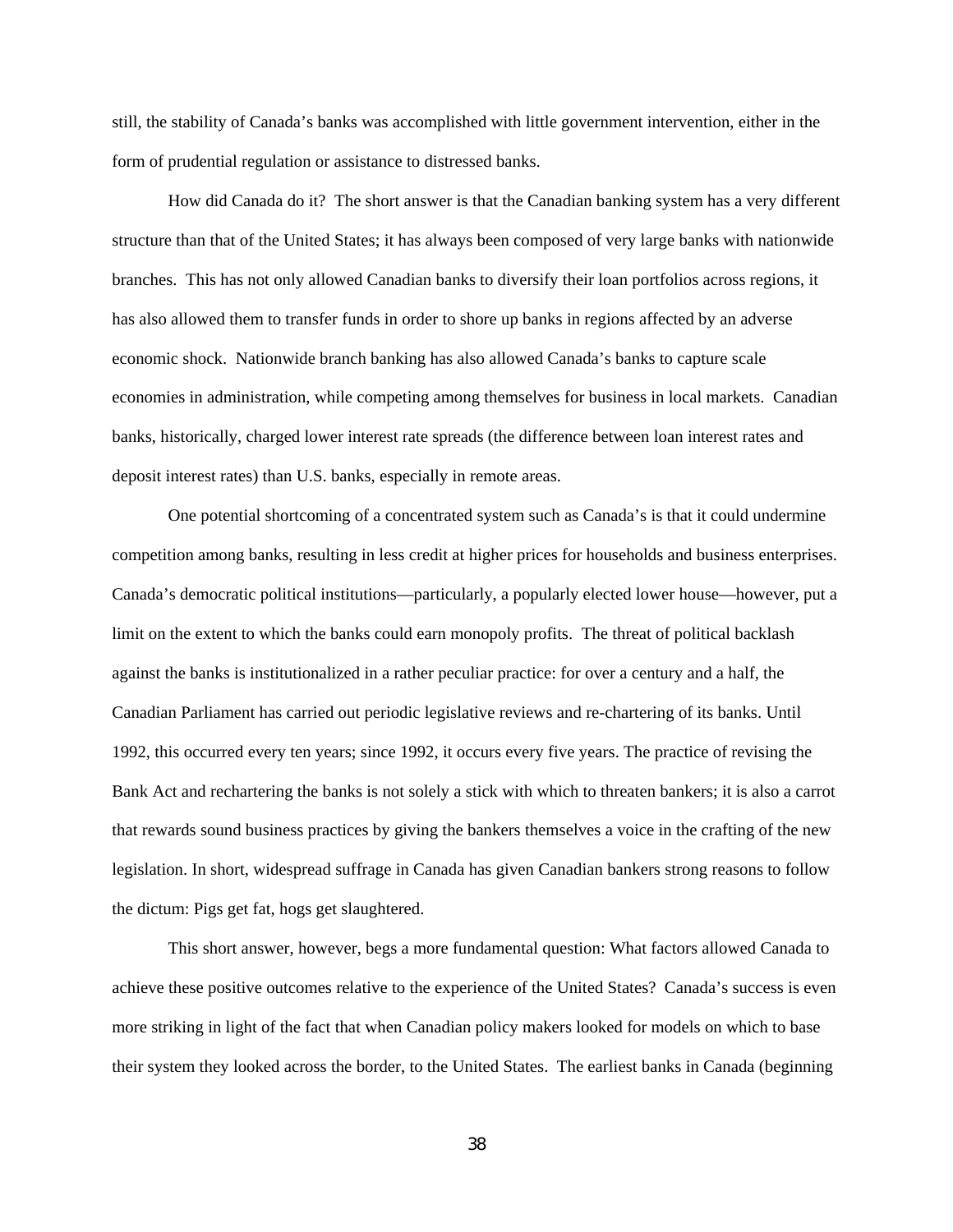with the Bank of Montreal in 1817) were modeled closely and explicitly on the nationally chartered, multi-branch Bank of the United States (founded in 1791).

Why did Canadians retain that structure for the next two centuries, while Americans rejected it? America's rejection of branch banks during the  $19<sup>th</sup>$  century, was not the result of ignorance—rather it was the result of politics. Specifically, it was the outcome of a particular set of political coalitions that existed in the United States and the strongly decentralized federal political structure within which they bargained over banking. Understanding why Canada retained a system based on a small number of banks with the power to branch across provincial lines therefore requires us to understand the factors that shaped the political coalitions that emerged in Canada and the political structures in which they bargained.

A single, overarching factor shaped Canada's political economy: following the American Revolution, British policy makers were determined to hold onto Canada, but doing so was difficult because the vast majority of the Canadian population in the late 18<sup>th</sup> century was of French origin. The British Crown accomplished its goal. Canada had no American-style revolution, in which a commercial elite made common cause with farmers against British rule. Rather, Canada remained part of the British Empire, gradually obtaining greater autonomy over time.

Holding Canada in the empire required British policy makers to engage in a series of institutional experiments designed to simultaneously concede increased self-government to their Canadian subjects while limiting the political power of the numerically-large French population. They did not do so simply out of chauvinism; these steps were essential if Canada was to be an economically viable colony. The solution that they eventually hit upon was a federal system that gave the central government control over economic policy making. Canada's 1867 Constitution also allowed the national government to nullify laws that had been passed by individual provinces (e.g., French-speaking Quebec). Systematic malapportionment in the upper house of the Canadian Parliament ensured that the French would always hold a minority of the seats. In short, the need to solve a difficult problem of empire—crafting political institutions so that the French population in Quebec could not hold up the economic development of the Canadian interior—gave rise to a political system in which the central government had the exclusive right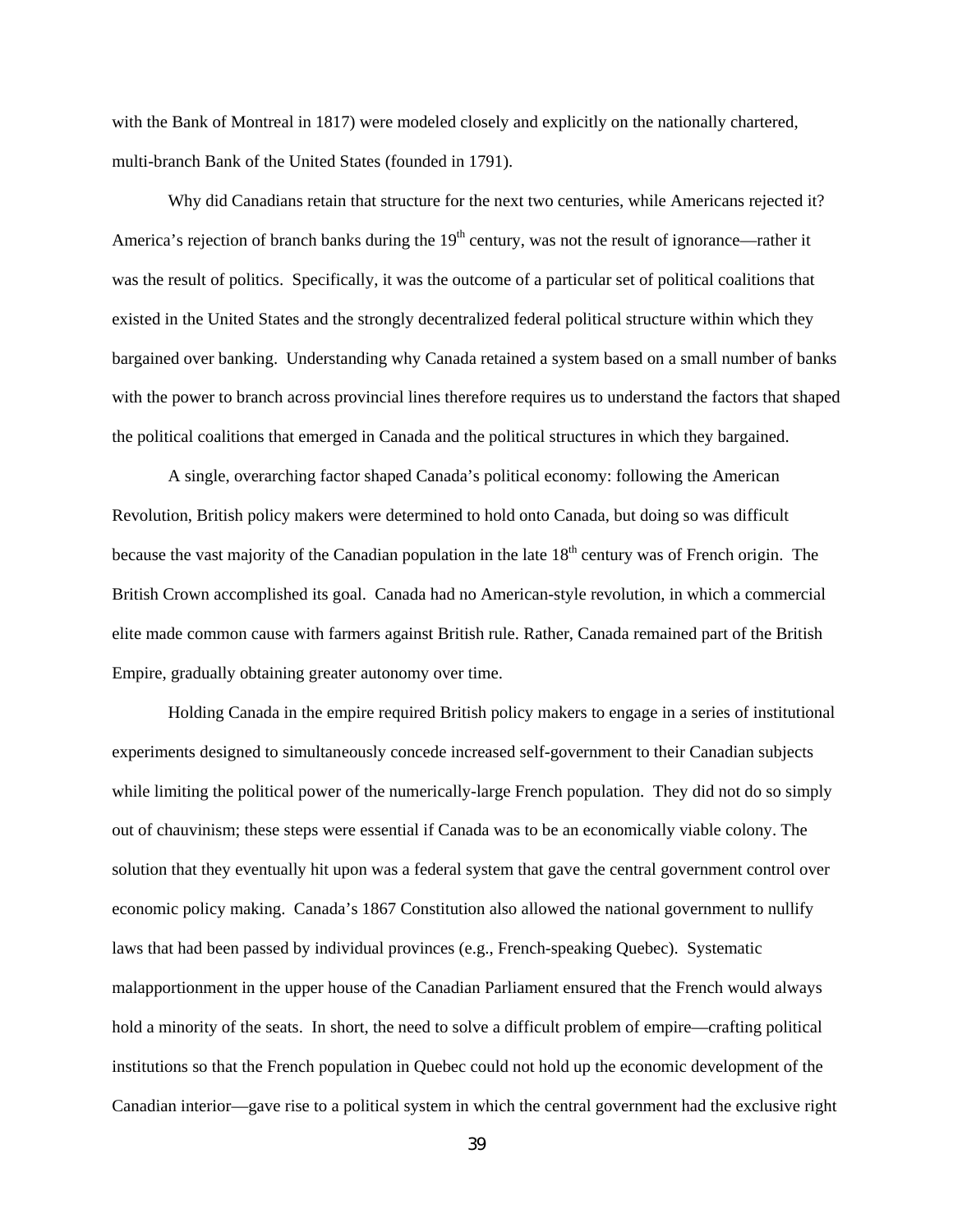to charter banks. Provincial governments could not create local, territorially-demarcated banks that could serve as the nucleus of an anti-national bank coalition, as happened in the United States.

Like the U.S. founding fathers, Canada's early merchants were entrepreneurial men whose wealth was of recent vintage and who were a progressive force lobbying for policies to promote economic growth and a more open political and economic system (that is, one not controlled by the British overlords). Unlike the founding fathers, however, Canada's merchants were not clamoring for a revolution to overthrow British rule. The reason for their reluctance to call for independence is not hard to divine: there was a third group that was a threat to both the merchants and the overlords that was populist, agrarian—and overwhelmingly French.

Finding a way to craft a viable colony was made even more difficult because of several features of Canada's geography. These were: its East-West orientation; the fact that much of its natural resource wealth, including its best farmland, was located deep in the interior; and that interior was geographically contiguous with the United States. These geographic factors mattered multiplicatively, not just additively; that is, each factor magnified the importance of the others, and made finding a solution to the problem of a large French-origin population even more crucial. The locational centrality of the French province of Quebec meant that without centralized government control of economic policy, British efforts to improve cross-regional transportation might be blocked by a hostile French population. The fact that Canada's western provinces were geographically contiguous with the United States made the problem facing British policy makers even more serious. What would prevent agricultural and commercial groups from those interior provinces, frustrated by decisions made by French-dominated Quebec, from choosing to become part of the United States, or from supporting a U.S. invasion of Canada? Thus, control over the Province of Quebec was not just economically important to Great Britain in its own right; Quebec held the key to the future of Canada as a viable British colony.

An 1837 rebellion prompted the key political changes that would define Canadian political structure, and banking policy. The 1840 Union Act unified Upper and Lower Canada into a single province with a single legislature, hereafter called the United Province of Canada. The Union Act went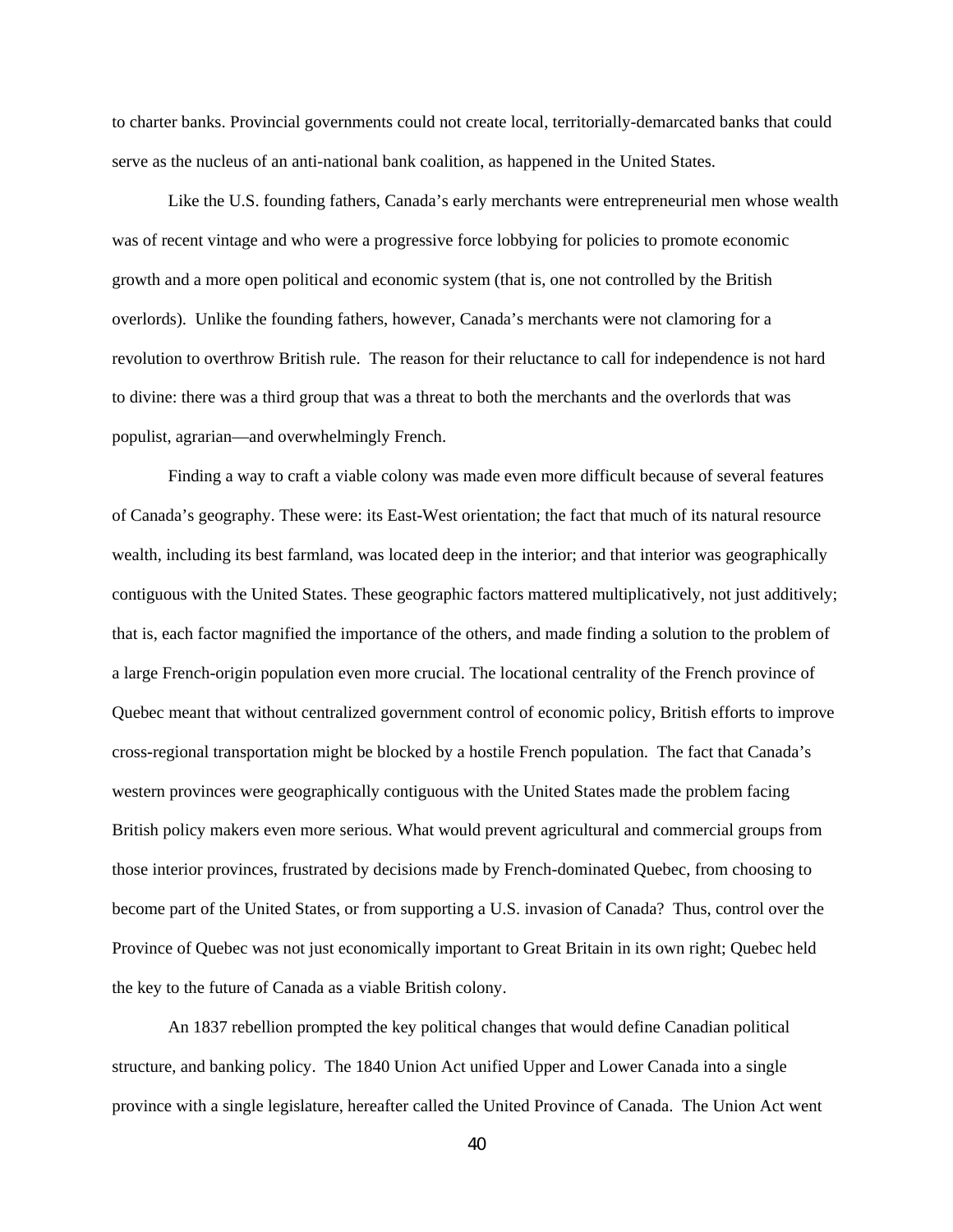beyond simple unification, however. It gave each of the former provinces the same number of seats in the new legislature—regardless of the fact that predominantly French-speaking Lower Canada had a much larger population than English-speaking Upper Canada—thereby ensuring that the French could not muster a majority in the lower assembly in order to block English proposals. In addition, the British Parliament remained a direct source of centralized British control through its own authority, which it had a direct interest in preserving. The British Parliament retained rights of review and approval over a range of matters, appointed governors and also members of the Legislative Council. The Union Act did, however, grant some local voice in the selection of the members of that upper house.

These arrangements were expanded under the British North American Act of 1867, also known as the Constitution Act, which became the basis for the modern nation of Canada. The act conceded greater political autonomy to Canadians—so much so that Canada effectively became a sovereign nation—while simultaneously limiting the power of the French. What had been Upper Canada, was renamed Ontario, while what had been Lower Canada was renamed Ouebec. At the same time, two maritime provinces, New Brunswick and Nova Scotia, which had been separately governed by Britain since the 18<sup>th</sup> century, were folded in, creating a confederation of four provinces named the Dominion of Canada. The French were now outnumbered, both as a proportion of the population and as a proportion of the provinces. Within a few years, the British completely drove the nails into the French coffin by adding three more (virtually unpopulated) provinces; Manitoba (1870), British Columbia (1871), and Prince Edward Island (1873). Quebec was now just one of seven provinces.

Furthermore, the membership of Canada's Senate under its Constitution of 1867 ensured that merchant and banker interests, and more generally, the interests of property owners, would be protected against populist attacks. All legislation had to be approved by the Senate, which was designed to be a body of "second sober thought" to check the excesses of the House of Commons. In order to ensure sufficient sobriety of thought, membership in the Senate was subject to a wealth test: Senators had to possess \$4,000 in net worth in the form of land—a threshold that was quite high in the nineteenth century, though it has ceased to be a binding constraint. The selection mechanism for Senators, however,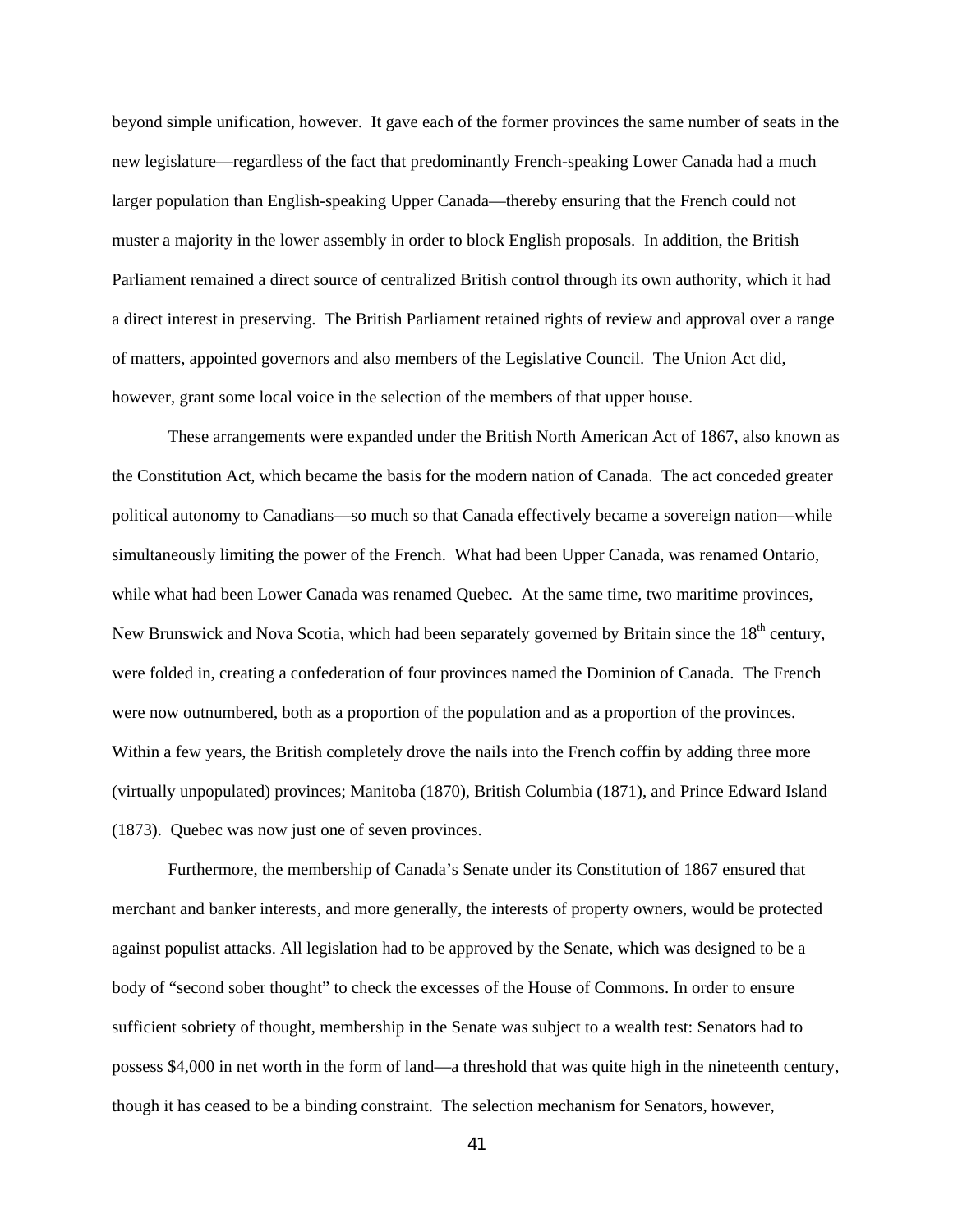continues to be binding: Senators are not elected, but rather, are appointed by provincial governors, subject to the approval of the Monarch of Great Britain (although in practice, the Canadian Prime Minister has a great deal of say in who is appointed to the Senate).

Finally, to further limit the French in Quebec, the Act of 1867 centralized power in the national government. Any power not specifically delegated to the provinces was left to the central government, making it the polar opposite of the U.S. system, in which non-enumerated rights are reserved for the states. The Act specifically granted authority over commercial, economic, and banking policy to the national government. The Act also effectively gave the national government the right to nullify any action by a provincial government provided that such nullification is "declared by the Parliament of Canada to be for the general advantage of Canada or for the advantage of two or more of the provinces."18

The implications of these aspects of the Canadian political system for banking legislation were far-reaching. In the United States, bank chartering was dominated by fragmented state-level decisions until the 1980s, allowing local coalitions in favor of unit banking to shape policies. In contrast, in Canada, authority over banking was centralized from the very beginning, and that authority was protected from populist pressures so that it was able to serve the broader social objective of ensuring abundant and stable credit. Any political bargaining among coalitions had to take place at the national level, meaning that the initial system of large banks with multiple branches was never seriously threatened.

Canada's particular set of institutions and coalitions shaped the Canadian banking system, and resulted in a remarkably stable banking history over two centuries. One of the most striking things about the comparative banking history of the United States and Canada is that both began as an alliance of merchant-financiers and political elites. In the United States, that narrow coalition was quickly undermined by the rise of populism. In Canada, it was not.

Canadian bankers and politicians were conscious of the differences in performance and stability between the Canadian and U.S. banking systems. They attributed those differences to the fundamental structural difference between the Canadian branching system and the U.S. unit bank system. As Canadian

 $\overline{\phantom{a}}$ 

<sup>18</sup> McInnis (1959), p. 294.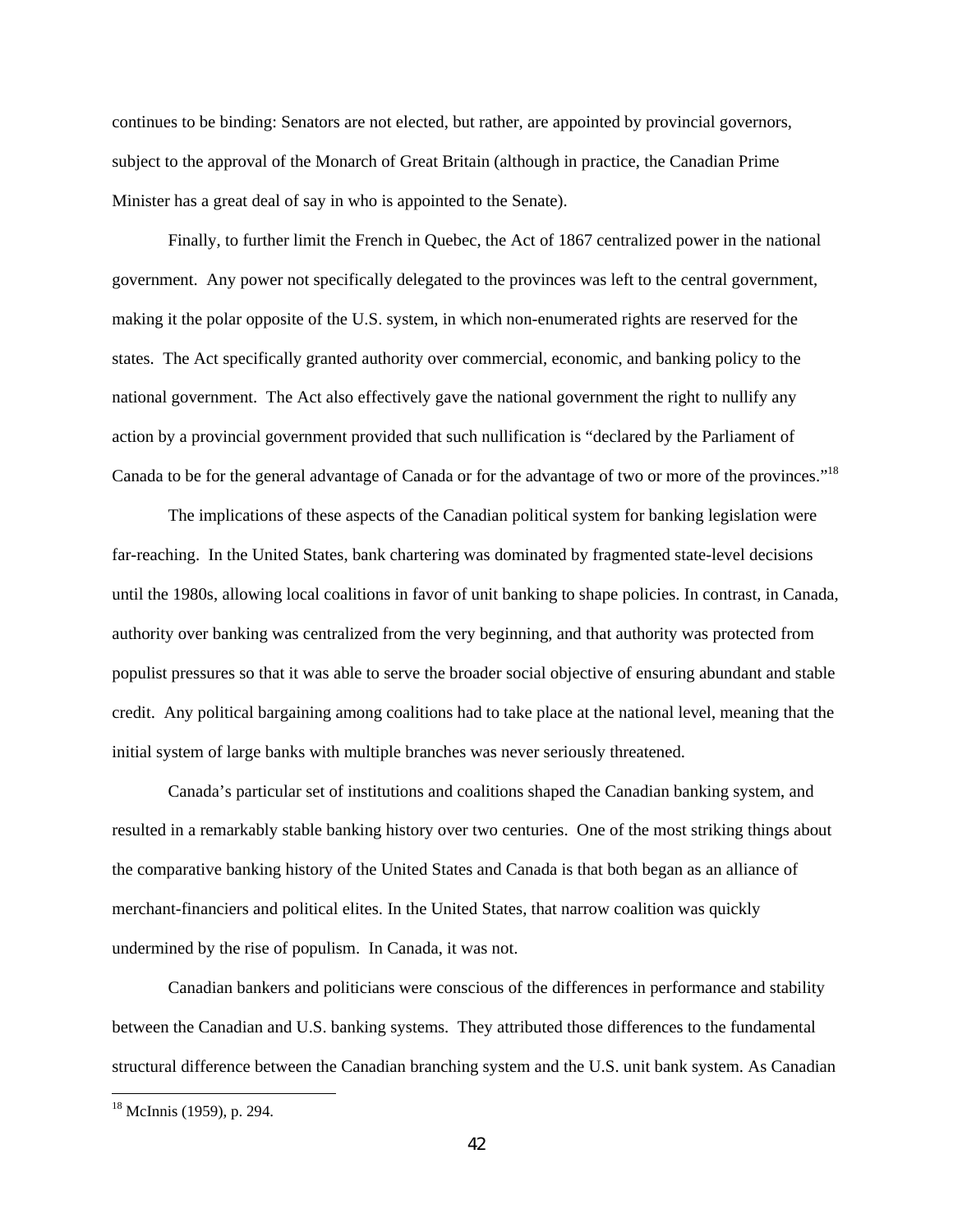banker E.L. Stewart Patterson wrote in 1917: "Practically every country in the world except the United States has recognized the utility, if not the absolute necessity, of the branch system of banking in handling commodities as liquid as money or credit. A bank system without branches is on par with a city without waterworks or a country without a railroad so far as an equable distribution of credit is concerned."<sup>19</sup>

Circa 1911, Western Canada (Alberta, British Columbia, Manitoba, and Saskatchewan) had 21 banks operating roughly 900 branches spread across the region's cities, towns, and villages—most with miniscule populations. The average incorporated town had only 900 inhabitants, but amazingly had two branches of competing banks. The average incorporated village had only 230 inhabitants and yet typically had a bank branch.<sup>20</sup> While not lending against real estate, these branches did provide credit to farmers so much so that by the 1920s the hundreds of small, private (non-incorporated) banking houses that had dotted the Canadian countryside during the late  $19<sup>th</sup>$  century had disappeared.

There were populist challenges to Canadian banking laws, but the political institutions of Canada made it difficult to enact legislation to change the basic rules of the game of Canadian banking. Reforms to banking law had to be worked out first in the House of Commons, where it was much harder to create and sustain a winning agrarian coalition than would have been the case had bank laws been enacted at the state level, as was the case in the United States. Any reform that got through the House of Commons then had to be approved by the Senate, whose members were appointed by the Governor General for life. Groups favoring the status quo in banking law were therefore able to delay reforms, propose watered down compromises, or block change entirely.

A particularly telling example occurred in 1911. A coalition of populists and conservatives was loaded for bear: four banks had failed from 1906-08, and then in 1910 the Farmer's Bank went under, losing every last cent of its depositor's savings.<sup>21</sup> Depositors in the bank made common cause with its shareholders, who were subject to additional assessments of capital because Canadian banks were chartered with double liability. They demanded that the government compensate them, alleging that the

**.** 

<sup>&</sup>lt;sup>19</sup> Patterson (1917), p. 60.

 $20$  Eckardt (1913), pp. 159-163.

 $21$  Carr, Mathewson, and Quigley (1995), p. 1140.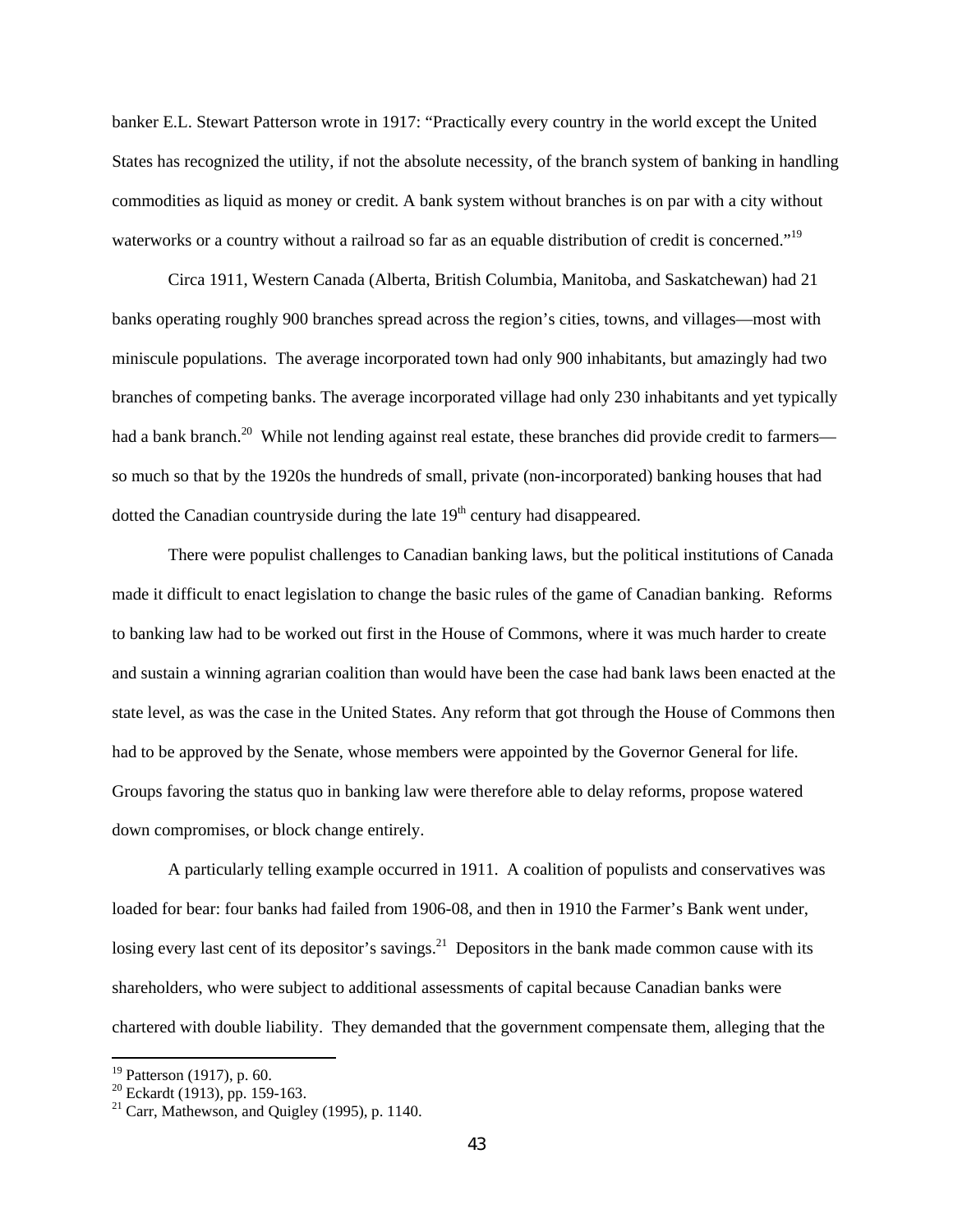Minister of Finance had been negligent in granting the bank the Treasury Board Certificate it needed to activate its charter in 1906. The issue emerged as a hot button topic in the 1911 elections: Conservative Party candidates even promised compensation for depositors if they were elected. The coalition of conservatives and populists also demanded sweeping changes to the Bank Act, including requiring parliamentary approval for any further bank mergers or acquisitions, instituting government supervision of the banks, and empowering banks to lend on real estate.

Opponents of these reforms saw them for what they were: the outcome of a coalition of special interests. No one could reasonably argue that allowing banks to lend on real estate would increase bank stability, given the association in other countries between real estate lending and the greater risk of bank failure. Opponents of reform used their influence in Parliament to continually delay the revision of the Banking Act. Their delaying tactics apparently worked; when the revision to the Bank Act was finally passed in 1913 all of the demands for reform had been eviscerated. Instead of government supervision of the banks, there would be compulsory annual audits of the banks' financial statements by their own shareholders. Instead of being able to lend on real estate, banks would be allowed to lend on farm stock and grain in storage. And, instead of requiring that bank mergers and acquisitions had to be approved by parliament, they only needed the consent of the Minister of Finance. As for the idea that depositors in the Farmer's Bank deserved compensation for their losses; it, too, died a slow death. A royal commission in 1913 determined that the loss to depositors was the fault of the bank's managers, not the Treasury Board. A subsequent attempt by a Conservative Minister of Finance to pass a bill compensating depositors failed when the Senate tabled the motion for six months—and then never got around to taking it up again.

A similar example of the power of Canada's institutions to blunt populist demands can be seen in the case of the Home Bank failure in 1923. Here again, depositors claimed that their losses (equal to roughly 75 percent of their deposits) should be fully compensated by the government. The House of Commons voted in 1925 to reimburse some depositor losses, but the Senate was unwilling to go along.

The political institutions that underpinned the Canadian banking system—and hence the basic organization of the banking system itself—also proved to be remarkably resilient to the Great Depression.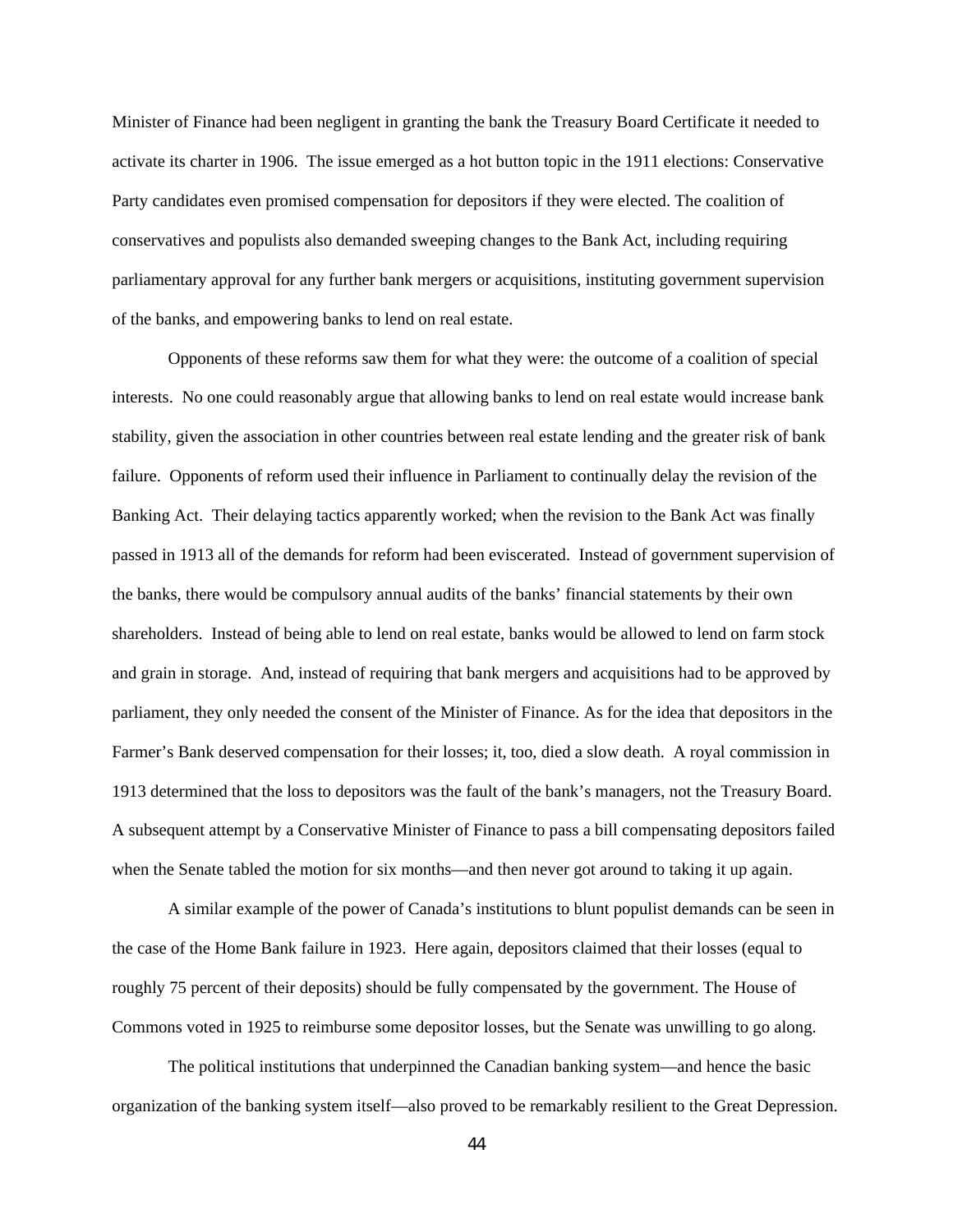Canada was a primary product producer, and as the demand for its most important products—timber, minerals, and cereals—collapsed, the economy contracted sharply. No Canadian banks actually failed during the depression. Nevertheless, Canadian populists blamed the country's orthodox monetary and banking policies for the state of the economy. Nowhere were these sentiments stronger than in the West, where populists had long resented the Eastern "money trust" that they claimed ran the country. In the Province of Alberta, a fringe political party espousing a crank economic theory, the Social Credit Party, took over the legislature in a landslide victory in 1935. The federal government used its constitutional powers to nullify much of the subsequent legislation passed by the Alberta legislature—which included the payment of "social dividends" to all adult citizens and the establishment of price controls based on the notion of "just prices"—but it was clear that mainstream national parties needed to do more than just block confused, if well-intentioned, economic reforms.

Canada's distinctive banking rules also proved to be robust to demands for increased access to credit, and the rise of new non-bank intermediaries, in the post World War II period. After the war, the return of hundreds of thousands of Canadian soldiers, sailors, and airmen drove the process of urbanization—and the demand for urban housing. The government took a number of steps designed to provide housing credit to this obviously crucial urban constituency. Importantly, it did not do so through the banks, which remained unable to make loans against real estate—and which did not lobby for the right to do so. Rather, the government attempted to placate demands for real estate lending with its rewriting of the National Housing Act in 1944, and with the establishment of the Central Mortgage and Housing Corporation the following year. When all was said and done, Canadian taxpayers subsidized insurance companies to get into the mortgage business, and when the market looked unattractive to them (even with government guarantees), taxpayers directly subsidized homebuilders.<sup>22</sup>

Canada's unusual political institutions, which were themselves an outcome of its geography and colonial history, forged a durable partnership between bankers, merchants, and the parties in control of the government, and throughout its history, prevented populist capture of the banking system in pursuit of

**.** 

 $22$  Calomiris and Haber (2013), Chapter 9.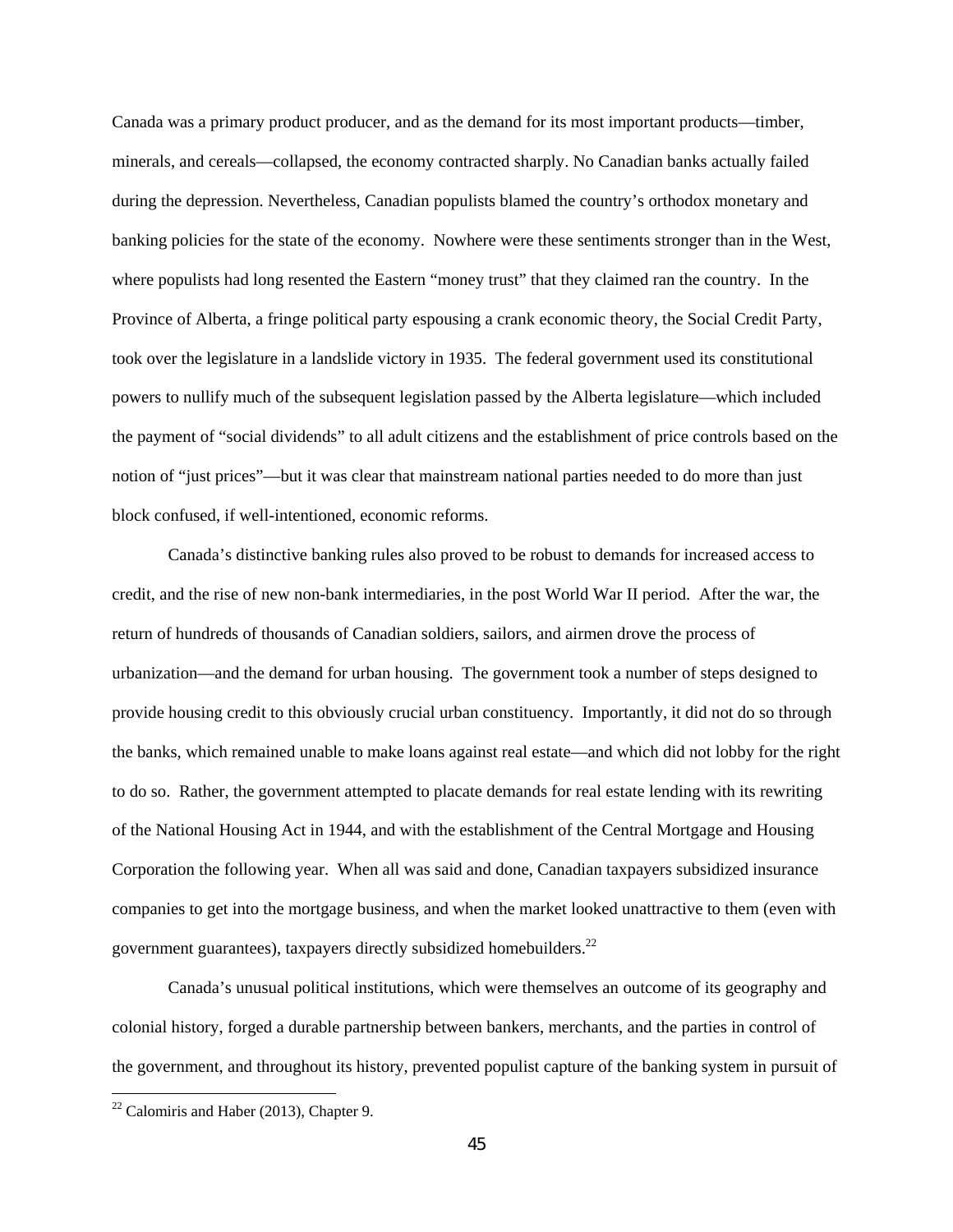special interest subsidies. Many observers of Canadian banking credit its superior performance to its regulatory structure. As we have emphasized, however, regulation is the outcome of political bargains. In the United States, instability was permitted by regulators because it served powerful political interests (rural populists and unit bankers in the pre-1980 period, and urban populists and mega-banks afterward). In Canada, the banking system was not used as a means of channeling subsidized credit to a favored political constituency, so there was no need to tolerate instability.

#### V. Conclusion

Our summaries of the role of politics in shaping banking system outcomes in Britain, the United States and Canada illustrate many broader patterns that we explore further for those and other countries in Calomiris and Haber (2013). In concluding we would emphasize three political realities that are fundamental to the Game of Bank Bargains, which are particularly well illustrated by the country histories summarized above.

First, successful banking systems cannot develop without the active encouragement of government. If a government lacks the desire or ability – for example, because of its fiscal needs – to allow a competitive, stable system of bank credit supply for the private sector to develop (as in England until the 1820s), the banking system will be repressed.

Second, scarce credit and a high propensity for crises can arise even in the absence of such fiscal pressures, and often do arise in autocracies and populist democracies. In populist democracies, such as the United States, the regulation of banking is used as a political tool to favor some parties over others. It is not that the dominant political coalition in charge of banking policy desires instability, per se, but rather, that it is willing to tolerate instability as the price for obtaining the benefits that it extracts from controlling banking regulation. A broader and related principle, which Calomiris and Haber (2013) show applies to countries around the world, is that in countries where it is difficult to form coalitions to give special access to bank credit to a subset of the population, favorable banking systems outcomes – stable and abundant bank credit – are much more likely.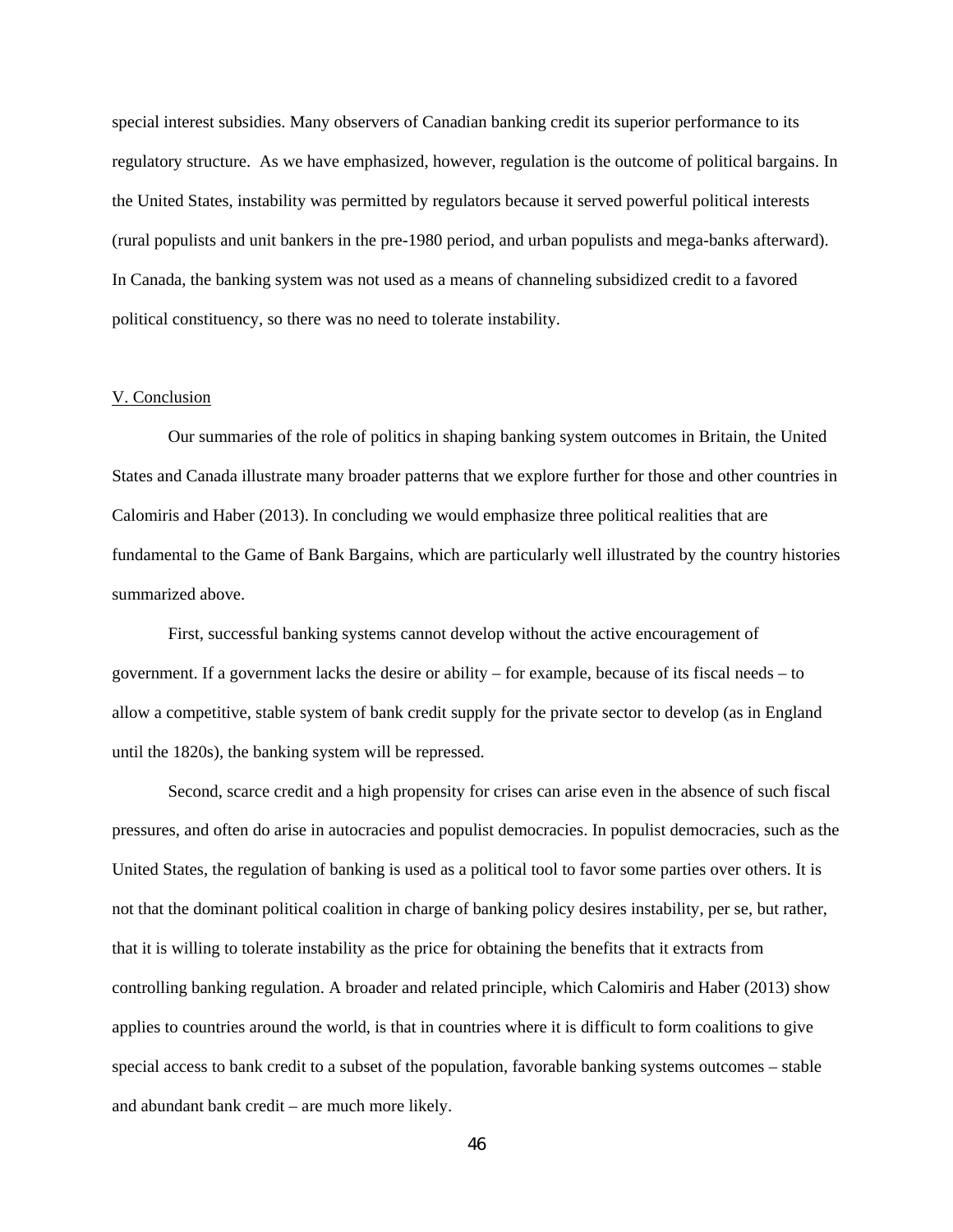Third, regulatory failures – e.g., the decision not to permit nationwide branch banking in the United States prior to the 1990s, or the Fed's permissive approach to bank mergers in the 1990s – like regulatory successes are themselves outcomes of political bargains. This also implies that the prospects for regulatory reform are often bleak because meaningful reform requires commensurate supporting shifts in the political coalitions that make the enactment and enforcement of those reforms possible.